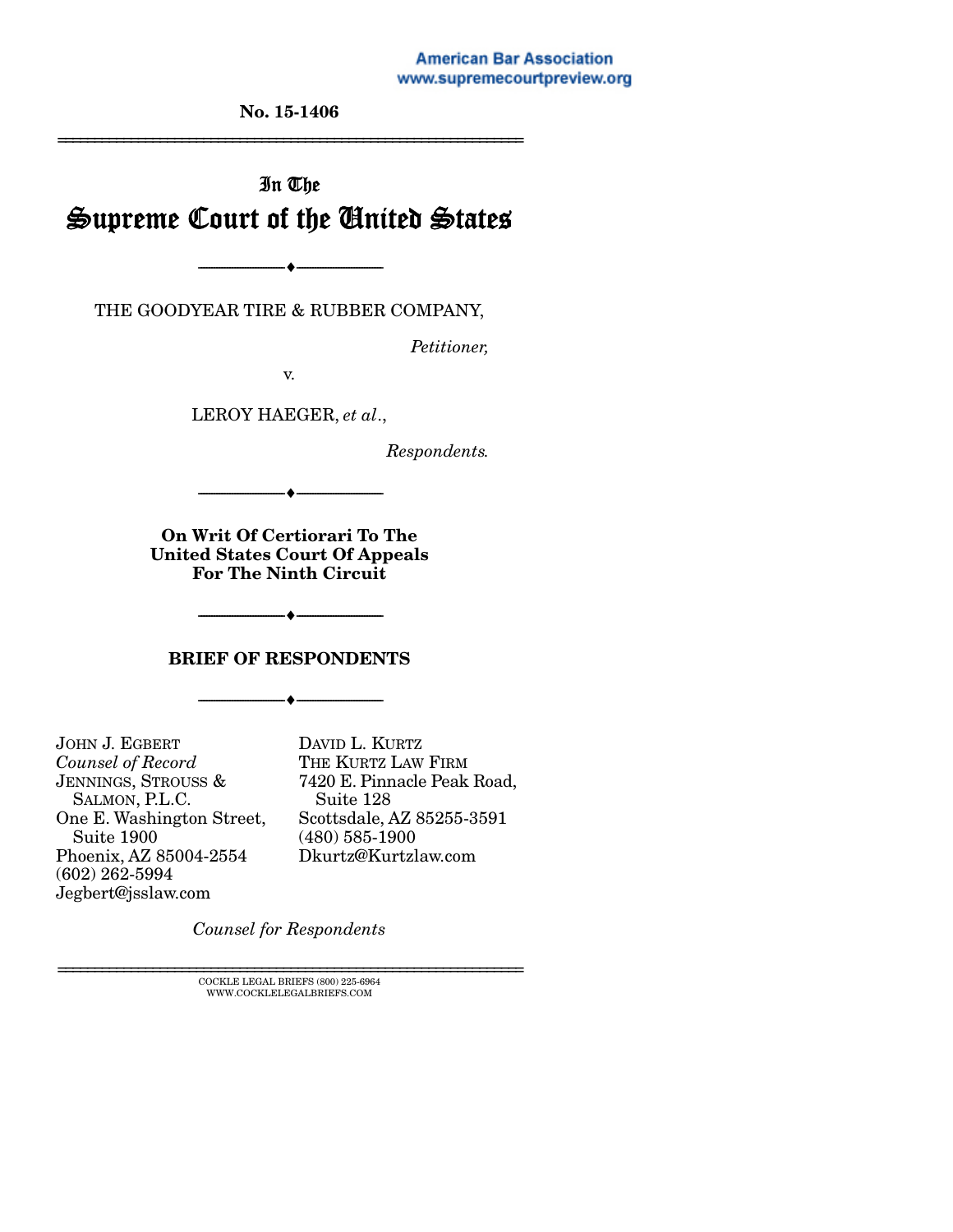## TABLE OF CONTENTS

## Page

| TABLE OF AUTHORITIES<br>iii |                                                                                                                                                                           |             |  |
|-----------------------------|---------------------------------------------------------------------------------------------------------------------------------------------------------------------------|-------------|--|
|                             | STATEMENT OF THE CASE                                                                                                                                                     | 1           |  |
| А.                          |                                                                                                                                                                           | $\mathbf 1$ |  |
| <b>B.</b>                   | Goodyear's Concealment of Critical Test<br>Results Caused this Case to be Litigated<br>and Eventually Settled Based on a False                                            | 1           |  |
| C.                          | The District Court Imposed Compensa-<br>tory Sanctions for Most of the Fees and<br>Costs the Haegers Incurred Because Good-<br>year's Misconduct "Permeated the En-       | 3           |  |
| D.                          | The Ninth Circuit Agreed the Sanction<br>Award Is Compensatory, Concluding that<br>Goodyear's Misconduct Rendered the Dis-<br>trict Court Proceedings Merely a "Sham Lit- | 12          |  |
|                             | SUMMARY OF ARGUMENT                                                                                                                                                       | 14          |  |
|                             |                                                                                                                                                                           |             |  |
| I.                          | The Ninth Circuit Acknowledged the Causal-<br>Link Requirement, and Determined that<br>Requirement Was Fully Satisfied                                                    | 17          |  |
| II.                         | The District Court's Unchallenged Find-<br>ings Are Sufficient to Satisfy the Causal-                                                                                     | 20          |  |
|                             | A. The District Court's Findings Are Un-<br>challenged and Not Clearly Erroneous                                                                                          | 21          |  |
|                             |                                                                                                                                                                           |             |  |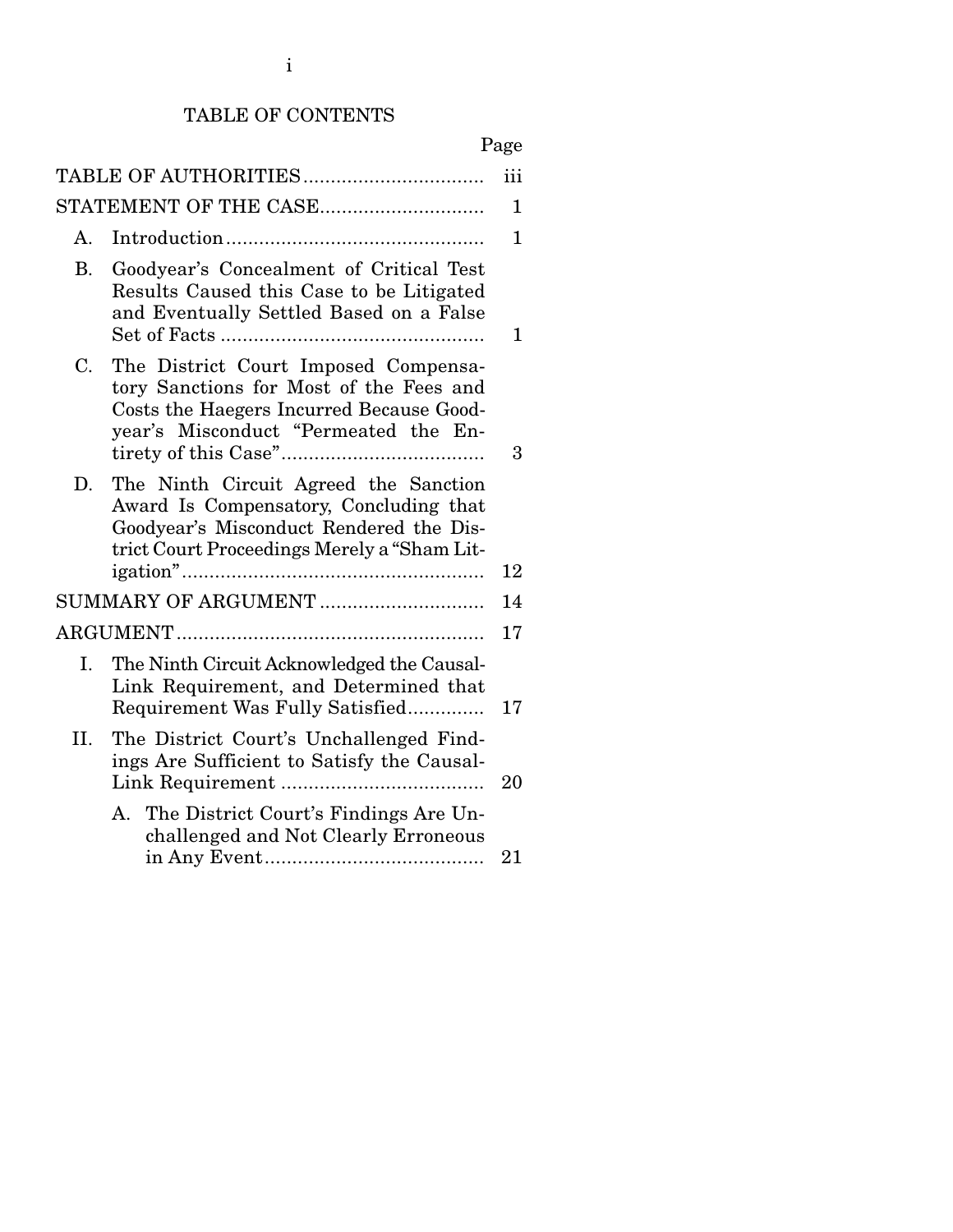# TABLE OF CONTENTS – Continued

Page

|      | The District Court's Findings that<br>В.<br>Goodyear's Misconduct Affected the<br>"Entire Litigation" Support a Causal<br>Link to Nearly the Entire Fees and<br>Costs the Haegers Incurred       | 22   |
|------|--------------------------------------------------------------------------------------------------------------------------------------------------------------------------------------------------|------|
|      | The Finding that the Case "More"<br>C.<br>Likely Than Not Would Have Settled<br>Much Earlier" If Goodyear Had Not<br>Acted in Bad Faith Supports an Award<br>of Nearly the Entire Fees and Costs | - 26 |
| III. | Goodyear's Arguments that the Haegers'<br>Sanctions Award Was Required to Meet<br>a Higher Causation Standard Have No                                                                            | 30   |
| IV.  | Requiring Courts to Pinpoint Which Dis-<br>crete Acts of Misconduct Caused Each<br>Time Entry and Cost Would Frustrate Im-<br>portant Public Policies and Benefit Only                           | 37   |
| V.   | Goodyear Waived Any Causation Argu-<br>ment Except as to the \$722,406.52 of Fees<br>and Costs to Which It Objected                                                                              | 41   |
|      |                                                                                                                                                                                                  | 44   |

ii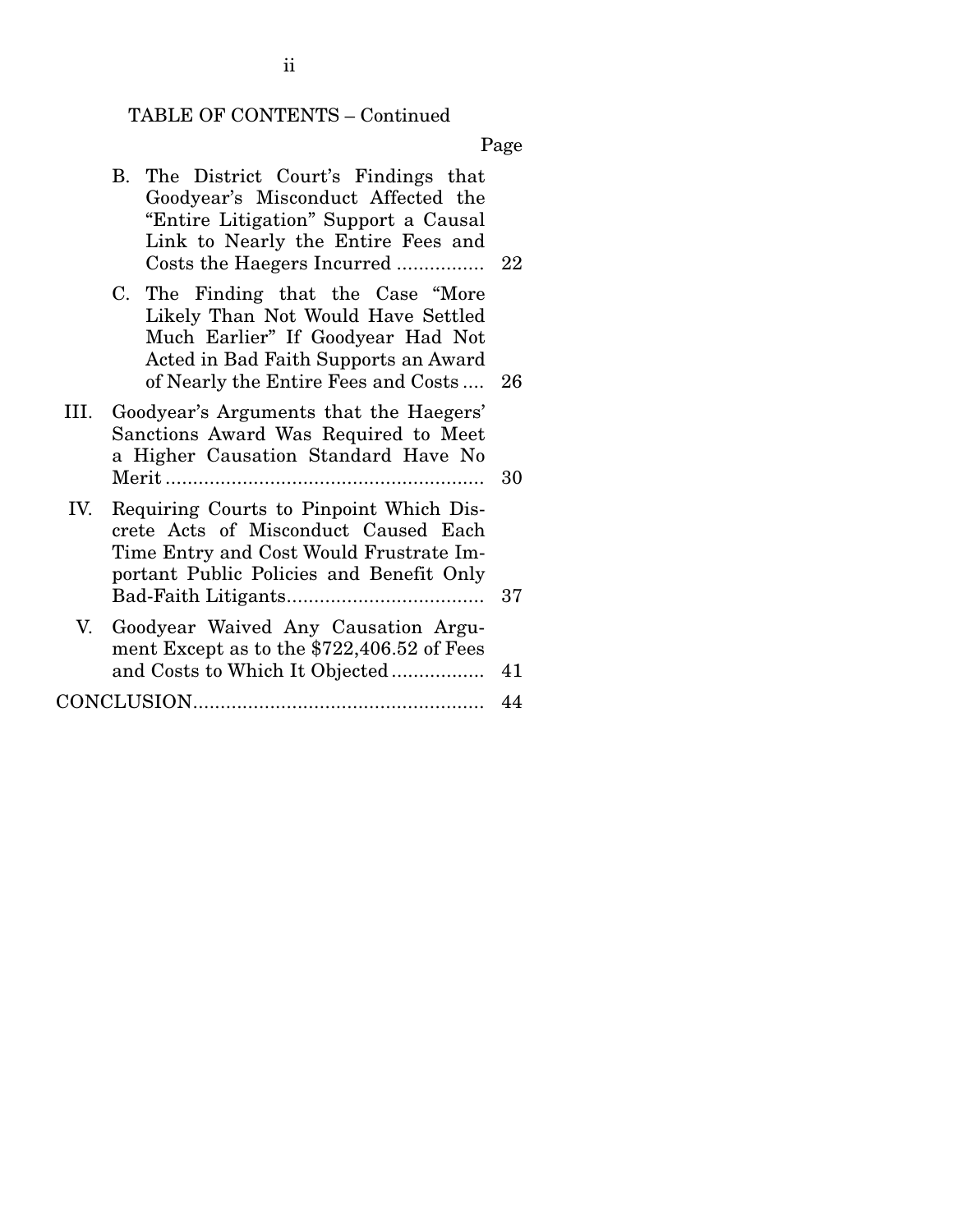## Page

## CASES

| Amadeo v. Zant, 486 U.S. 214 (1988)21, 25                                                      |
|------------------------------------------------------------------------------------------------|
| Anderson v. Bessemer City, 470 U.S. 564 (1985)21                                               |
| Bradley v. American Household Inc., 378 F.3d                                                   |
| Browning v. Kramer, 931 F.2d 340 (5th Cir.<br>35                                               |
| Chambers v. NASCO, Inc., 501 U.S. 32 (1991)  passim                                            |
| Cooter & Gell v. Hartmarx Corp., 496 U.S. 384                                                  |
| Crowe v. Smith, 151 F.3d 217 (5th Cir. 1998) 34                                                |
| CSX Transp., Inc. v. McBride, 564 U.S. 685                                                     |
| F.J. Hanshaw Enterprises, Inc. v. Emerald River<br>Dev., Inc., 244 F.3d 1128 (9th Cir. 2001)34 |
|                                                                                                |
|                                                                                                |
| Hensley v. Eckerhart, 461 U.S. 424 (1983)37                                                    |
| Holmes v. Securities Investor Protection Corpo-                                                |
| Hormel v. Helvering, 312 U.S. 552 (1941) 43                                                    |
| Hutto v. Finney, 437 U.S. 678 (1978)32                                                         |
| International Union v. Bagwell, 512 U.S. 821                                                   |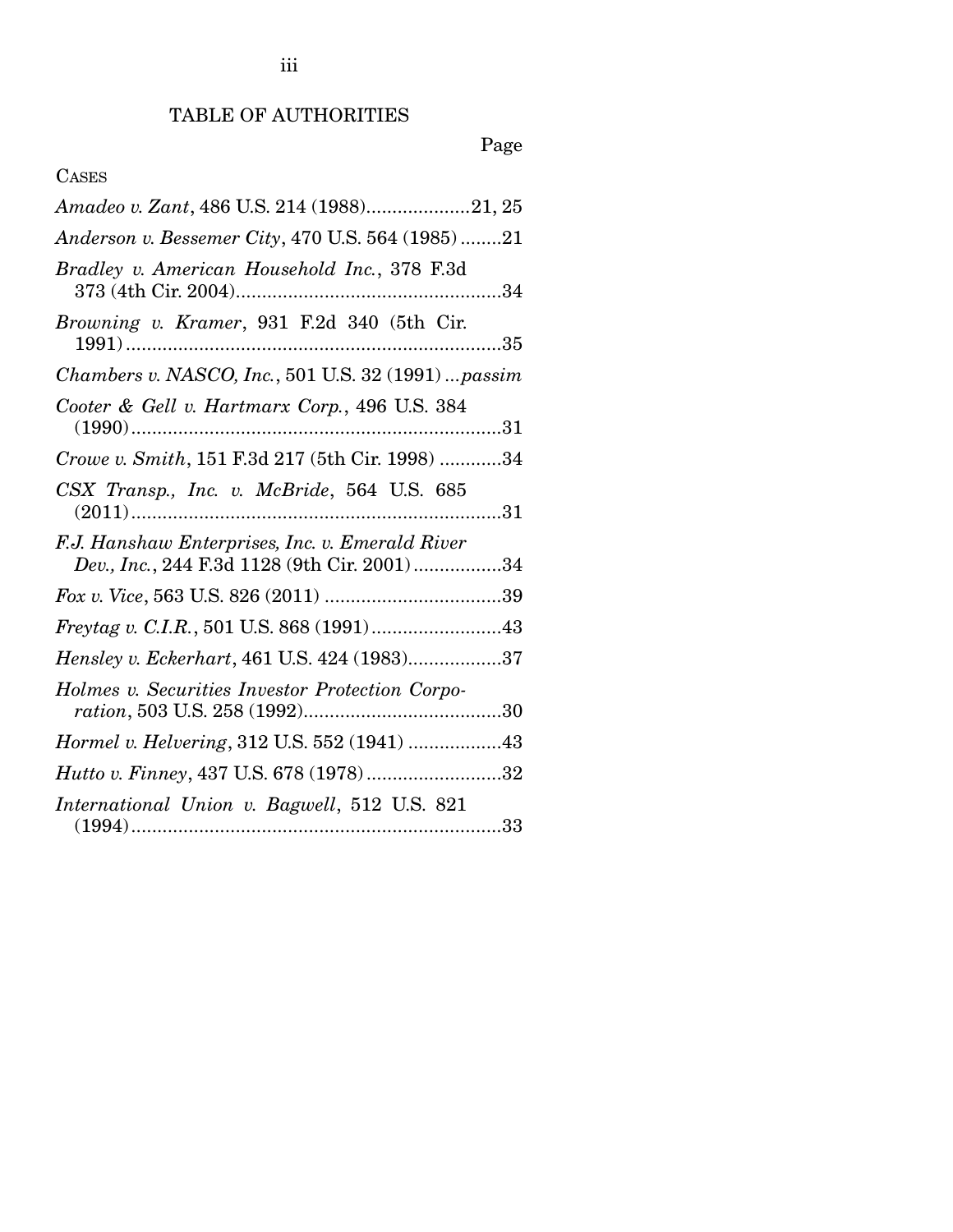iv

## TABLE OF AUTHORITIES – Continued

|                                                           | Page |
|-----------------------------------------------------------|------|
| Lew v. Kona Hospital, 754 F.2d 1420 (9th Cir.             |      |
| Link v. Wabash Railroad Co., 370 U.S. 626 (1962) 21       |      |
| Mackler Prods., Inc. v. Cohen, 146 F.3d 126 (2d)          |      |
| <i>Maynard v. Nygren, 332 F.3d 462 (7th Cir. 2003) 35</i> |      |
| Miller v. City of Los Angeles, 661 F.3d 1024 (9th         |      |
| Plaintiffs' Baycol Steering Comm. v. Bayer Corp.,         |      |
| Roadway Express, Inc. v. Piper, 447 U.S. 752              |      |
|                                                           |      |
| United States v. Mine Workers, 330 U.S. 258               |      |

### STATUTES AND RULES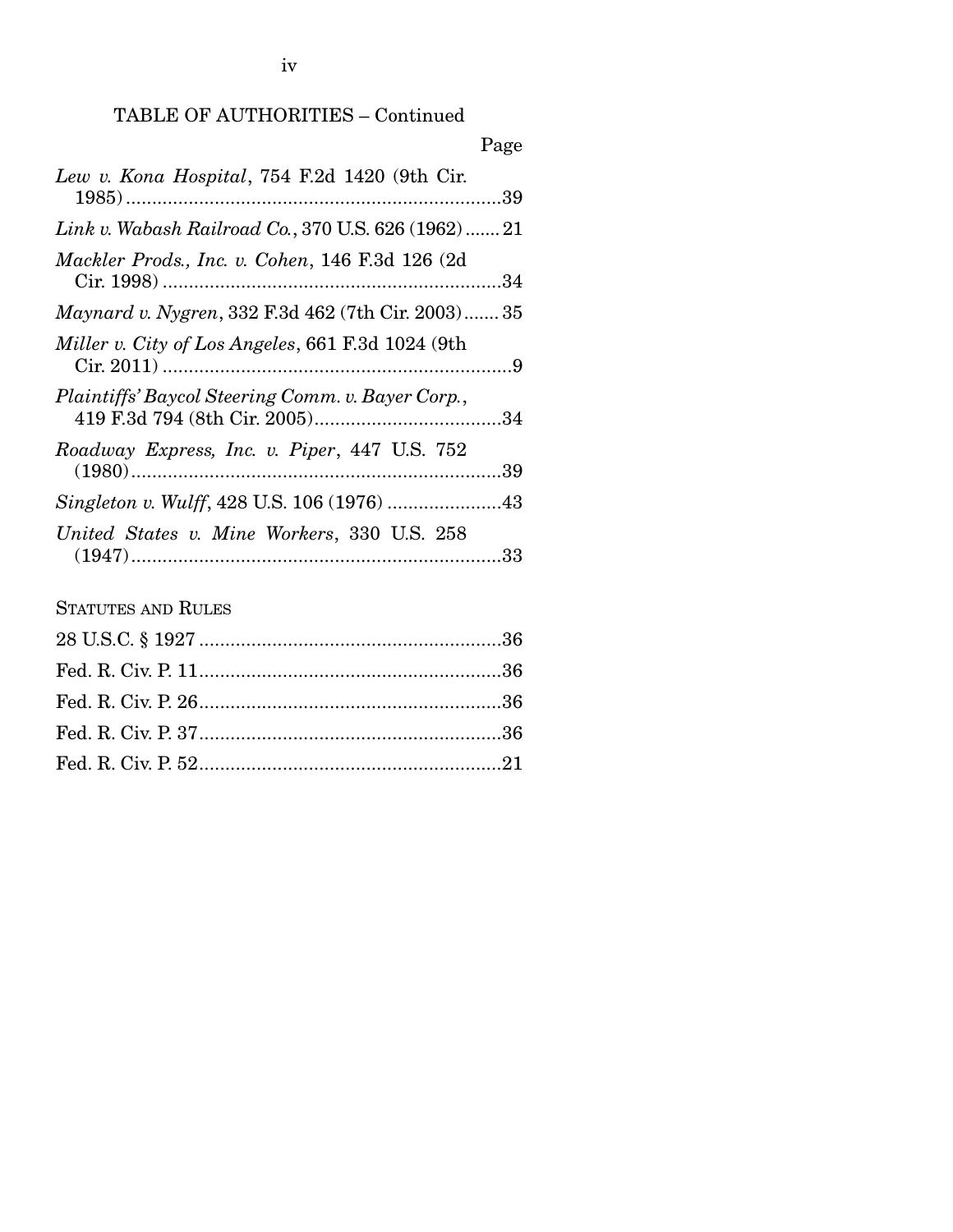### TABLE OF AUTHORITIES – Continued

Page

OTHER AUTHORITIES

W. Keeton, D. Dobbs, R. Keeton, & D. Owen, Prosser and Keeton on Law of Torts § 41 (5th ed. 1984) .................................................................. 31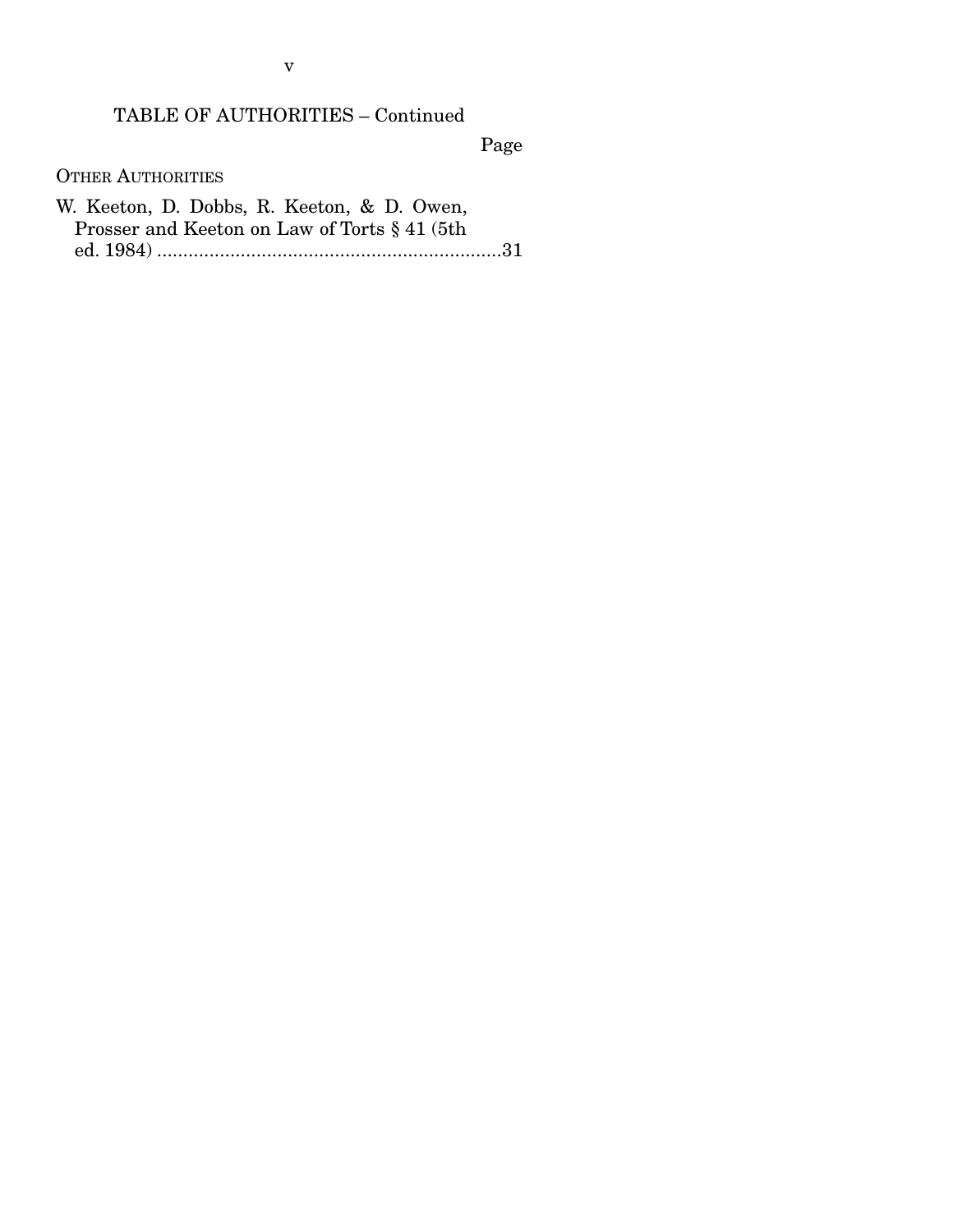#### STATEMENT OF THE CASE

#### A. Introduction.

 The District Court expressly found that Goodyear's intentional concealment of critical internal test results (and related deceits) constitute "a years-long course of misconduct," Pet. App. 151a, which "continued throughout the entire litigation, including postdismissal," *id.* at 159a. Indeed, the District Court found that Goodyear's egregious misconduct "permeated the entirety of this case," *id*. at 180a, and the Ninth Circuit determined "there is no doubt that Sanctionees' bad faith conduct . . . forc[ed] the Haegers to engage in sham litigation," *id*. at 30a. Because the frequency and severity of Goodyear's misconduct affected the entirety of the litigation, the District Court awarded the Haegers almost the entire amount of attorney's fees and costs they incurred after the point in the litigation when it first became clear (with the benefit of hindsight) that "Goodyear and its attorneys were not acting in good faith." *Id*. at 152a-153a; J.A. 107.

### B. Goodyear's Concealment of Critical Test Results Caused this Case to be Litigated and Eventually Settled Based on a False Set of Facts.

 The Haegers commenced this action against Goodyear in June 2005, alleging that defects in the design of Goodyear's G159 tire resulted in a motor home accident which caused severe harm to the Haegers. Pet.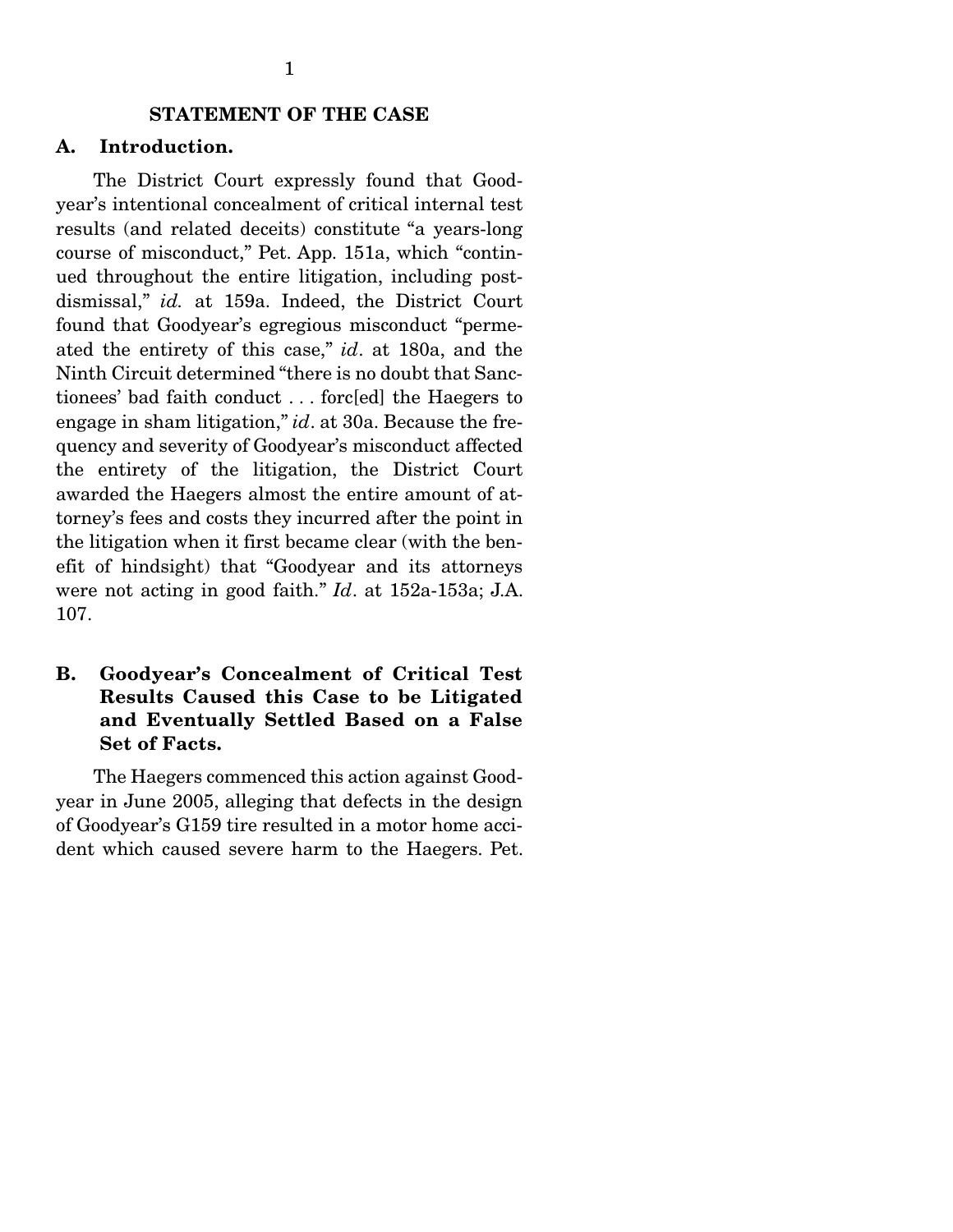App. 8a. The Haegers' theory was that the G159 tire was originally designed for start-and-stop use on city delivery trucks, and that when Goodyear began selling the G159 tire for use on motor homes at highway speeds, the tire produces a level of heat which it was not designed to endure, causing the tire to separate and fail. *Id*. at 9a, 86a.

 Goodyear's own experts admitted during this litigation (but not in the other G159 cases throughout the country) that "heat in excess of 200 degrees for a prolonged period of time . . . can lead to tread separations" in the G159 tire. *Id*. at 144a-145a; ER165, ER220. But when the Haegers asked Goodyear, throughout the discovery process, to produce its internal test results for the G159 tire, including the tests that would reveal the tire's temperature when operated at highway speeds, Pet. App. 85a-86a, 89a-91a, 98a, 105a, 108a-110a, Goodyear intentionally concealed that information, and falsely represented that it had provided all the responsive test results that existed, *id*. at 88a, 91a-94a, 97a-104a, 111a-112a, 159a-166a.

 Nearly the entire five years of litigation in the District Court and the Haegers' settlement with Goodyear on April 14, 2010, the day trial was scheduled to begin, were based on this false set of facts which Goodyear had created. *Id*. at 13a, 65a. When Goodyear was later caught committing this fraud, the concealed tests revealed that (in addition to knowing that the G159 tire was not designed to withstand temperatures above 200 degrees) Goodyear also knew that the G159 tire in fact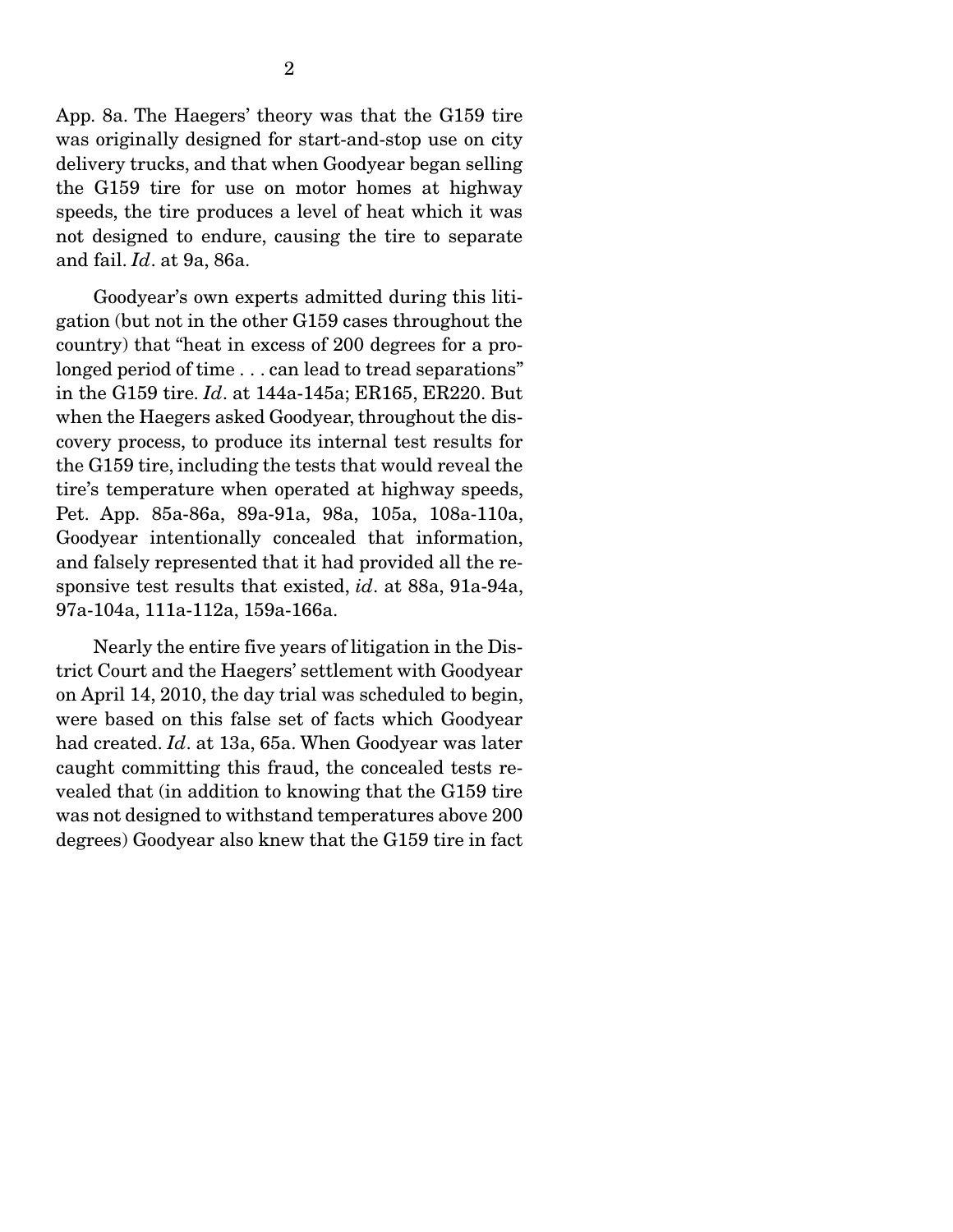generated temperatures far in excess of 200 degrees when operated at highway speeds. *Id*. at 67a-68a.

### C. The District Court Imposed Compensatory Sanctions for Most of the Fees and Costs the Haegers Incurred Because Goodyear's Misconduct "Permeated the Entirety of this Case."

 Sometime after the settlement, the Haegers' counsel saw an article stating that Goodyear had produced in a Florida suit ("*Schalmo v. Goodyear*") internal heat and speed testing related to the G159 tire which the Haegers had repeatedly requested, never received and were assured by Goodyear did not exist. *Id*. Goodyear eventually admitted that the tests produced in *Schalmo v. Goodyear* had not been disclosed in this case, but Goodyear and its attorneys attempted to excuse that concealment with a "dizzying array of misstatements and simple falsehoods." *Id*. at 137a.

 The Haegers filed a motion for sanctions on May 31, 2011. *Id*. at 125a; ER707-721; SER331-422. After Goodyear filed its response, the Haegers asked the District Court to order Goodyear to produce "the requested tests." Pet. App. 127a; ER319-326. On October 5, 2011, the District Court concluded there were "serious questions regarding [Goodyear's] conduct in this case" and ordered Goodyear to produce "the test results at issue." Pet. App. 14a, 128a; ER571-572. Even then, Goodyear disclosed only the results of a single test (the Heat Rise test), "but kept numerous other tests concealed" which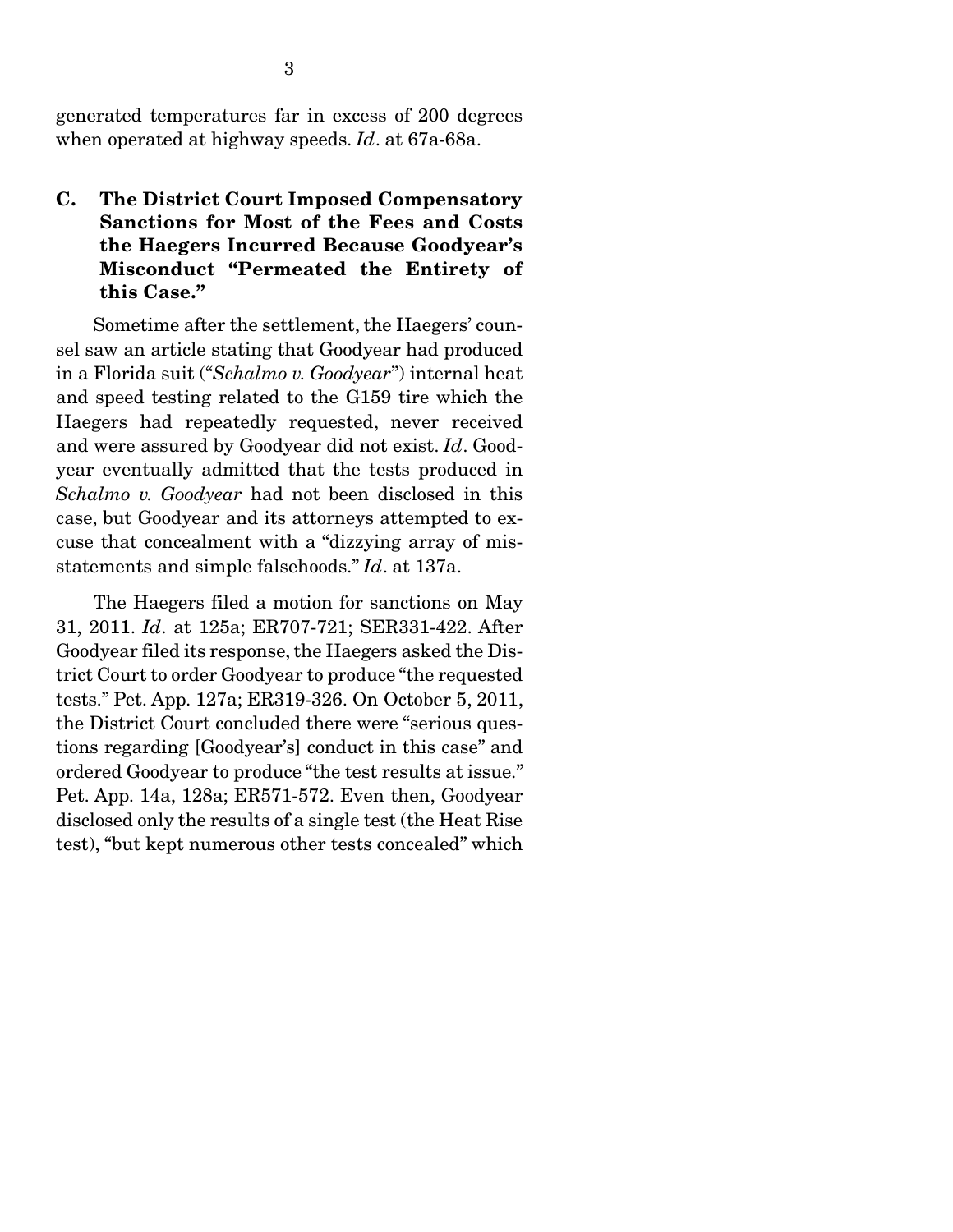also showed temperatures well in excess of 200 degrees when the tire is operated at highway speeds. Pet. App. 128a. Goodyear later inadvertently disclosed the existence of these additional tests, as the District Court found, "only as a result of Goodyear's inability to keep its falsehoods straight." *Id*. at 135a; ER409-412. After obtaining the Heat Rise test results, the Haegers filed their reply in support of the motion for sanctions. *Id*. at 128a; SER798-871.

 On February 24, 2012, the District Court issued an order to which it attached "the Court's proposed findings of fact and conclusions of law regarding [the Haegers'] motion for sanctions," Pet. App. 51a-82a, and by which it gave Goodyear and its attorneys an opportunity to file "either joint or separate briefs . . . addressing the Court's proposed findings of fact and conclusions of law." ER534. The proposed findings of fact and conclusions of law described possible sanctionable misconduct, but also stated that the record to that point did not "indicate who is responsible for each instance of misconduct nor does it indicate the appropriate amount to be awarded." Pet. App. 14a, 81a-82a. Accordingly, the District Court allowed Goodyear and its attorneys multiple opportunities, between March and July of 2012, to respond to the matters addressed in the proposed order, which responses totaled more than  $1,\!100$  pages.<sup>1</sup>

<sup>1</sup> ER288-339, ER340-356, ER357-372, ER395-408, ER409- 412, ER413-496, ER497-510, ER511-533, ER573-706, ER873- 1065, ER1066-1085, ER1086-1108, ER1200-1242, ER1247-1250, ER2163-2250, ER2392-2513, ER2541-2595, ER2596-2600,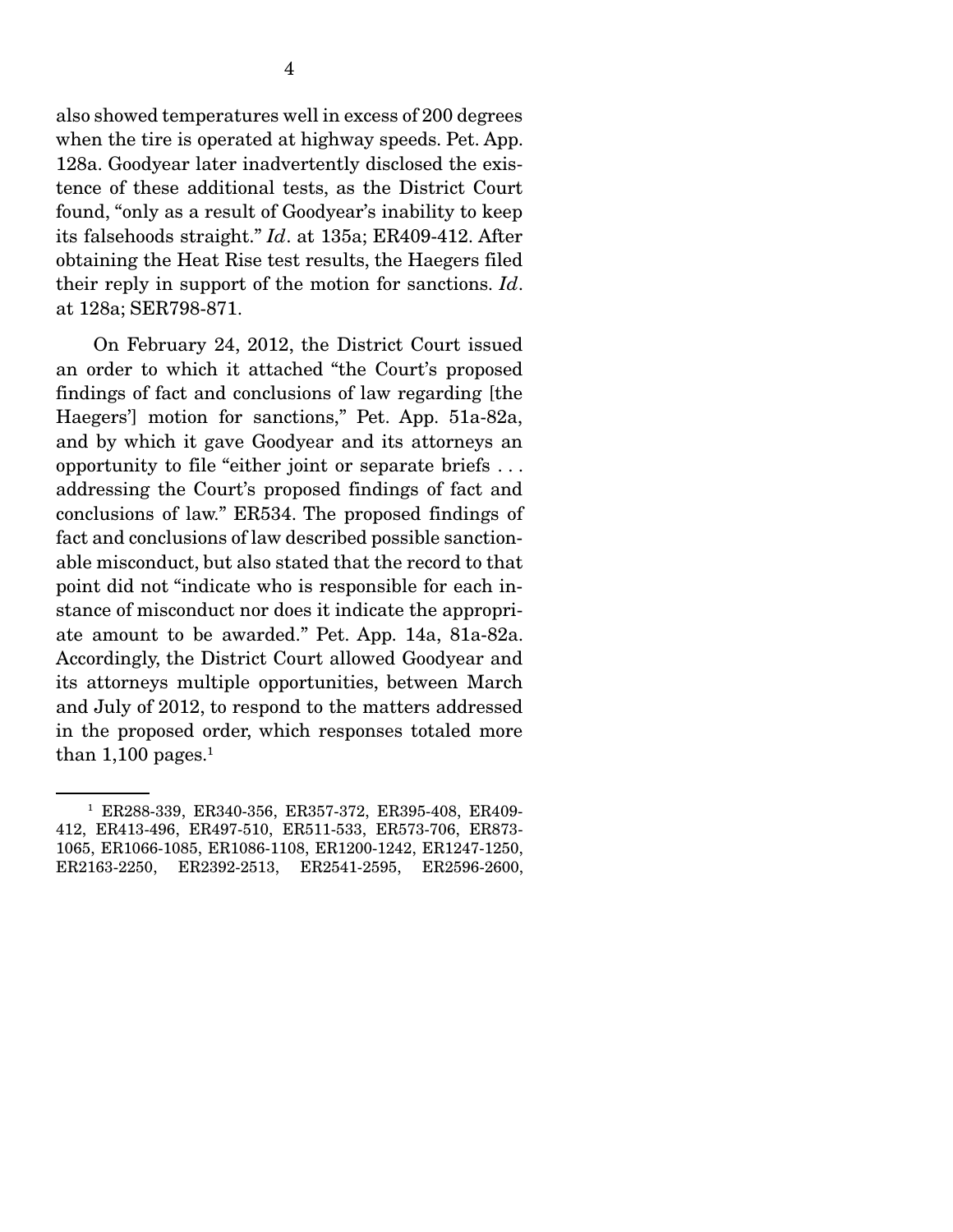On March 22, 2012, the District Court held an evidentiary hearing, at which Goodyear's outside counsel (national coordinating counsel, Basil Musnuff, and local counsel, Graeme Hancock) testified under oath. ER87-285. At the conclusion of that hearing, the District Court allowed the Haegers to conduct additional discovery to address representations made at the hearing. ER270-284.

 On November 8, 2012, the District Court issued a 66-page order, carefully cataloging the sanctionable misconduct, which included concealing critical test results, making intentional misrepresentations to the District Court and the Haegers throughout the entire litigation, and even lying to the District Court during the sanctions proceedings. Pet. App. 83a-172a. The District Court's findings specifically as to Goodyear's own bad faith conduct included the following:

- Goodyear's in-house attorney, Deborah Okey, "retained final say regarding discovery responses." *Id*. at 139a. "Ms. Okey was always the final decision maker regarding discovery responses." *Id*. at 88a. The District Court found that Goodyear's objections to the Haegers' discovery requests – which Ms. Okey reviewed and approved – were "not made in good faith." *Id*. at 160a-163a.
- After failed attempts to justify its deceptions, Goodyear ultimately admitted the concealed

SER082-127, SER277-303, SER304-318, SER917-931, SER953- 973, SER974-996, SER997-1017, SER1018-1035.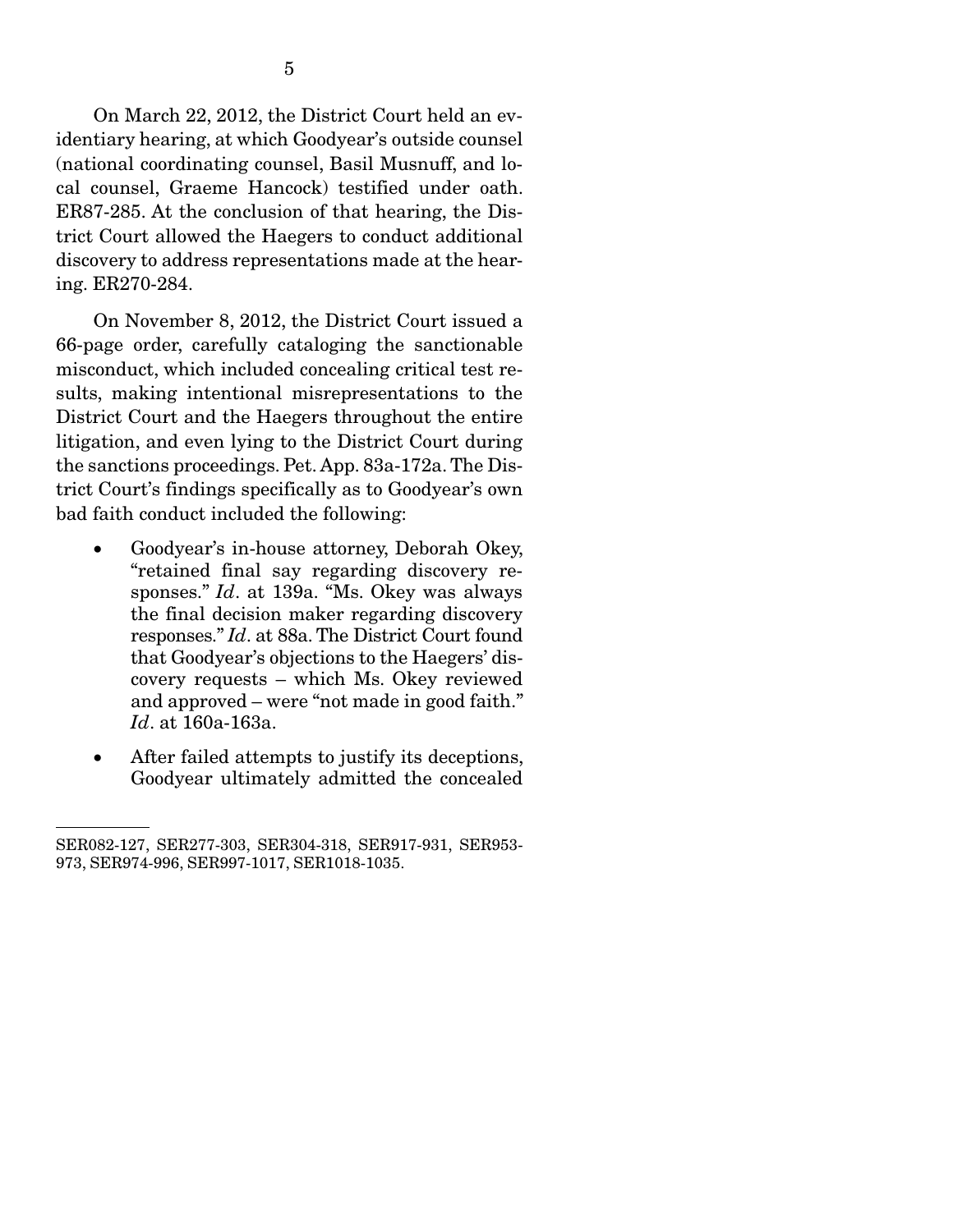tests should have been produced in response to the Haegers' First Request. ER292.

- Even though both Musnuff and Hancock recommended to Goodyear that Goodyear's responses to the Haeger's First Request should be supplemented with testing of the tire at various speeds, "the record is clear . . . that no supplementation ever occurred." Pet. App. 93a-94a.
- Ms. Okey knew that Goodyear's responses "were grossly inaccurate." *Id*. at 139a. She also "knew Goodyear was not cooperating in discovery and was engaging in bad faith behavior." *Id*. at 164a.
- "[T]he repeated representations by Goodyear . . . that Plaintiffs did not state the legal theory of this case until January 7, 2007 is incorrect . . . and now appears to have been part of a general strategy to obstruct and delay discovery." *Id*. at 87a, n.5.
- "[D]espite knowing the precise defect theory and issues presented in the case, Mr. Musnuff and Goodyear decided to make no effort to provide responsive documents. That decision is evidence that Mr. Musnuff and Goodyear were not operating in good faith." *Id*. at 163a.
- "Goodyear and its counsel took positions in the other G159 cases directly contrary to the positions they now ask [the District] Court to accept. The positions taken in these other cases, when Goodyear and its counsel were not attempting to avoid sanctions, are reliable. . . .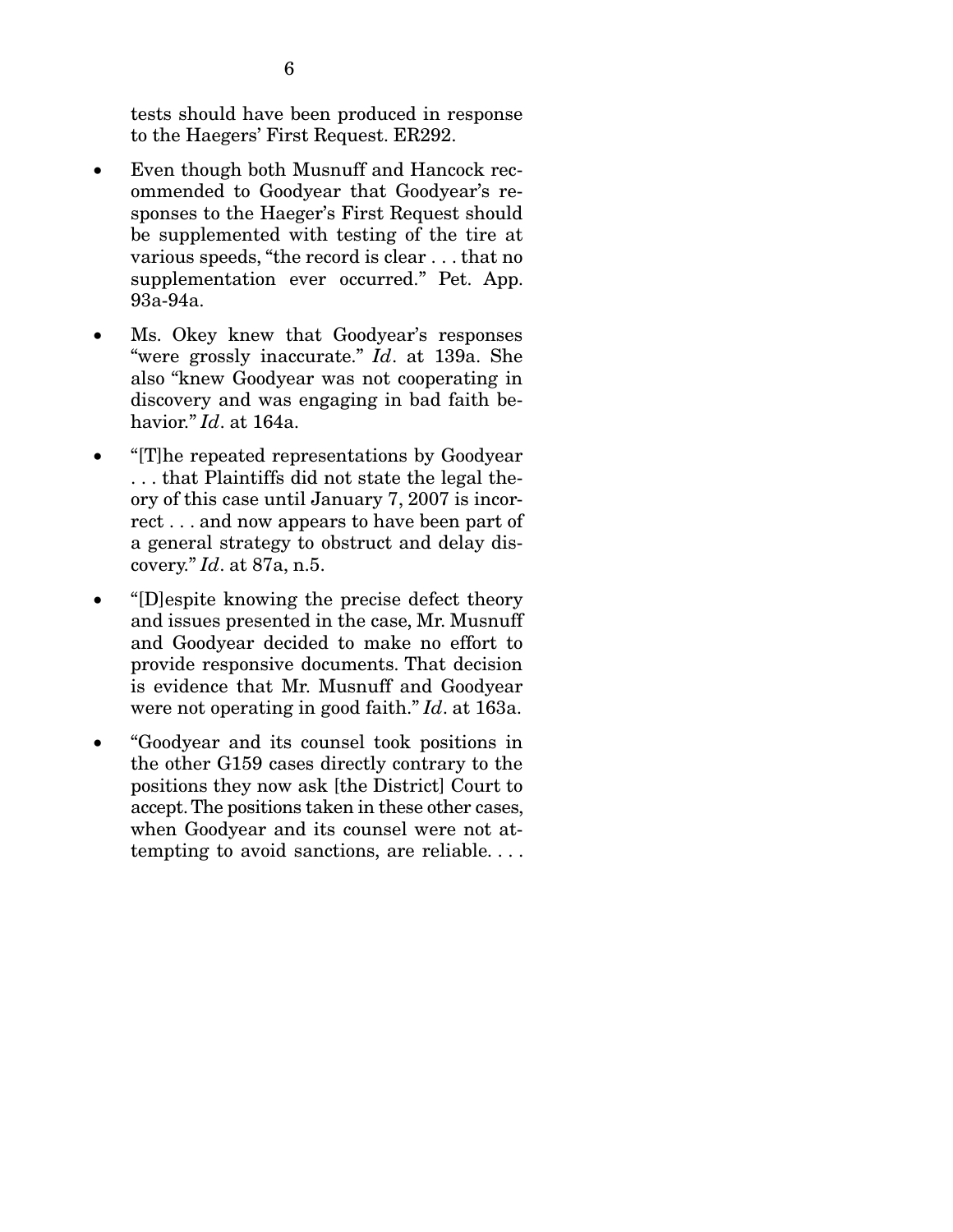[T]his means Goodyear . . . knowingly concealed documents in the present litigation." *Id*. at 122a.

- During the sanction proceedings, Ms. Okey made statements in a sworn declaration regarding production of test data which the District Court found "were either misleading or false." *Id*. at 133a.
- $\bullet$  "It is now clear that Goodyear's 30(b)(6) witness [Richard Olsen] testified falsely at his deposition regarding the [concealed tests]. Therefore, the claim that Goodyear itself did not deliberately conceal *any* 'G159 Tire test results' is not true." *Id*. at 139a (emphasis in original); *see also id*. at 166a. When Mr. Olsen offered a declaration in the sanctions proceedings in an attempt "to explain how his testimony during his deposition was accurate . . . Mr. Olsen accidentally revealed it was not." *Id*. at 134a. "In short, Goodyear's 30(b)(6) witness provided false testimony but the falsity emerged only as a result of Goodyear's inability to keep its falsehoods straight. . . . The only reasonable conclusion is that Goodyear was, and continues to be, operating in bad faith." *Id*. at 135a-136a.
- "Goodyear employees knew the Heat Rise tests and other tests were responsive to the [Plaintiffs'] Third Request. There is no acceptable justification for the failure to provide all responsive documents to the Third Request." *Id*. at 165a. "Goodyear engaged in a bad faith attempt to conceal documents when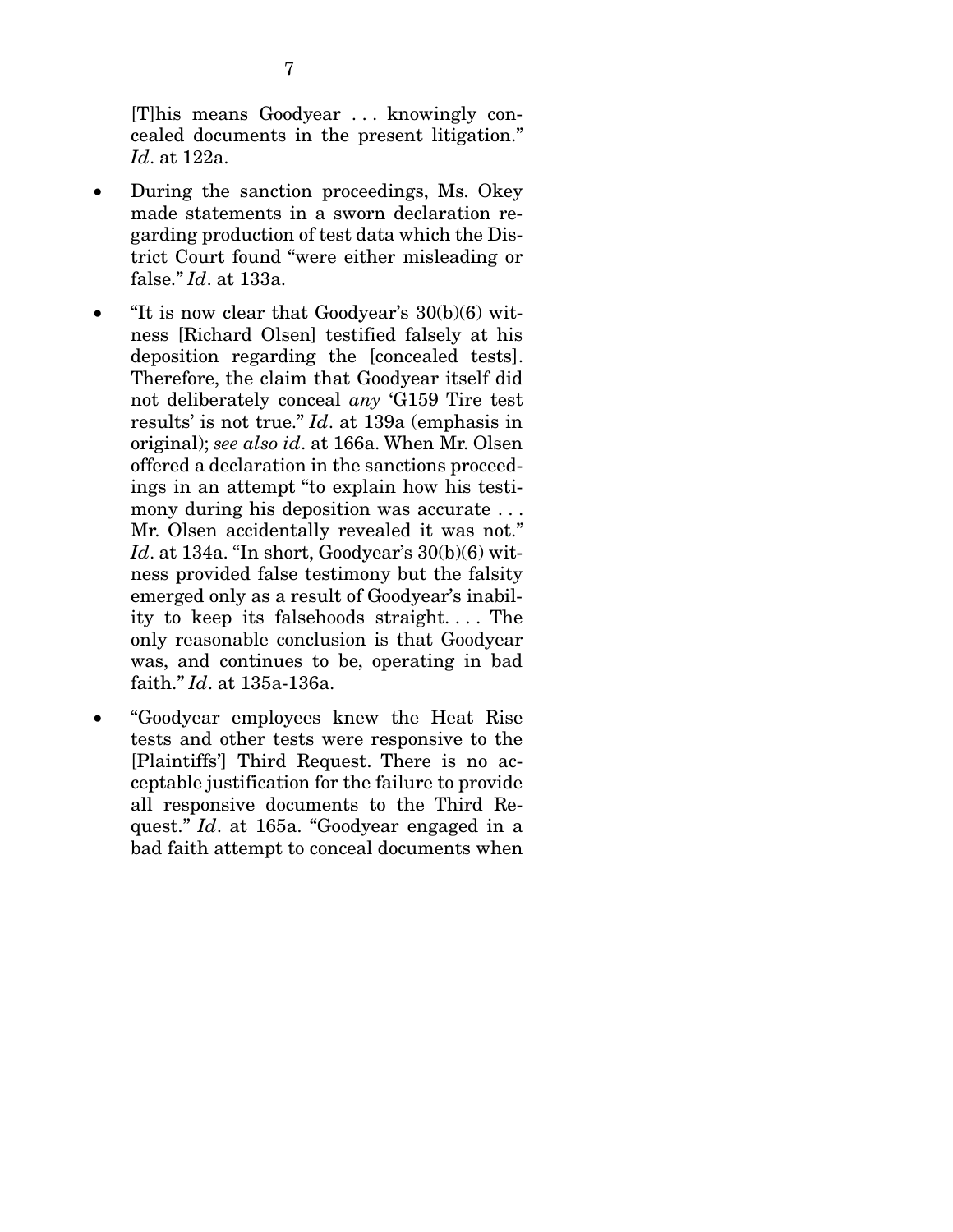they did not produce the Heat Rise tests or the other concealed tests in response to the Third Request." *Id*. at 164a.

- Goodyear's "outside counsel and in-house counsel were, acting together, making materially false and misleading statements in court and withholding documents they knew to be responsive to discovery requests." *Id*. at 169a.
- "Goodyear engaged in repeated and deliberate attempts to frustrate the resolution of this case on the merits. From the very beginning, . . . Goodyear adopted a plan of making discovery as difficult as possible, providing only those documents they wished to provide, timing the production of the small subset of documents they were willing to turn over such that it was inordinately difficult for Plaintiffs to manage their case, and making false statements to the Court in an attempt to hide their behavior." *Id*. at 150a-151a.
- When the District Court ordered Goodyear to produce "the test results at issue" during the sanction proceedings, Goodyear continued to conceal most of them. *Id*. at 128a.

In sum, the District Court found that Goodyear's misconduct "began almost immediately after the case was filed and continued throughout the entire litigation, including post-dismissal." *Id*. at 159a.

 The District Court then turned to the task of crafting an appropriate sanction to address Goodyear's misconduct, pursuant to the District Court's inherent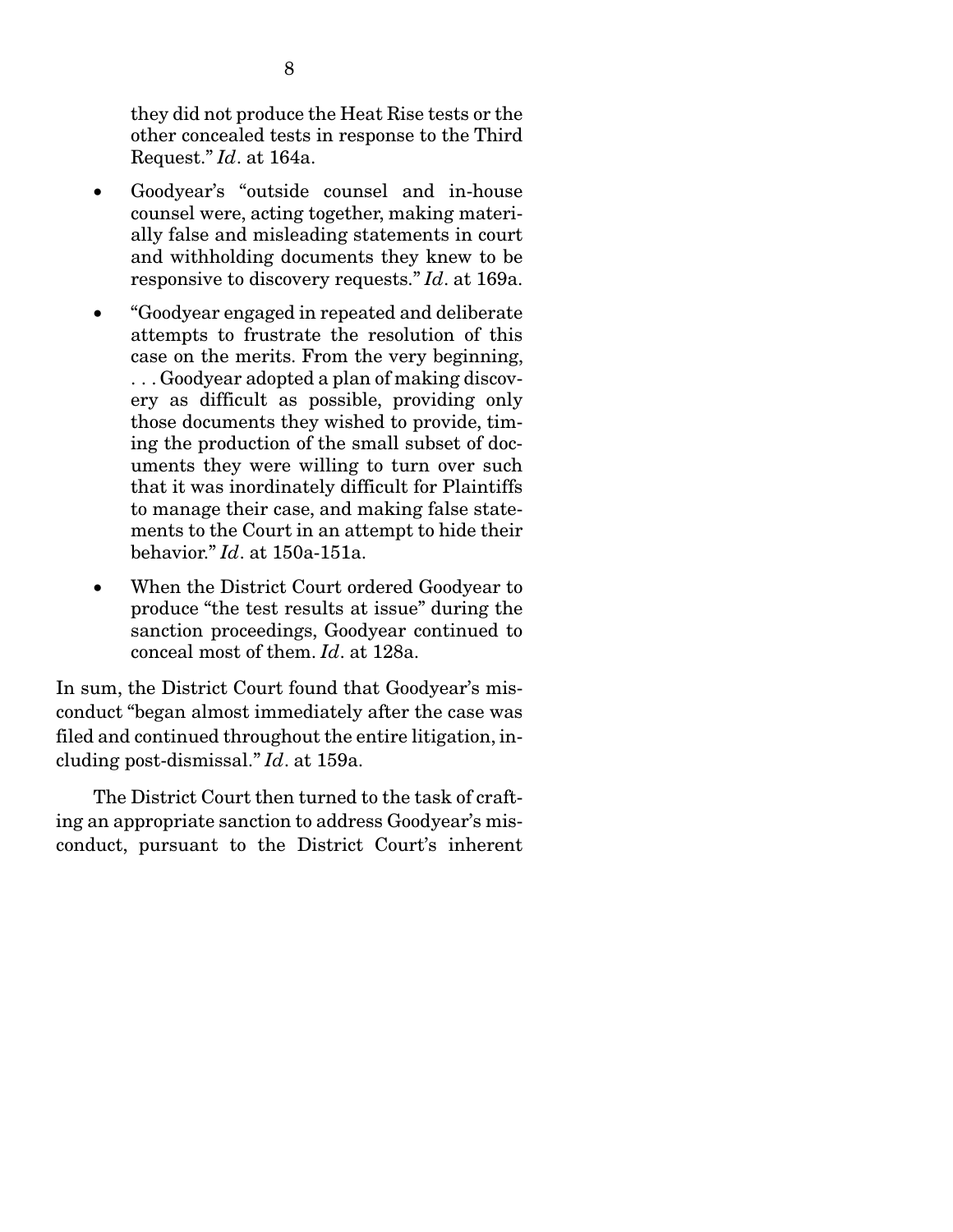power. As to monetary sanctions, the District Court focused solely on compensatory sanctions; indeed, it expressly recognized that "large non-compensatory monetary sanctions 'are akin to criminal contempt and may be imposed only by following the procedures applicable to criminal cases, including appointment of an independent prosecutor, proof beyond a reasonable doubt and a jury trial.'" *Id*. at 158a (quoting *Miller v. City of Los Angeles*, 661 F.3d 1024, 1030 (9th Cir. 2011)).

 The District Court determined that "[i]n these circumstances, the most appropriate sanction is to award Plaintiffs *all* of the attorneys' fees and costs they incurred after Goodyear served its supplemental responses to Plaintiffs' First Request" for production of all test results, which supplemental responses were served on November 1, 2006. *Id*. at 89a, 152a (emphasis in original). The District Court selected that date as the starting point for compensating the Haegers because Goodyear's supplemental responses were the "first definitive proof" that Goodyear was going to fraudulently conceal the critical testing evidence. *Id*. at 153a. The District Court also emphasized that this case did not involve a single, discrete instance of misconduct, but rather a "years-long course of misconduct" which "continued throughout the entire litigation." *Id*. at 151a, 159a.

 The Haegers filed their application for attorney's fees and costs on December 13, 2012, demonstrating that they had incurred a total of \$2,884,057.39 since November 1, 2006. J.A. 54-57; ER1642-1918. In its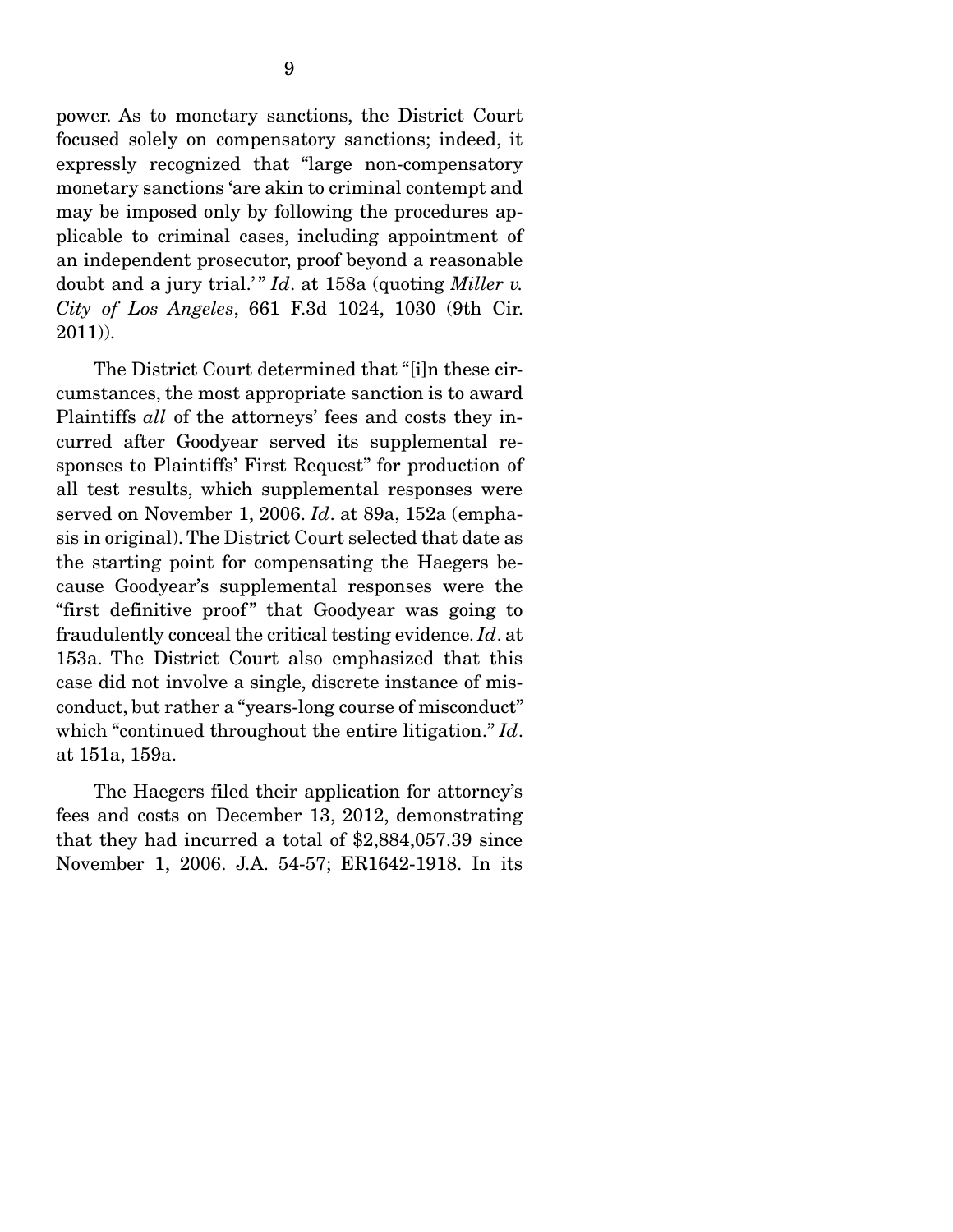response to that application, Goodyear argued that the Haegers were entitled to recover only those fees and costs "resulting from Goodyear's allegedly sanctionable conduct," J.A. 68, and Goodyear specifically argued that some of the fees and costs for which the Haegers sought reimbursement were not causally linked to that misconduct. J.A. 59 (arguing that some of "the time entries submitted by plaintiffs . . . fall well outside the legitimate scope of . . . Goodyear's allegedly sanctionable conduct"). However, Goodyear argued that only \$722,406.52 of the fees and costs the Haegers requested are "unrelated to the alleged harm" caused by Goodyear's misconduct. J.A. 68-71; ER1393; *see also* ER1369 (Mr. Hancock similarly argued that the same \$722,406.52 amount was "not directly attributable to sanctioned conduct"). Significantly, Goodyear failed to argue in the District Court that the other fees and costs the Haegers sought are not causally connected to Goodyear's misconduct.

 After the District Court had "spent considerable time reviewing *each* time entry and its associated objections in an attempt to ensure the appropriate size of the award," Pet. App. 176a (emphasis in original), the District Court deducted more than \$140,000 from the amount the Haegers requested, and awarded a total of \$2,741,201.16. *Id*. at 184a. The District Court held Goodyear jointly and severally liable (with Mr. Musnuff ) for 80% of that amount. *Id*. at 185a.

 Addressing the requirement that the fees and costs awarded be caused by the sanctionable misconduct, the District Court observed that "Ninth Circuit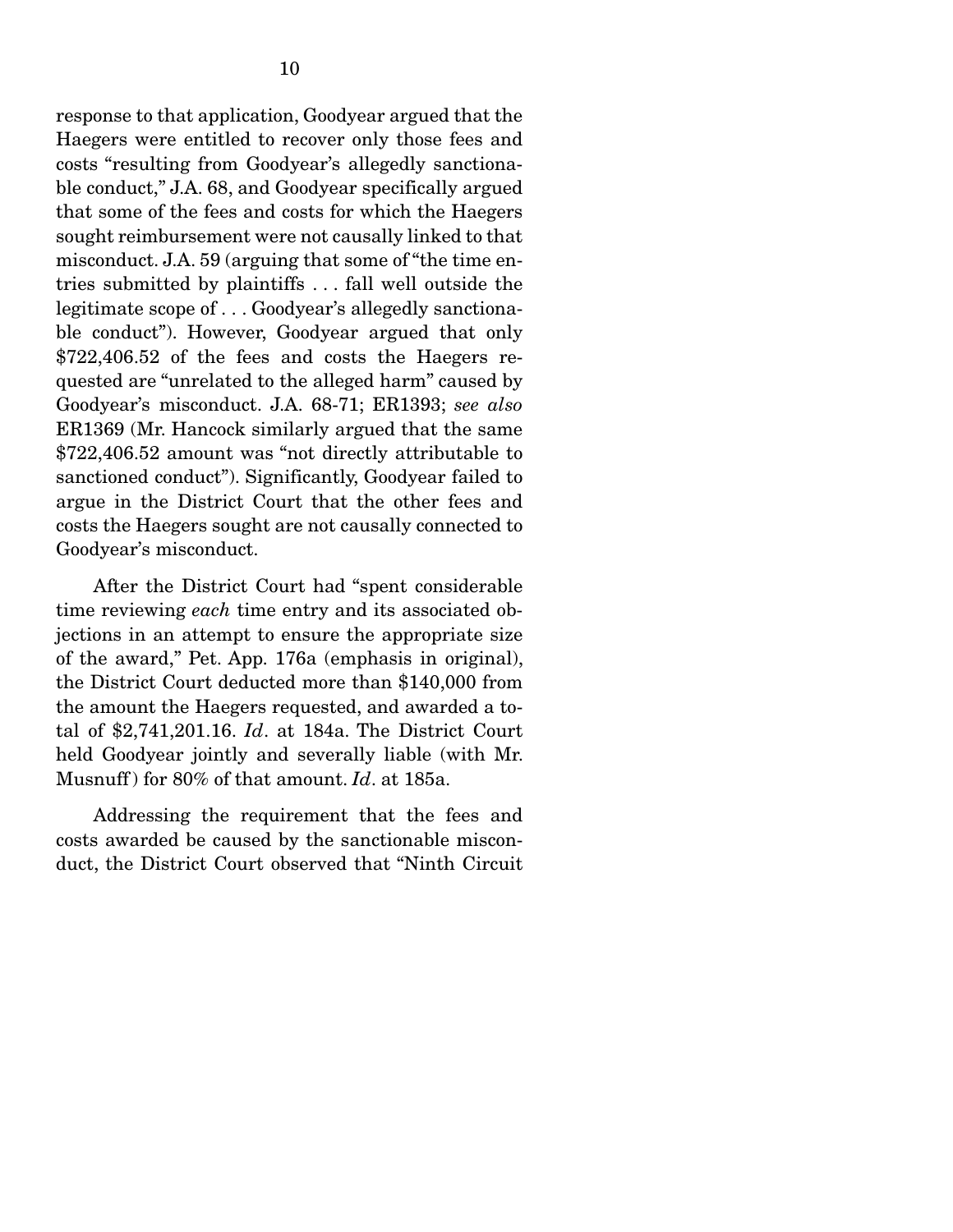case law does not provide clear guidance for remedying a years-long course of misconduct such as that presented here." *Id*. at 151a. In particular, the District Court noted that Ninth Circuit cases could be construed as requiring that each individual item of costs or attorney's fees be linked to a particular instance of sanctionable misconduct. J.A. 107 ("Ninth Circuit authority might be read as limiting an award of sanctions to the harm *directly* caused by the misconduct.") (emphasis in original). But the District Court rejected this individualized direct-linkage concept because "it would be exceptionally difficult to link *each instance* of misconduct with the harm that misconduct caused," "[g]iven the breadth of the misconduct in this case." J.A. 107 (emphasis added). The District Court later elaborated:

[I]n these unique circumstances, it is inappropriate to limit the award to the fees and costs that would be directly linked to the misconduct; proving that linkage is an almost impossible task given how the misconduct permeated the entirety of this case.

Pet. App. 180a. Instead, the District Court concluded that because Goodyear's misconduct "permeated the entirety of this case," almost the entire amount of attorneys' fees and costs the Haegers incurred were caused by that misconduct and could be appropriately awarded as sanctions. Pet. App. 157a-158a (relying on the award of sanctions of "the entire amount of . . . litigation costs" in *Chambers v. NASCO, Inc.*, 501 U.S. 32,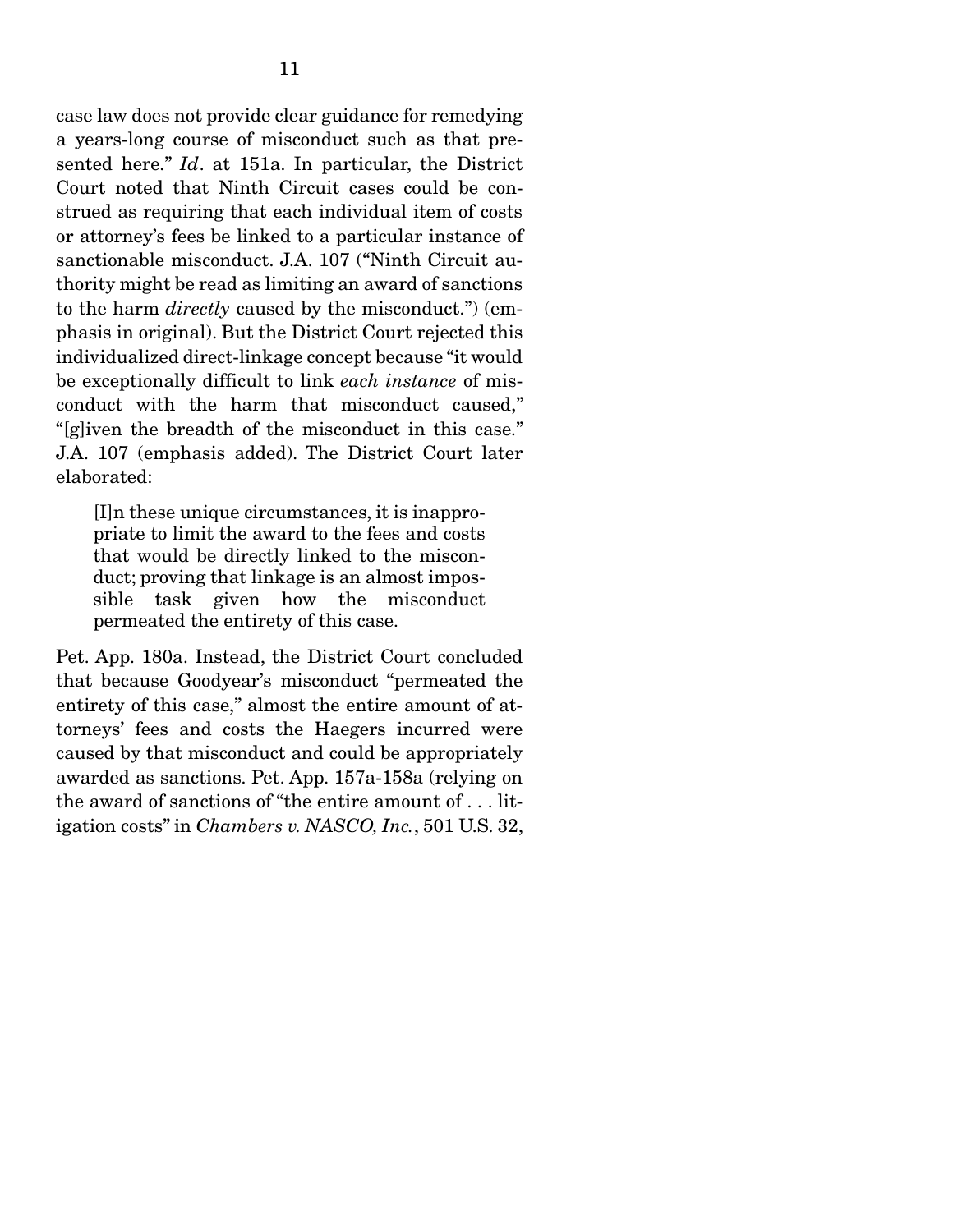40, 56-57 (1991), based on the "frequency and severity" of the sanctionable misconduct).

 Just in case it had erred in concluding that it was not required to find an individualized direct linkage between each item of litigation costs and a particular instance of sanctionable misconduct, the District Court made an alternative "contingent award." Pet. App. 180a. The contingent award further reduced the amount of attorney's fees and costs the Haegers sought by \$722,406.52 (representing the only attorney's fees and costs which Goodyear argued did not satisfy the causation requirement because they are "unrelated to the alleged harm" caused by the sanctionable misconduct). *Id*.; J.A. 107-08. The District Court intended that the alternative award would apply only if an appellate court overturned the larger amount awarded to the Haegers, thereby "prevent[ing] the need for future proceedings." J.A. 107-08.

D. The Ninth Circuit Agreed the Sanction Award Is Compensatory, Concluding that Goodyear's Misconduct Rendered the District Court Proceedings Merely a "Sham Litigation."

 The Ninth Circuit unanimously upheld the District Court's findings that Goodyear (and its attorneys) engaged in bad faith, sanctionable misconduct. Pet. App. 18a ("the district court did not abuse its discretion in finding clear and convincing evidence of bad faith by the Sanctionees in this case"); *id*. at 43a (Watford, J., dissenting) ("I agree with the majority that the district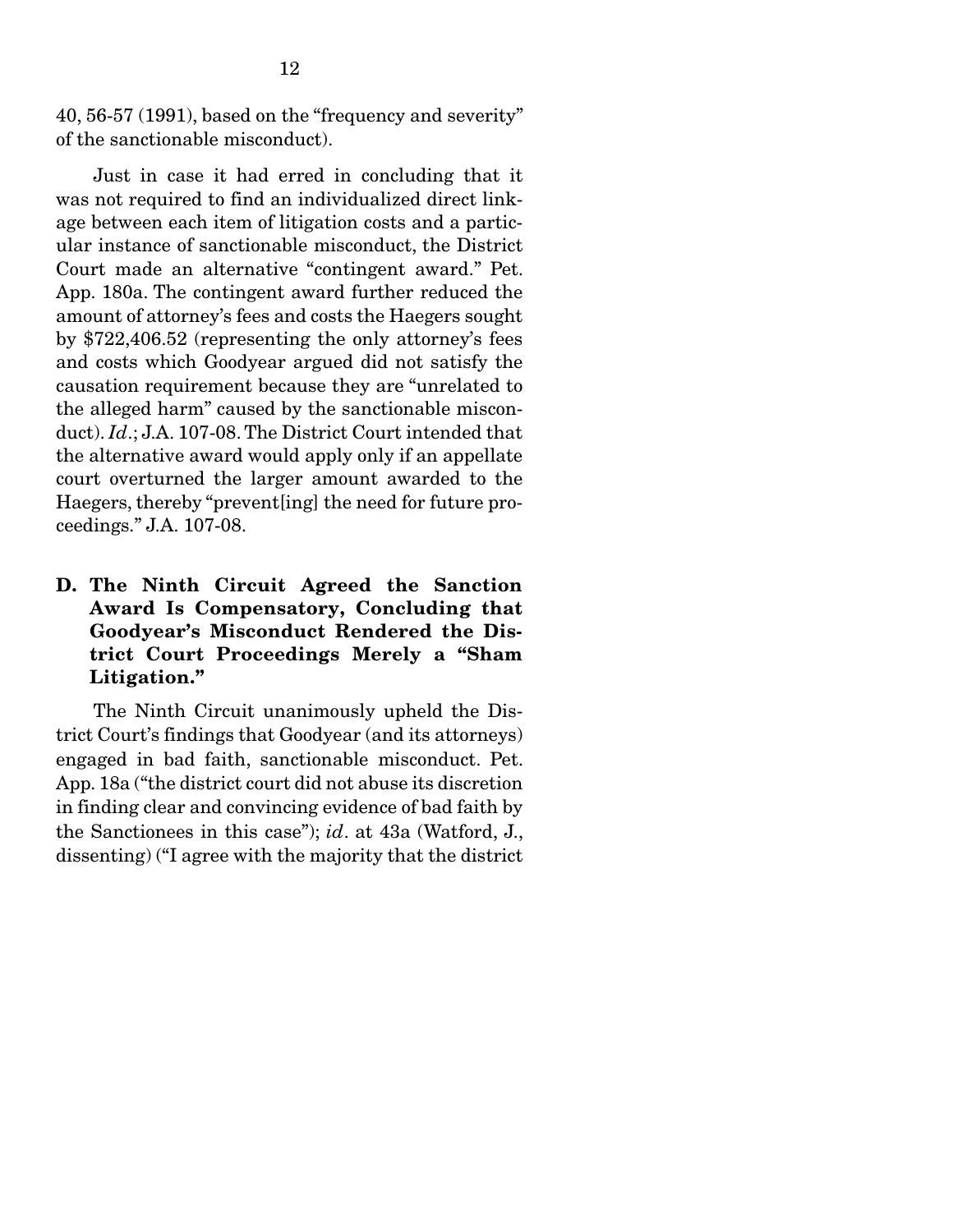court's misconduct findings are supported by the record"). The panel also unanimously upheld the District Court's use of its inherent power to impose sanctions. *Id*. at 21a ("We hold that it was not an abuse of discretion for the district court to rely on its inherent power to sanction the conduct at issue in this case. . . ."); *id*. at 43a (Watford, J., dissenting) ("The district court's finding of bad faith authorized it to levy sanctions under its inherent power.").

 The panel also agreed that the fees and costs awarded needed to be caused by the sanctioned misconduct in order to be compensatory. *Id*. at 30a ("[T]here is no doubt that the Sanctionees' bad faith conduct *caused* significant harm in forcing the Haegers to engage in sham litigation. . . .") (emphasis added). Indeed, the majority went on to "consider how close a *link* is required between the harm caused and the *compensatory* sanctions awarded when a court invokes its inherent power." *Id*. at 30a (emphasis added).

 The majority and the dissent parted ways not on whether a causal link was required but only on whether the evidence in the record is sufficient to satisfy the causal link requirement. The dissent concluded: "The record in this case is . . . devoid of evidence establishing a causal link between Goodyear's misconduct and the fees awarded." *Id*. at 45a (Watford, J., dissenting). By contrast, the majority held that "the district court did all it was required to do in this case in determining the appropriate amount of fees to award as sanctions to *compensate* the Plaintiffs for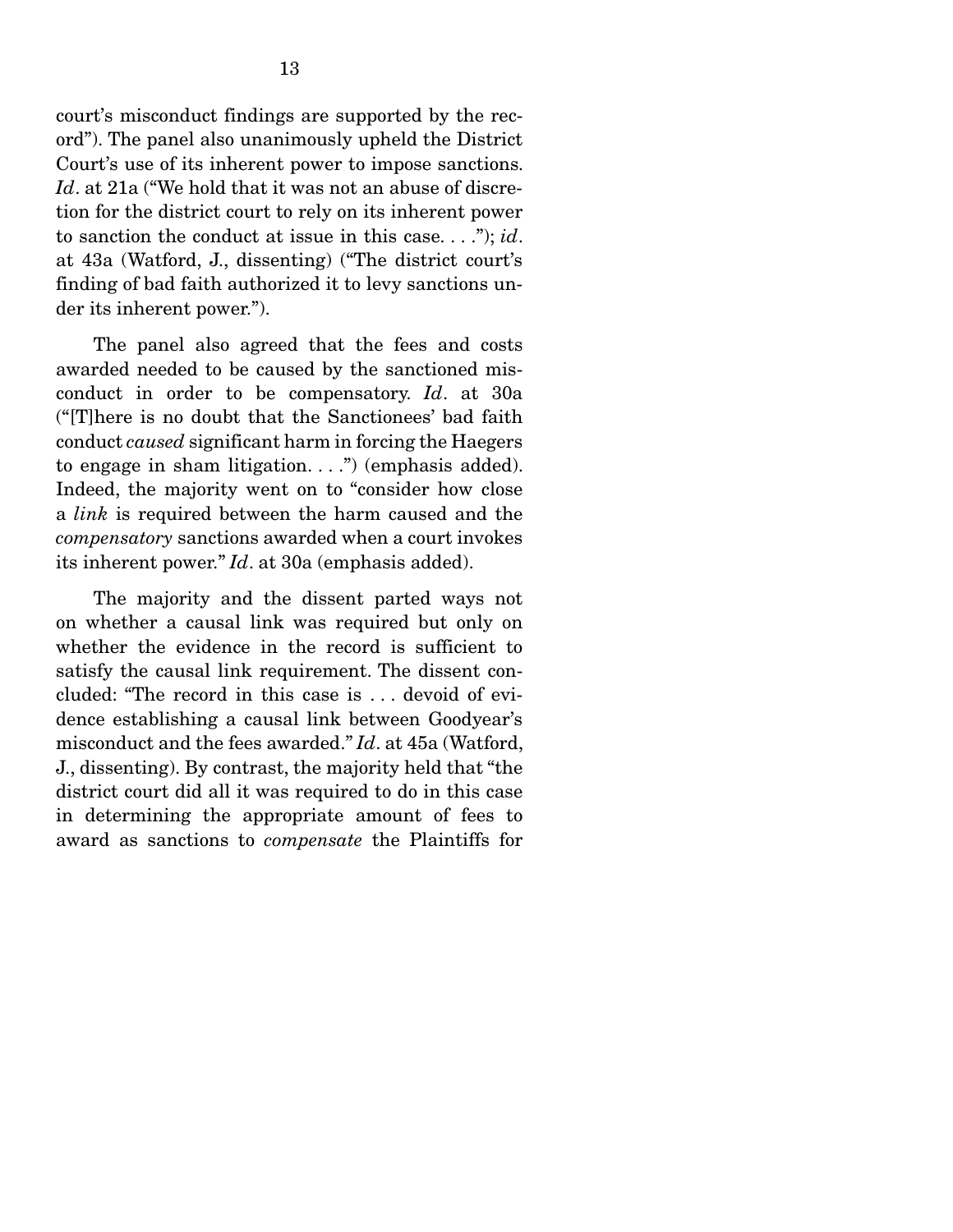the damages they suffered *as a result of* Sanctionees' bad faith." *Id*. at 28a (emphasis added).

--------------------------------- ---------------------------------

#### SUMMARY OF ARGUMENT

 Contrary to Goodyear's assertions, neither the Ninth Circuit nor the District Court rejected the requirement that the attorney's fees and costs awarded to the Haegers must be caused by Goodyear's misconduct. Instead, the lower courts found that requirement was fully satisfied. The District Court rejected only Goodyear's proposal for an additional requirement: that the District Court must determine a specific "direct" linkage for each individual expenditure of fees and costs with a particular instance of misconduct.

 The District Court's findings that Goodyear's misconduct was not a simple discovery violation (as Goodyear suggests) but constitutes "a years-long course of misconduct" which "continued throughout the entire litigation," and "permeated the entirety of this case" are unchallenged and unchallengeable. Because the District Court appropriately found that Goodyear's egregious misconduct affected the "entire litigation," that finding is more than sufficient to support an award of most of the attorney's fees and costs the Haegers were forced to incur throughout the entire litigation. Similarly, the District Court's finding that the case "more likely than not would have settled much earlier" if Goodyear had not acted in bad faith, thereby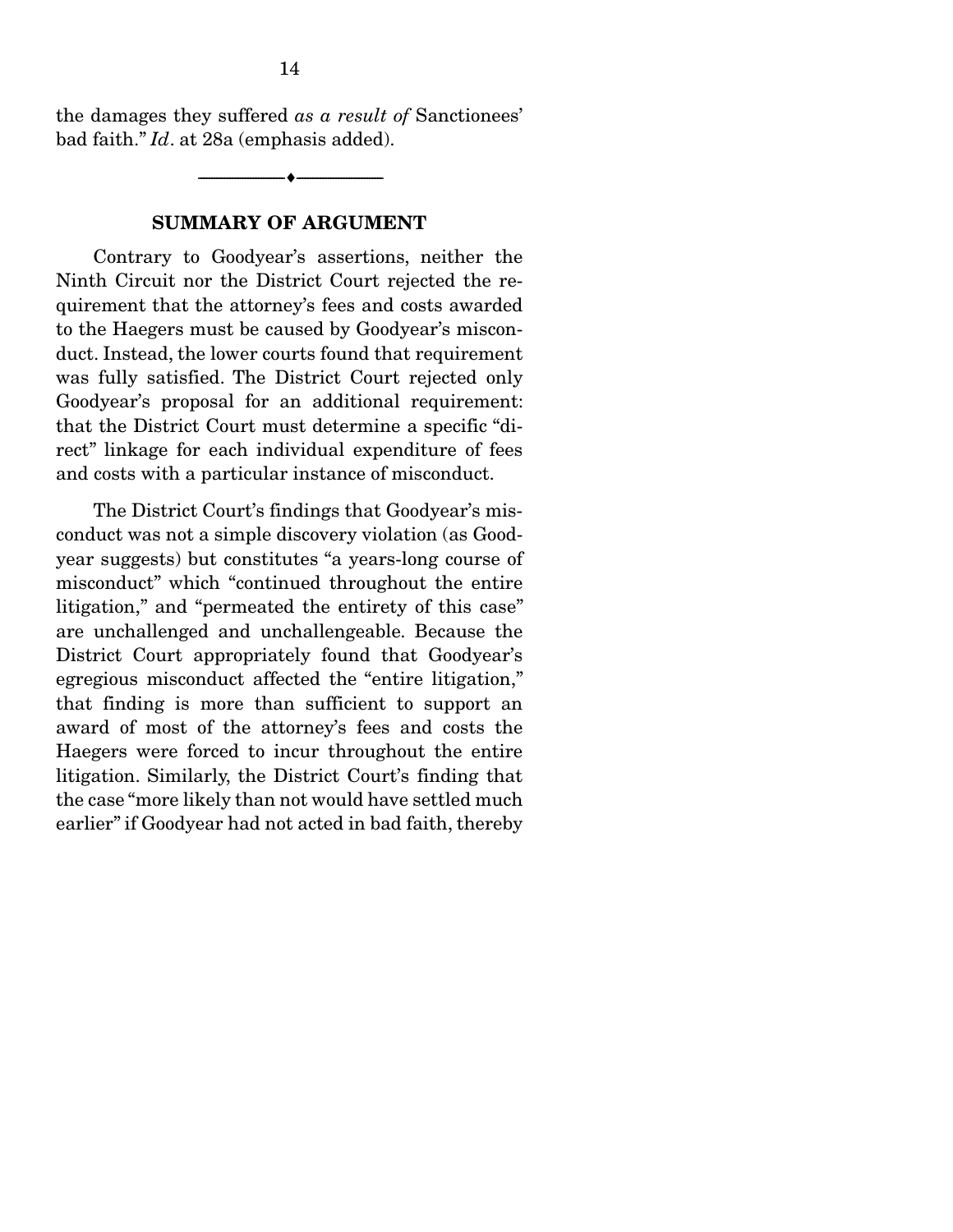avoiding subsequent fees and costs, also supports the required causal nexus in this case.

 Goodyear's misconduct was so frequent and severe that it converted the entire litigation into a sham, based on a false set of facts which Goodyear had intentionally created. As a result, all the efforts undertaken, all the depositions taken, all the motions filed, and ultimately even the settlement of the case all "took place under the mistaken assumption that key test results supporting the Haegers' liability theory did not exist," but such test results did exist. Accordingly, the Haegers are forced to start anew to assert their claims against Goodyear based on the truth (not Goodyear's fraudulent scenario).<sup>2</sup> Therefore, the attorney's fees and costs incurred in this sham litigation were all caused by Goodyear's misconduct and should be upheld.

 Goodyear's proposed new requirement that District Courts must find a specific "direct" linkage for each individual expenditure of fees and costs with a particular instance of misconduct is not supported by existing law. This Court's prior decisions related to sanctions under inherent power do not support Goodyear's direct-linkage argument. Nor do the circuit

<sup>2</sup> Goodyear asserts that the Haegers seek to recover "the same fees and costs that were awarded in this case" in a new lawsuit filed in state court. Petitioner's Brief at 6. This assertion is not supported by any citation to the record and is not true. The Haegers do not seek to recover the same damages twice; instead, their subsequent state court action seeks to recover other damages of which they were deprived as a result of Goodyear's fraud.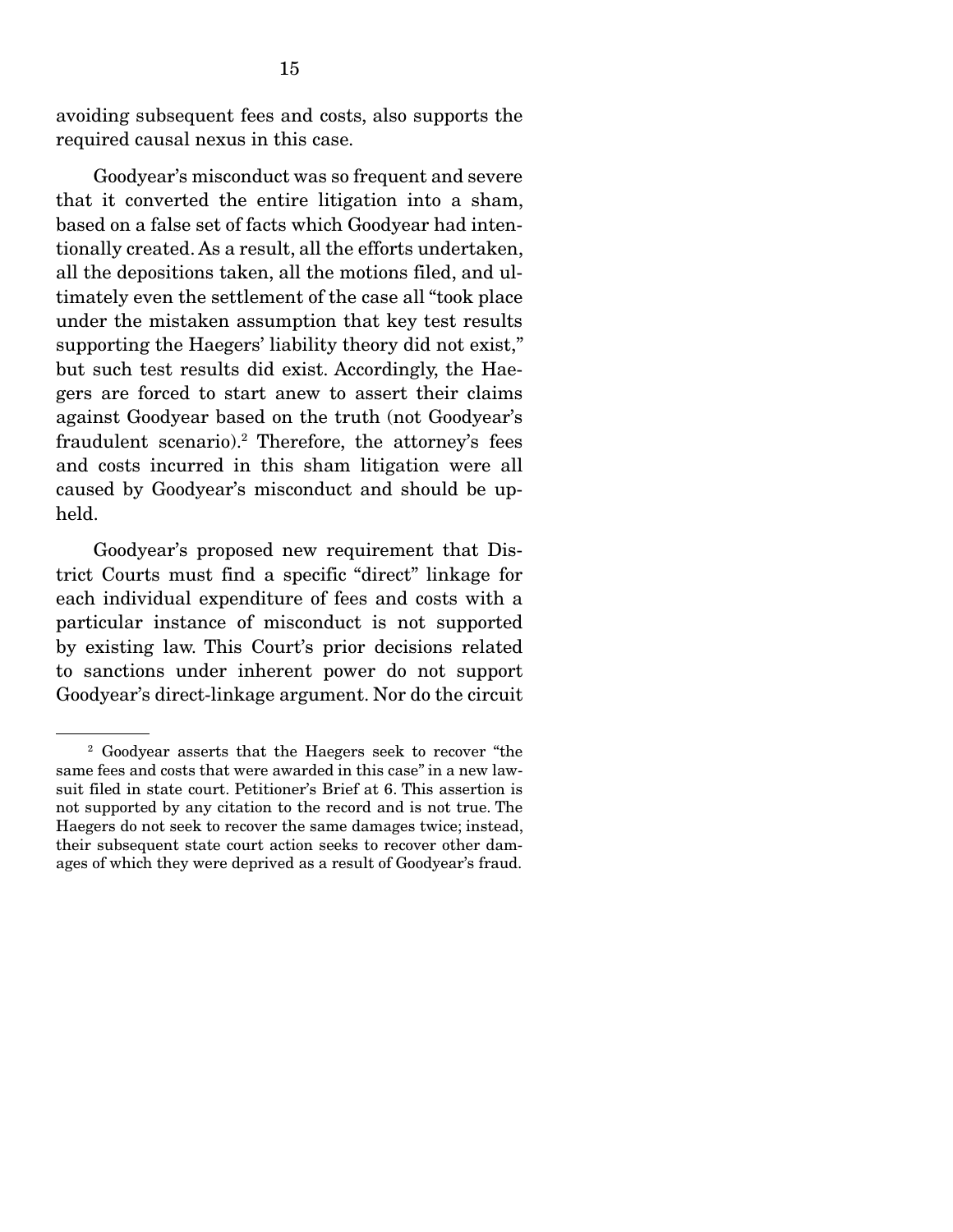court cases on which Goodyear relies. Goodyear's proposed requirement would do little more than foster needless satellite litigation and make the alreadydifficult and time-consuming job of investigating and sanctioning bad-faith conduct even more difficult.

 Even if the District Court erred in rejecting Goodyear's additional direct-linkage requirement, remand to the District Court for further proceedings would not be needed here. Goodyear's causation challenge in the District Court was limited to specific attorney's fees and costs totaling just \$722,406.52. Taking Goodyear at its word, the District Court made an alternative "contingent award" which reduced the sanctions award by that amount, which the District Court intended to apply only if an appellate court overturned the larger award. Because Goodyear did not challenge the other fees and costs awarded on the basis of causation in the District Court, Goodyear has waived that argument, and should not be permitted to raise it for the first time on appeal.

 Accordingly, the Ninth Circuit's decision upholding the sanctions award should be affirmed. But even if the Court accepts Goodyear's argument that something more is required, the alternative contingent award should be applied, making remand unnecessary.

--------------------------------- ---------------------------------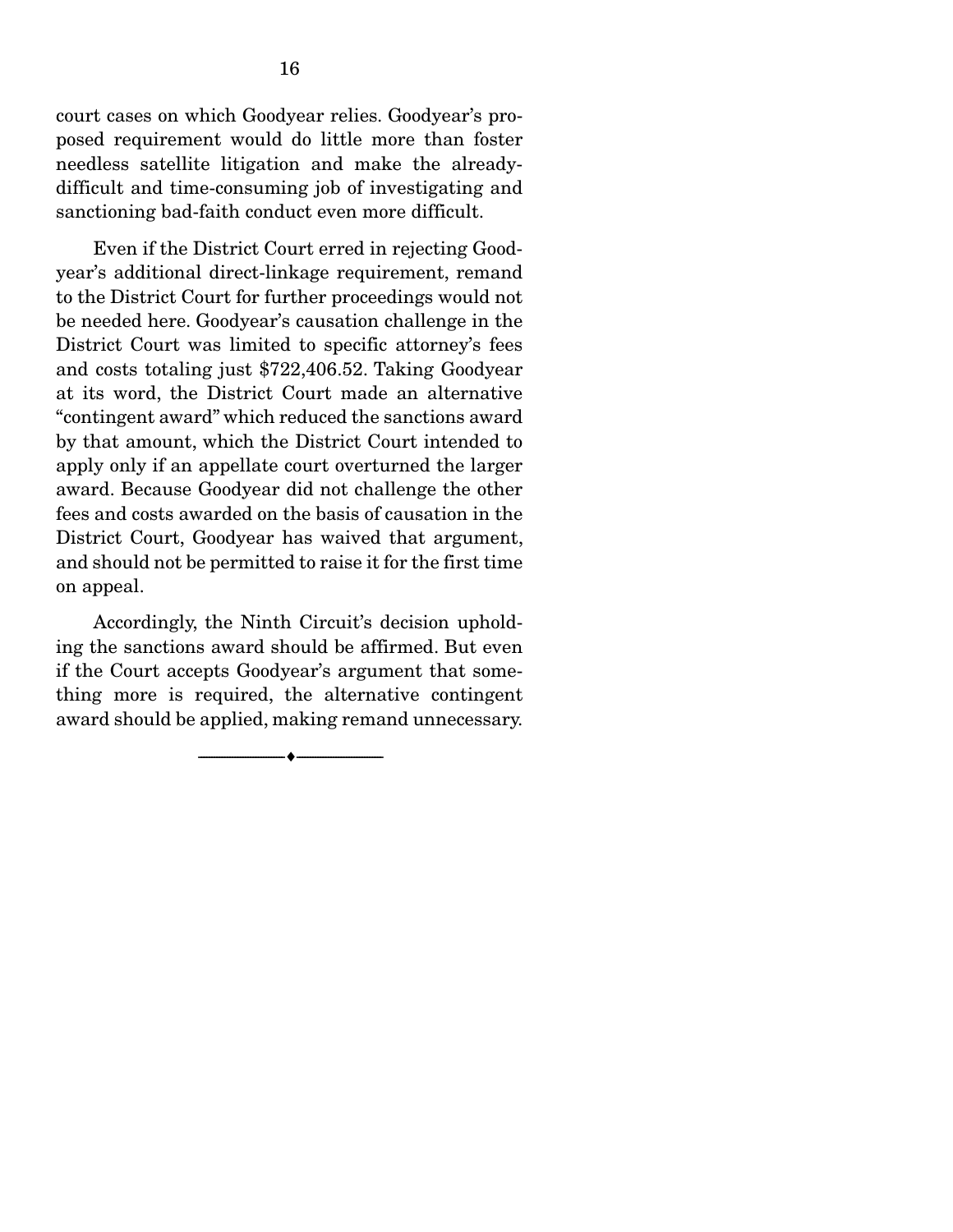### I. The Ninth Circuit Acknowledged the Causal-Link Requirement, and Determined that Requirement Was Fully Satisfied.

 Goodyear devotes a large portion of its brief to the contention that fees and costs awarded as compensatory sanctions under a court's inherent power (as in this case) must be causally linked to the sanctioned misconduct. But Goodyear's arguments are premised on its false assertion that the Ninth Circuit "refused to apply *any* causation requirement to the sanctions imposed." Petitioner's Brief at 8 (emphasis added); *see also id*. at 23 (asserting that the Ninth Circuit "reject[ed] a causation test"); *id*. at 27 ("[T]he Ninth Circuit erred in relying on *Chambers* to eliminate causation for inherent authority sanctions."); *id*. at 32 ("the Ninth Circuit majority refused to apply a causation limitation").3

 Far from rejecting "any causation requirement," the Ninth Circuit expressly concluded that "there is no doubt that the Sanctionees' bad faith conduct *caused* significant harm in forcing the Haegers to engage in sham litigation," Pet. App. 30a (emphasis added), and

<sup>3</sup> Following Goodyear's lead, *amici curiae* in support of Goodyear adopt the same erroneous premise that the Ninth Circuit refused to apply any causation requirement. *See* American Bar Association Brief at 6-7 (asserting that the District Court is required to find causation (not "direct" causation as Goodyear contends), but "the Ninth Circuit held that no such effort is required"); National Association of Manufacturers Brief at 2 (asserting that the District Court "abrogated its responsibility" to find causation).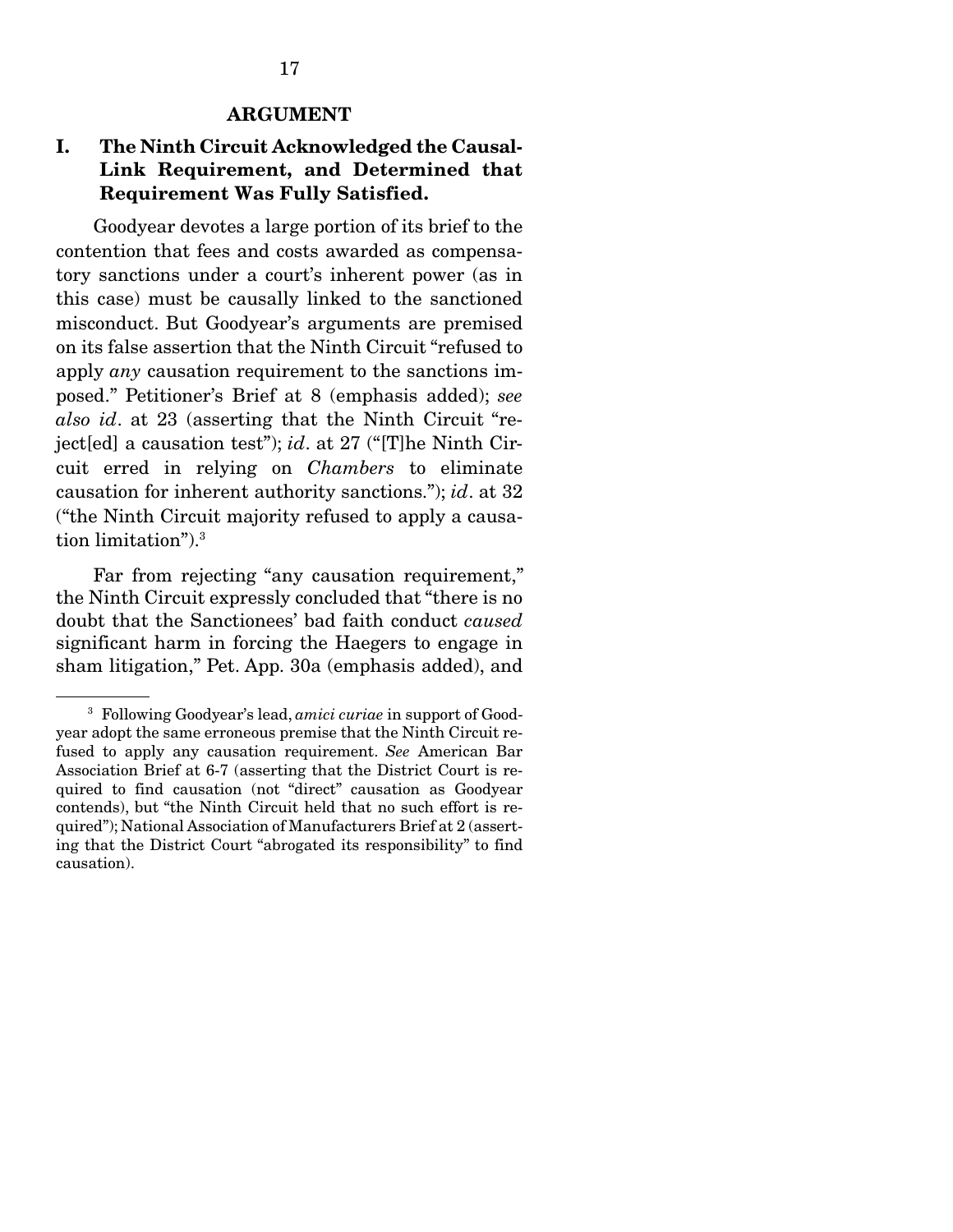that "the district court did all it was required to do in this case in determining the appropriate amount of fees to award as sanctions to *compensate* the Plaintiffs for the damages they suffered *as a result of* Sanctionees' bad faith," *id*. at 28a (emphasis added). In fact, not only did the Ninth Circuit acknowledge the causallink requirement in this case, but it also went on to carefully "consider *how close a link is required* between the harm caused and the compensatory sanctions awarded when a court invokes its inherent power." *Id*. at 30a (emphasis added).4

 The District Court similarly did not "refuse[ ] to apply any causation requirement." Petitioner's Brief at 8. Instead, it rejected only the additional requirement which Goodyear proposes, that the harm be "directly caused" by the misconduct, such that an award of all or most of the fees and costs incurred cannot be awarded in cases, like this one, in which the misconduct is so frequent and severe as to "permeate[ ] the entirety of [the] case." J.A. 107; Pet. App. 151a-152a, 157a, 180a.5

<sup>4</sup> In an effort to find support for its erroneous assertion that the Ninth Circuit refused to apply "any causation requirement," Goodyear resorts to partial quotes of the Ninth Circuit's decision. For example, Goodyear asserts: "Nowhere in *Chambers* does the Court 'expressly reject[] the linkage argument,' as the Ninth Circuit posited." Petitioner's Brief at 24. But the Ninth Circuit "posited" no such thing. The Ninth Circuit did not say that *Chambers* rejected any linkage requirement (as Goodyear accuses). Instead, the Ninth Circuit said that the *Chambers* merely "rejected the linkage argument *made by the Sanctionees here*." Pet. App. 32a (emphasis added).

<sup>5</sup> Goodyear also erroneously asserts that the Haegers "made no attempt to establish a causal link in their subsequent fee application." Petitioner's Brief at 33. The record proves otherwise.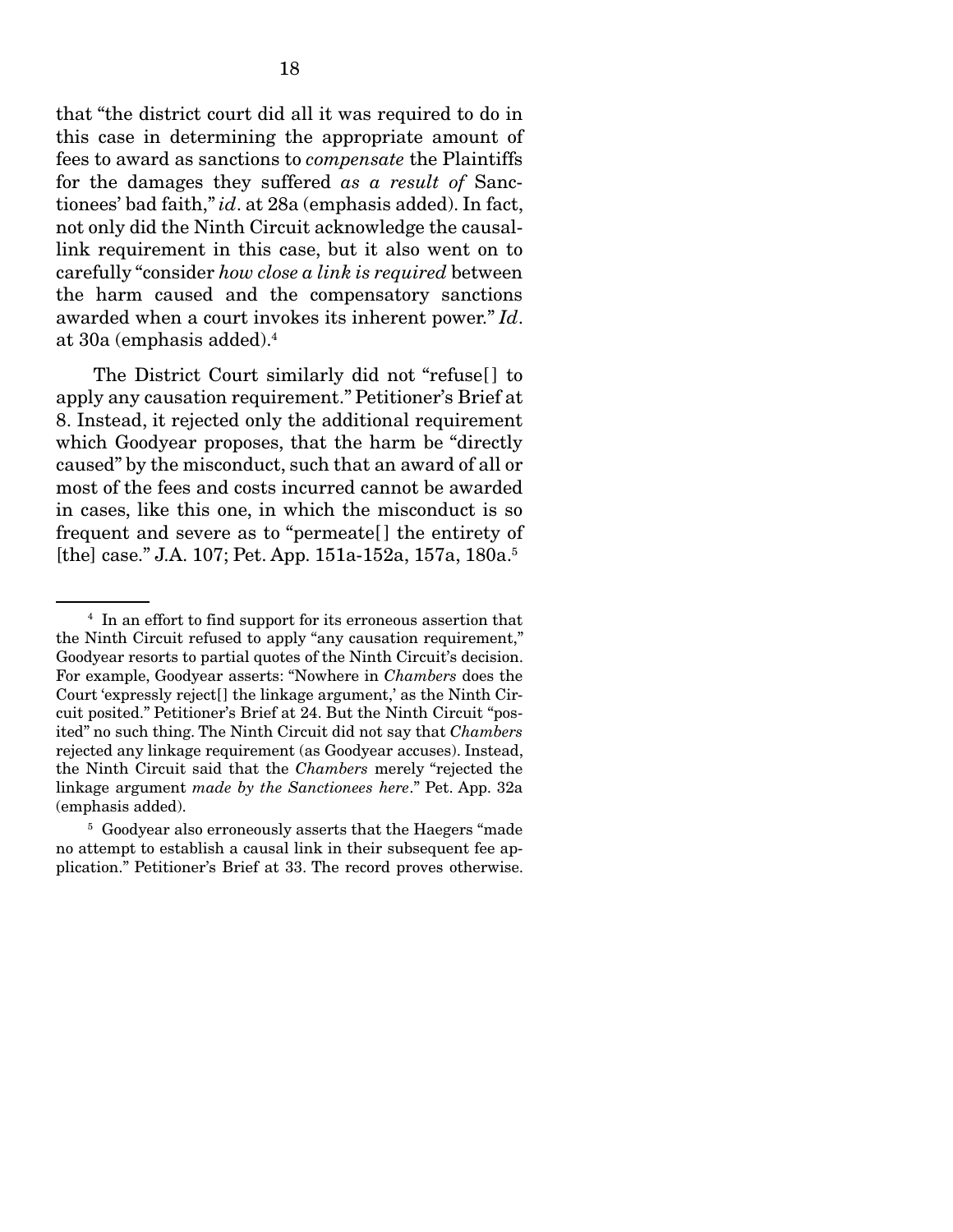Thus, Goodyear's extensive arguments about the lower courts' supposed rejection of a causation requirement, the underlying justification for that requirement and the negative effects that could happen if a court were to impose sanctions without any causation limitation are red herrings. Neither the Haegers nor the Ninth Circuit dispute that fees and costs awarded as sanctions under a court's inherent power must be causally connected to the bad-faith misconduct. The real question to be decided $6-$  and the only issue on which the Ninth Circuit panel members parted ways – is how close a link is required and whether the facts in this case (as found by the District Court) meet that standard.

J.A. 84-86; *see also* ER1187 (the Haegers argued that "Goodyear's fraudulent acts changed the entire landscape" of the litigation, and if Goodyear had not acted in bad faith, "this action would have followed an entirely different and much shorter path").

<sup>6</sup> Throughout its brief, Goodyear inappropriately blends in discussion of issues which are unrelated to the sole issue on which this Court granted review. For example, Goodyear hints at whether Goodyear acted in bad faith, whether a court may employ inherent power when other sanction mechanisms might cover some or all of the misconduct, and whether the limits and restrictions of other sanction mechanisms must be followed when applying inherent powers. *See, e.g.*, Petitioner's Brief at 15-16, 21. Goodyear even accuses the Ninth Circuit of holding it responsible for its outside attorneys' bad-faith conduct – an issue which Goodyear expressly raised in its petition for writ of certiorari, and on which this Court denied review. Petitioner's Brief at 42. These improper arguments should be ignored.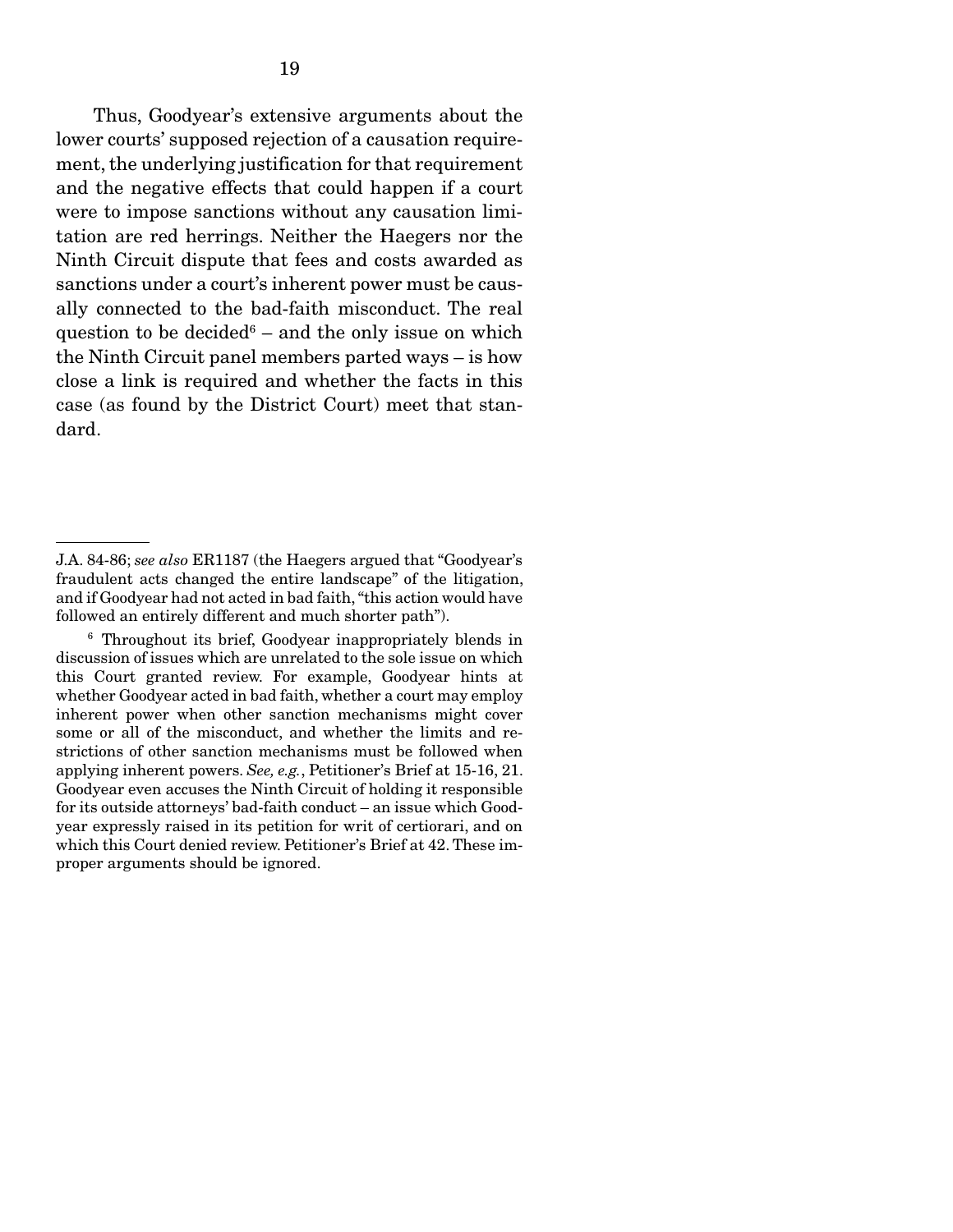#### II. The District Court's Unchallenged Findings Are Sufficient to Satisfy the Causal-Link Requirement.

 For the vast majority of cases, the undisputed requirement that compensatory sanctions must be causally linked to the sanctioned behavior is straightforward. For example, if a party files a frivolous motion, the harm caused to the opposing party will likely be limited to just the attorney's fees and costs incurred in opposing that specific motion. But when the sanctionable misconduct is not limited to a single, discrete instance (or even a few instances), but rather is so pervasive and severe as to fundamentally undermine or otherwise affect the *entire* litigation, then an award of the *entire* amount of attorney's fees and costs incurred by the victimized party may be appropriate to fairly compensate that party.

 In this case, the District Court relied on two alternative findings to support the causal-link requirement and award almost the entire amount of attorney's fees and costs the Haegers incurred throughout the litigation. First, the District Court found that Goodyear's fraudulent concealment of critical test evidence "began almost immediately after the case was filed and continued throughout the entire litigation" and "permeated the entirety of this case." Pet. App. 159a, 180a. Second, the District Court found that this "case more likely than not would have settled much earlier" if Goodyear had not acted in bad faith and promptly disclosed the damning evidence. *Id*. at 152a. Goodyear did not challenge these findings, and they are not clearly erroneous in any event. Accordingly, each is a sufficient basis to satisfy the causal-link requirement.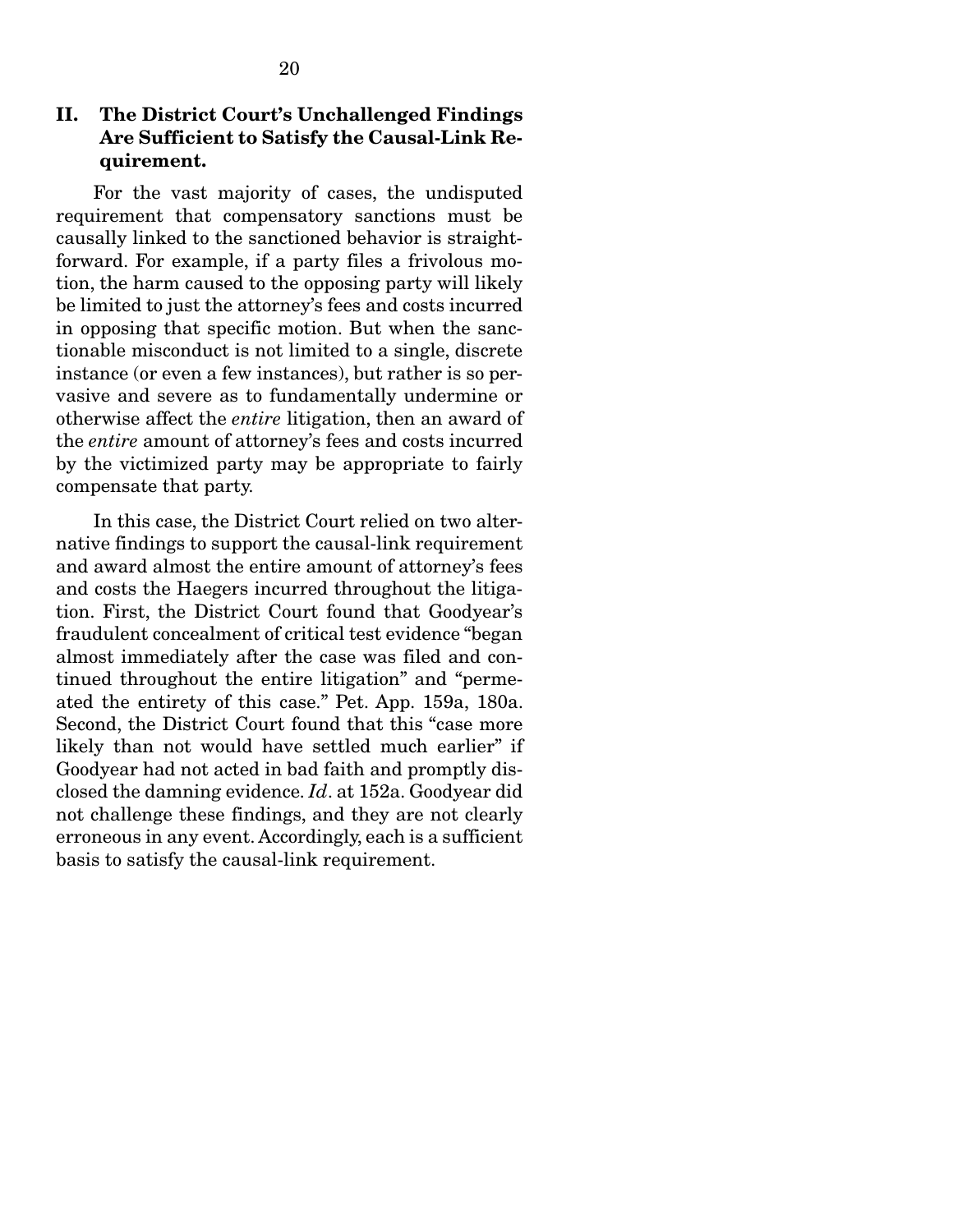21

 The law is "well settled . . . that a federal appellate court may set aside a trial court's findings of fact only if they are 'clearly erroneous,' and that it must give 'due regard . . . to the opportunity of the trial court to judge of the credibility of the witnesses.'" *Amadeo v. Zant*, 486 U.S. 214, 223 (1988) (quoting Fed. R. Civ. P.  $52(a)$ ). Under this "deferential" standard, "'[i]f the district court's account of the evidence is plausible in light of the record viewed in its entirety, the court of appeals may not reverse it even though convinced that had it been sitting as the trier of fact, it would have weighed the evidence differently.' " *Id*. (quoting *Anderson v. Bessemer City*, 470 U.S. 564, 573-74 (1985)). This is true even when "there is significant evidence in the record to support" the appellate court's contrary view. *Id*. at 225-26 ("We have frequently emphasized that '[w]here there are two permissible views of the evidence, the factfinder's choice between them cannot be clearly erroneous.'").

 As to most of the District Court's extensive, detailed findings, Goodyear did not even attempt to argue in the Ninth Circuit that they are clearly erroneous, nor would such an argument have been successful under the highly deferential standard. Therefore, this Court's review must be based on the District Court's findings of fact and the reasonable inferences from those facts, *see Link v. Wabash Railroad Co.*, 370 U.S. 626, 633 (1962) (reasonable inferences from the facts are sufficient to uphold a sanctions decision) – not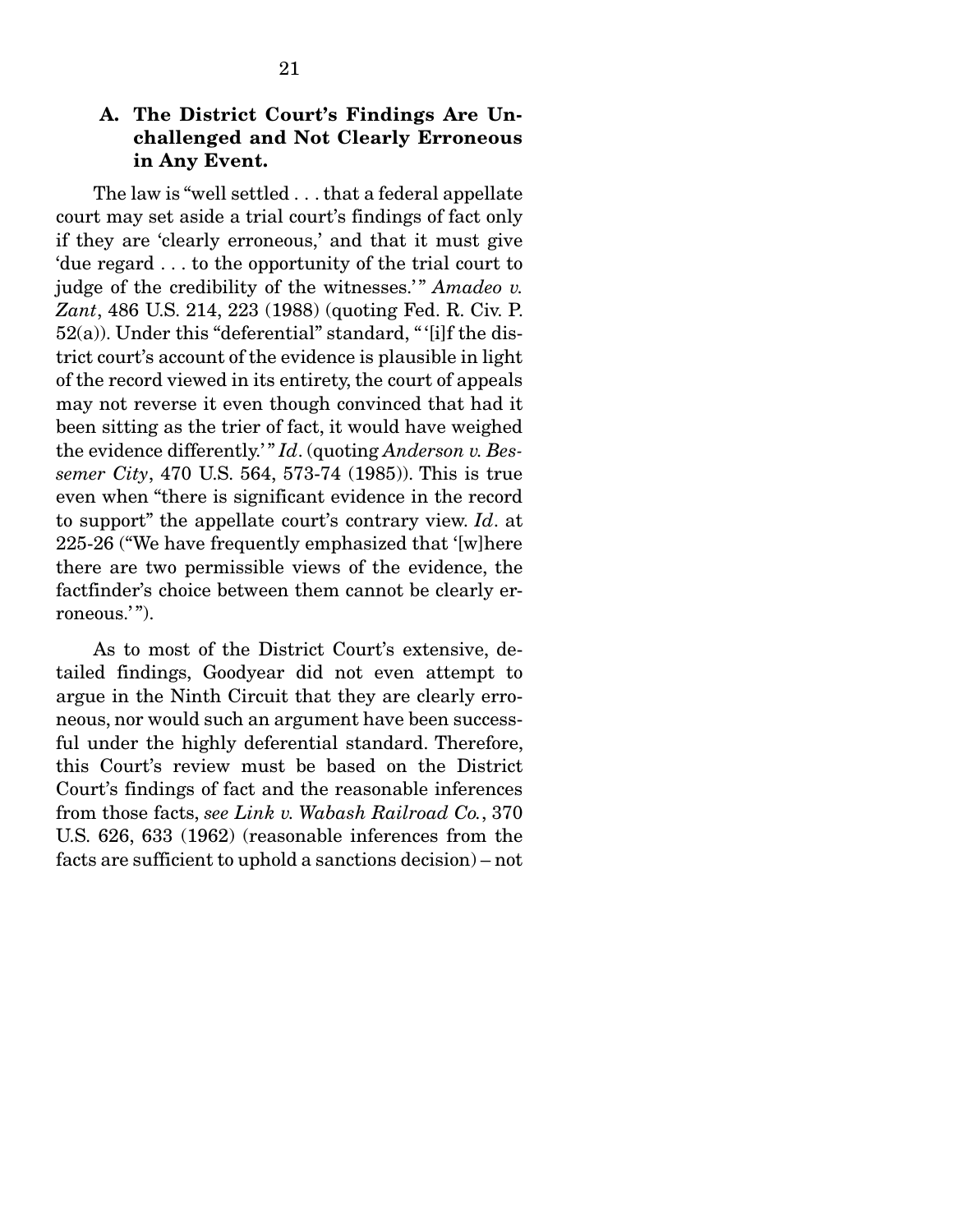based on Goodyear's version of facts which, in many instances, the District Court specifically found to be unreasonable, not credible and even untruthful.

#### B. The District Court's Findings that Goodyear's Misconduct Affected the "Entire Litigation" Support a Causal Link to Nearly the Entire Fees and Costs the Haegers Incurred.

 After considering the entire record, the District Court appropriately found that Goodyear's concealment of critical test results (and related deceptions) "began almost immediately after the case was filed and continued throughout the entire litigation, including post-dismissal." Pet. App. 159a. The District Court similarly found that Goodyear's "misconduct permeated the entirety of this case." *Id*. at 180a. In other words, the District Court properly found that, by concealing the damning test evidence from the Haegers and the District Court, Goodyear converted the entire litigation into an empty, make-believe exercise or a meaningless charade, based on Goodyear's fabricated fact scenario which had little to do with reality. As the Ninth Circuit put it, Goodyear's "bad faith conduct . . . forc[ed] the Haegers to engage in sham litigation." *Id*. at 30a. Thus, because Goodyear's misconduct "permeated" every aspect of the litigation, and turned the entire litigation into a sham, there is a sufficient causal link between that pervasive misconduct and almost all the fees and costs the Haegers incurred throughout the entire litigation.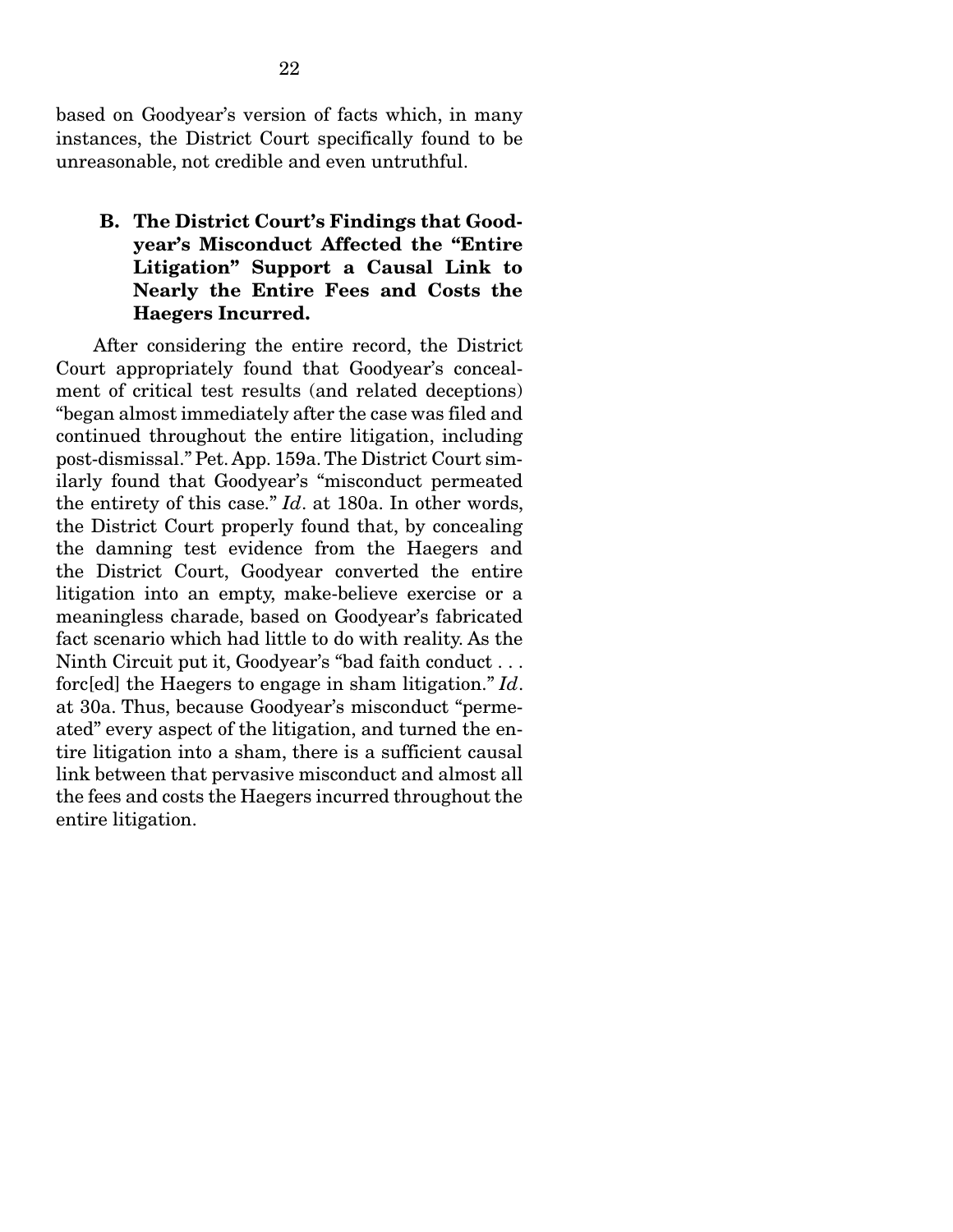The Court's holding in *Chambers v. NASCO*, 501 U.S. 32 (1991), supports this conclusion. The District Court in *Chambers* had relied on its inherent power to sanction Chambers more than \$996,000, "which represented the entire amount of NASCO's litigation costs paid to its attorneys." *Id*. at 40 and n.5. Similar to the individualized linkage argument which the District Court rejected in this case, Chambers argued that "the fact that the entire amount of fees was awarded means that the District Court failed to tailor the sanctions to the particular wrong." *Id*. at 56. Rejecting that argument, this Court held:

[T]he District Court concluded that full attorney's fees were warranted due to the frequency and severity of Chambers' abuses of the judicial system and the resulting need to ensure that such abuses were not repeated. Indeed, the court found Chambers' actions were "part of [a] sordid scheme of deliberate misuse of the judicial process" designed "to defeat NASCO's claims by harassment, repeated and endless delay, mountainous expense and waste of financial resources." It is within the court's discretion to vindicate itself and compensate NASCO by requiring Chambers to pay for all attorney's fees.

Id. at 56-57 (citation omitted). Just as the "frequency" and severity" of Goodyear's misconduct permeated this entire litigation, Chambers' "conduct throughout the lawsuit evidenced bad faith," and allowed the imposition of the sanction for the entire amount of litigation costs. *Id*. at 51.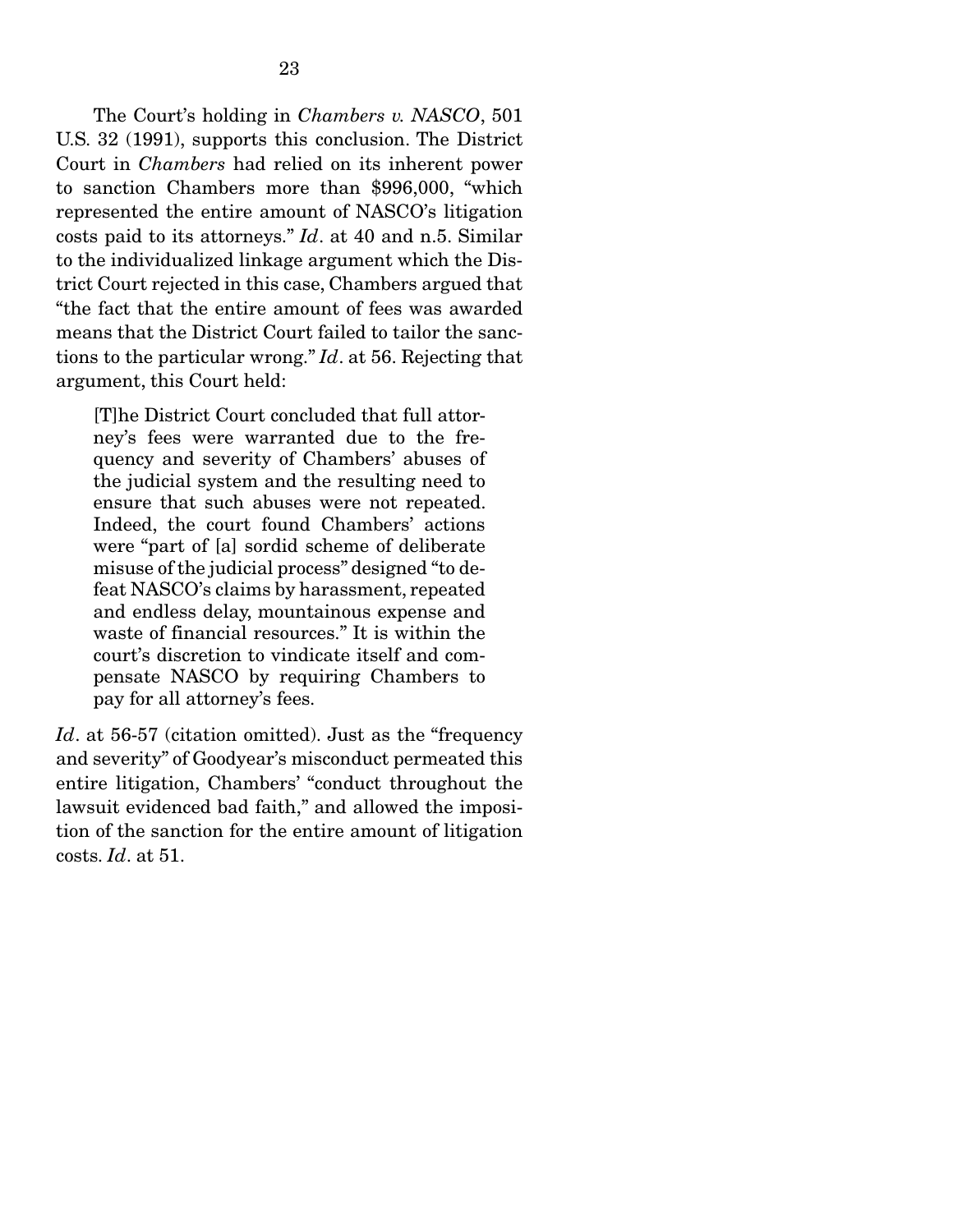Goodyear contends that the award of all litigation costs in *Chambers* satisfied the causation requirement because the Court found that " 'all' of the conduct involved in that case was sanctionable." Petitioner's Brief at 10. This contention is clearly wrong because causation is not based on whether all of the sanctionee's conduct is sanctionable, but it is based on whether all the attorney's fees and costs awarded are causally linked to the sanctionable conduct. Thus, contrary to Goodyear's assertion, this Court upheld the sanctions award of all the litigation costs in *Chambers* because all the litigation costs were causally linked "due to the frequency and severity" of Chambers' misconduct. 501 U.S. at 56.

 Goodyear also erroneously contends that the Ninth Circuit construed *Chambers* as creating "a separate category of inherent powers sanctions for misconduct involving widespread abuses that are free from any causation constraints." Petitioner's Brief at 23. To the contrary, the Ninth Circuit simply recognized that when the misconduct is severe and pervasive, its causal effect can be much broader, justifying an award of more of the litigation costs. Indeed, when (as in this case) the misconduct is so extensive that it "permeate[s] the entirety of [the] case," then an award of the entire amount of fees and costs may be necessary to compensate for the effects of the misconduct.

 Goodyear acknowledges that the fees "wasted on expert discovery that took place under the mistaken assumption that key test results supporting the Haegers' liability theory did not exist" is one example of fees caused by Goodyear's misconduct, and therefore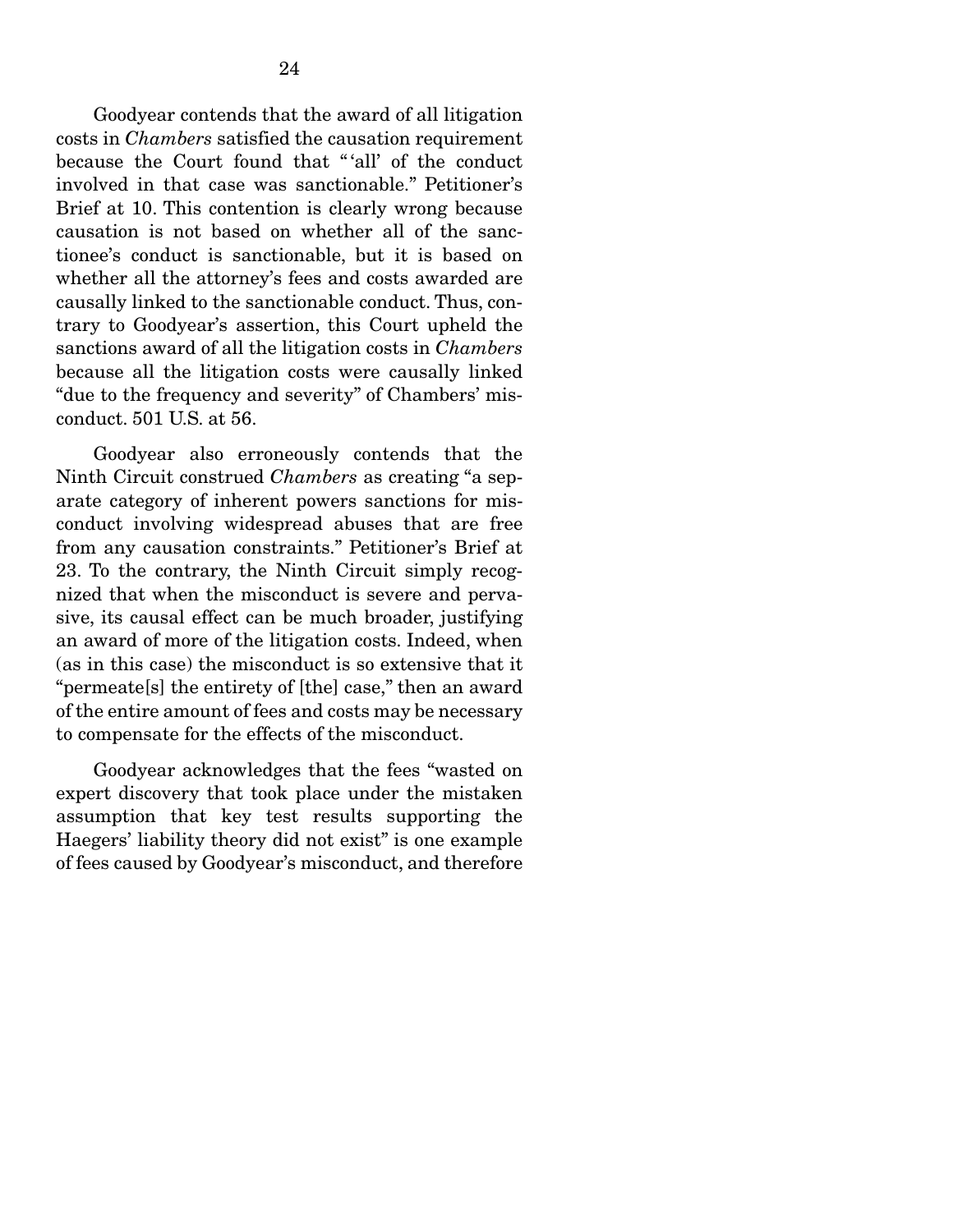may be awarded as sanctions under inherent power. Petitioner's Brief at 36 (quoting Pet. App. 50a (Watford, J., dissenting)). But the truth is that there was no aspect of this litigation which did not take place under the same mistaken assumption (at least until the Haegers learned of the concealed test results and filed their motion for sanctions). Thus, if Goodyear admits that the expert discovery was wasted because of Goodyear's misconduct, then the same logic applies to all the other aspects of the litigation which Goodyear's misconduct similarly caused to be wasted.

 Goodyear's contention that there is no causal link between its misconduct and the fees and costs related to some aspects of the underlying litigation is an improper rejection of the District Court's express finding that Goodyear's misconduct "permeated the entirety of this case," not just some aspects of this case. Even if Goodyear's position were another plausible view, and even if there were some evidence to support this view, that does not mean that the District Court's finding is clearly erroneous or that the District Court abused its discretion in awarding almost all the fees and costs the Haegers incurred. *See Amadeo*, 486 U.S. at 223-26. Accordingly, the District Court's finding that Goodyear's misconduct "permeated the entirety of this case" is sufficient to satisfy the causal-link requirement for the compensatory sanctions the District Court awarded under its inherent power.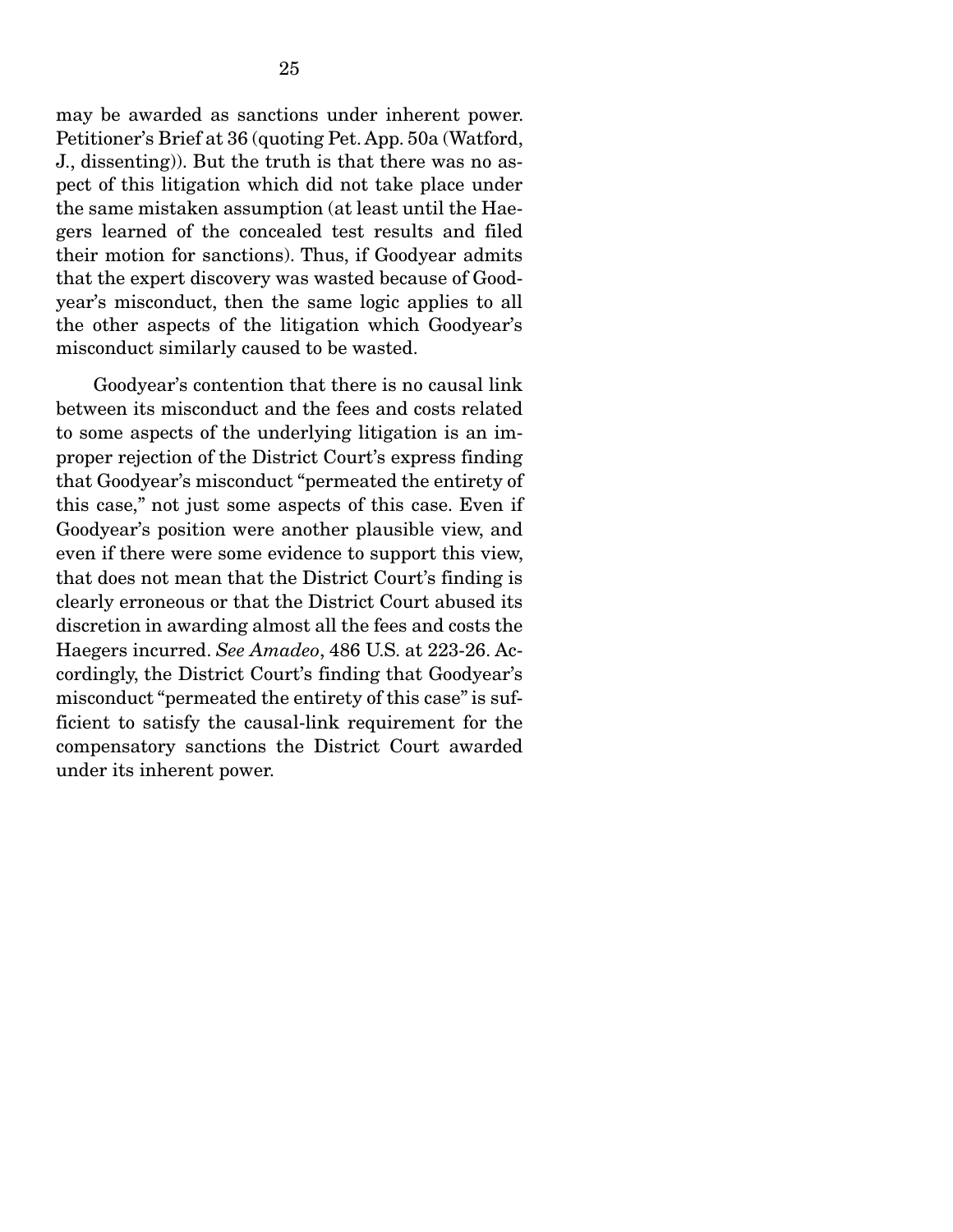#### C. The Finding that the Case "More Likely Than Not Would Have Settled Much Earlier" If Goodyear Had Not Acted in Bad Faith Supports an Award of Nearly the Entire Fees and Costs.

 While the District Court acknowledged that "there is some uncertainty how the litigation would have proceeded if Goodyear and its attorneys were acting in good faith," it found that "the case more likely than not would have settled much earlier" if Goodyear had promptly disclosed the critical test results. Pet. App. 152a. Such an early settlement would obviously have made all the subsequent litigation costs unnecessary. Id. Thus, the District Court's finding that this case would have settled much earlier if Goodyear had acted in good faith also independently satisfies the causallink requirement.

 Goodyear does not argue that such a finding, when properly supported by the evidence, cannot satisfy the causal-link requirement. Instead, Goodyear simply argues that the record in this case does not support that finding. Goodyear is wrong.

 First, Goodyear contends that " 'the only relevant data point in the record supports the opposite conclusion' from that reached by the district court." Petitioner's Brief at 37 (quoting Pet. App. 46a). That "data point" is the fact Goodyear did not settle in *Schalmo v. Goodyear*, even though the tests concealed from the Haegers were disclosed in *Schalmo v. Goodyear*.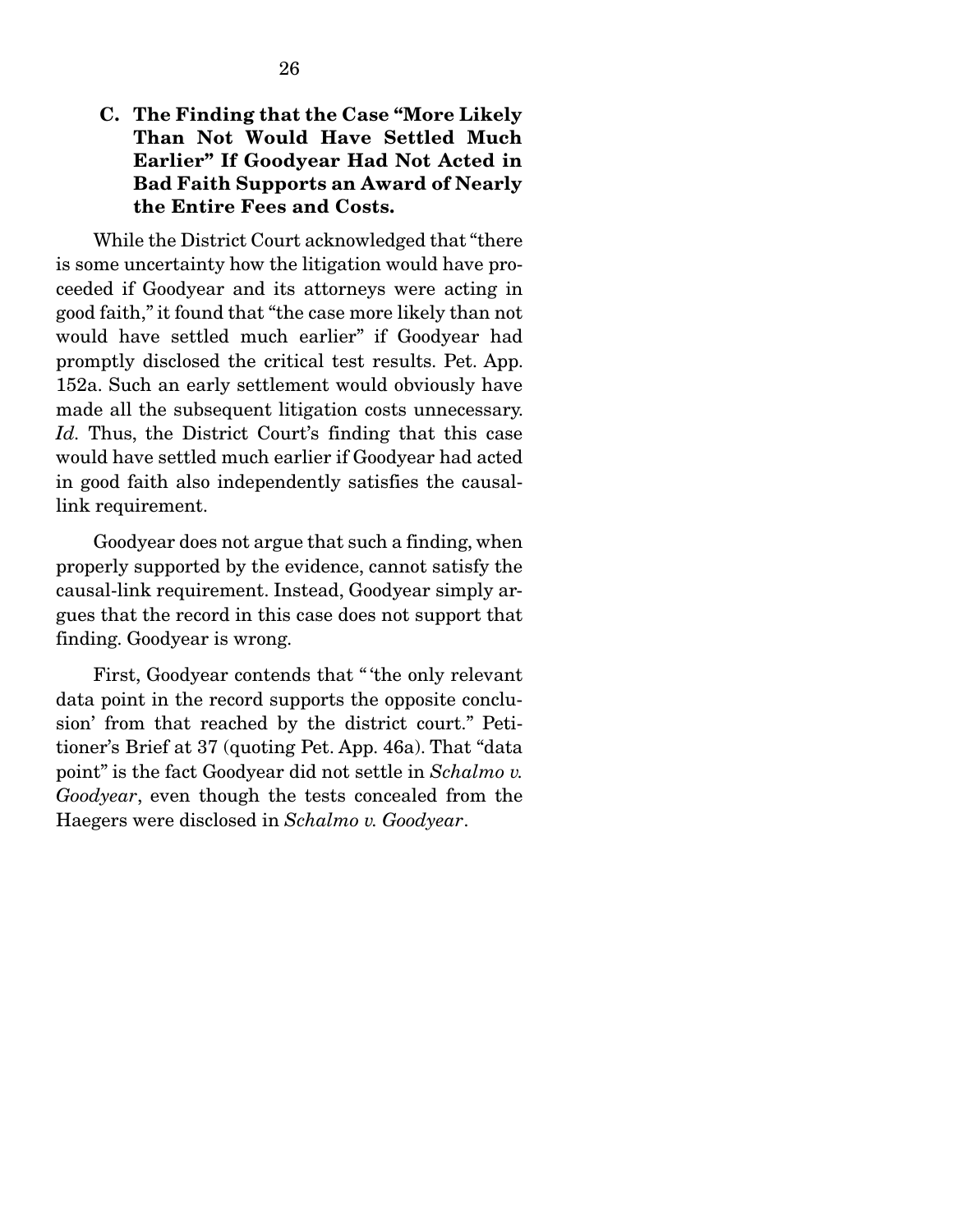But Goodyear's argument ignores the District Court's explicit finding that "in *Schalmo*, Goodyear never disclosed that its expert in *Haeger* had 'said the tire would foreseeably fail at [temperatures] above 200 degrees.'" Pet. App. 145a (quoting ER230). The combination of the test results (which revealed that the G159 tire operated far in excess of 200 degrees at highway speeds) with the admission of Goodyear's own experts in the Haegers' suit (that the G159 tire would foreseeably fail when operated above 200 degrees) is what supports the District Court's finding that Goodyear more likely than not would have promptly settled the Haeger suit if Goodyear had not acted in bad faith by concealing the test results. While Goodyear did eventually disclose the test results in *Schalmo v. Goodyear*, it is undisputed that Goodyear did not disclose its experts' admission that operating the G159 tire above 200 degrees would foreseeably lead to failure. *Id.* Accordingly, *Schalmo v. Goodyear* does not provide a relevant data point of what Goodyear likely would do when its admission that the G159 tire is likely to fail at temperatures above 200 degrees is combined with evidence that the G159 tire did, in fact, operate far in excess of 200 degrees when used at highway speeds. That combination of admission with test results did not occur in *Schalmo v. Goodyear*, and there is no evidence that it ever occurred in any of Goodyear's G159 cases across the country.

 Second, Goodyear also challenges the District Court's finding that Goodyear likely would have promptly settled if it had produced the concealed test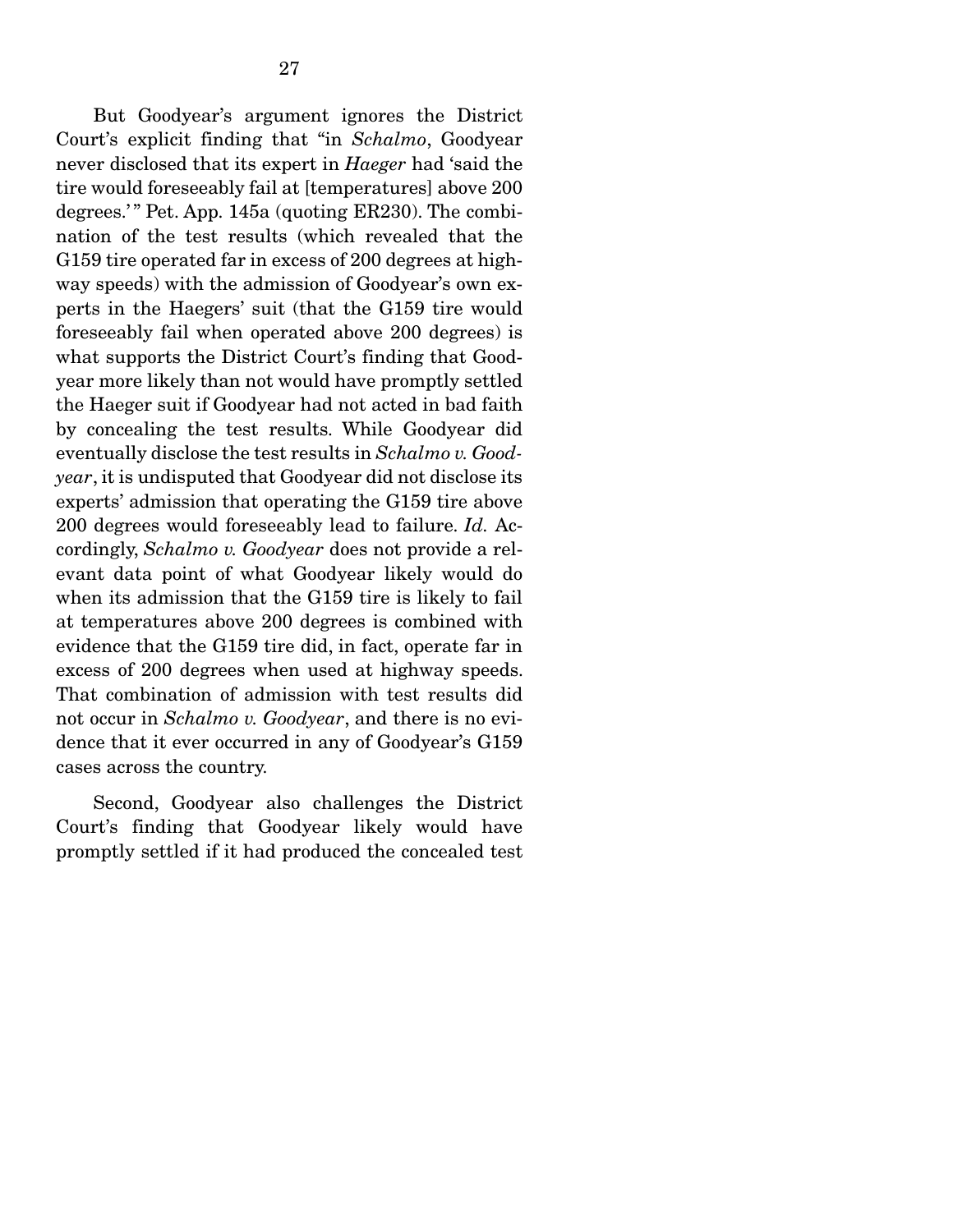results by arguing that the "test results did not provide conclusive proof that the Haegers' tire failed due to its defective design." Petitioner's Brief at 37 (quoting Pet. App. 45a). Specifically, Goodyear argues that the District Court deemed the concealed tests to be merely "relevant." Petitioner's Brief at 38 (citing Pet. App. 129a). Again, Goodyear is wrong.

 In the portion of the record on which Goodyear relies, the District Court did not limit itself to finding that the concealed test results were merely "relevant." Instead, the District Court rejected "the position now adopted by Goodyear and its counsel," that the Heat Rise tests are not even relevant to the Haegers' case. Pet. App. 129a ("[T]here can be no serious dispute that the Heat Rise tests were relevant to Plaintiffs' claims."). The District Court further explained that the argument that the Heat Rise tests are not even relevant is frivolous and further evidence of bad faith:

Mr. Musnuff 's claim that the Heat Rise tests were not even relevant to Plaintiffs' claim is frivolous. Mr. Musnuff knew Plaintiffs' theory and knew that Plaintiffs believed high temperatures caused tire separations. Mr. Musnuff also knew that Plaintiffs' expert had stated the temperatures at which tire degradation would occur and knew the temperatures Goodyear's own expert had testified about which would be cause for concern. Maintaining that the Heat Rise tests were irrelevant when they showed the temperature the G159 operated at when used at highway speeds is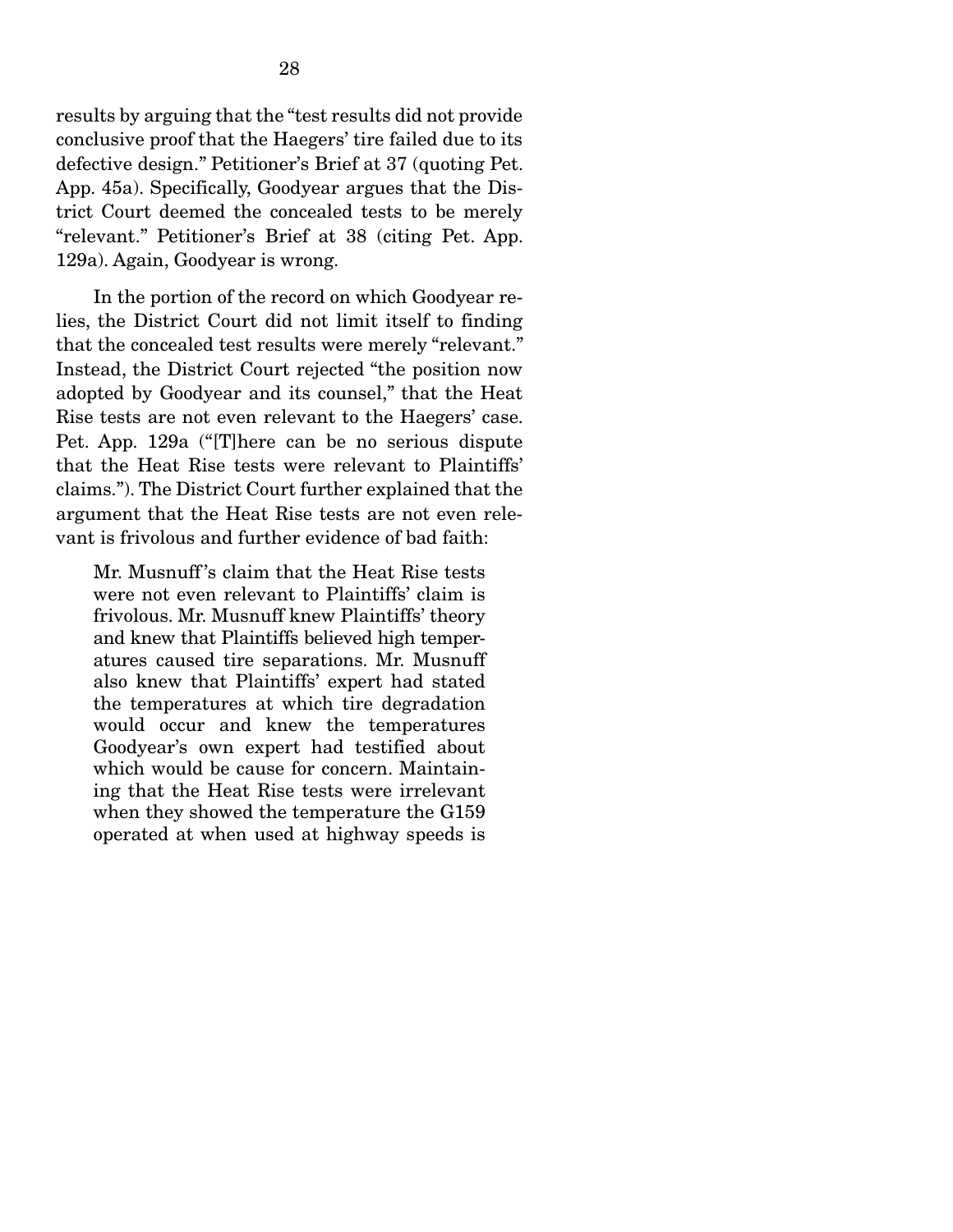so obviously relevant that Mr. Musnuff 's current position to the contrary is clear evidence he is operating in bad faith.

#### *Id*. at 146a-147a.

 Moreover, Goodyear's assertion that the District Court characterized the concealed test results as merely relevant is not supported by the record. To the contrary, the District Court found that "Goodyear and its counsel knew Plaintiffs' liability theory and that heat would be a central issue," and therefore the concealed tests were "*crucial* documents" in this case. *Id*. at 86a, 122a (emphasis added).

 Finally, Goodyear contends that the concealed test results were not "conclusive" and that it still would have had good faith defenses to the Haegers' claims even if it had not fraudulently withheld the test results. Petitioner's Brief at 37. But in light of the admission by Goodyear's own experts that operating the G159 tire in excess of 200 degrees makes it prone to failure, it is hard to imagine more "conclusive" evidence than Goodyear's internal test results which definitively show that Goodyear knew the G159 tire greatly exceeds 200 degrees when operated at highway speeds. Furthermore, the outrageous lengths to which Goodyear and its attorneys went to keep these test results hidden from the Haegers – even during the sanction proceedings in the District Court – is more than enough evidence to support the finding that Goodyear likely would have settled early in the litigation, and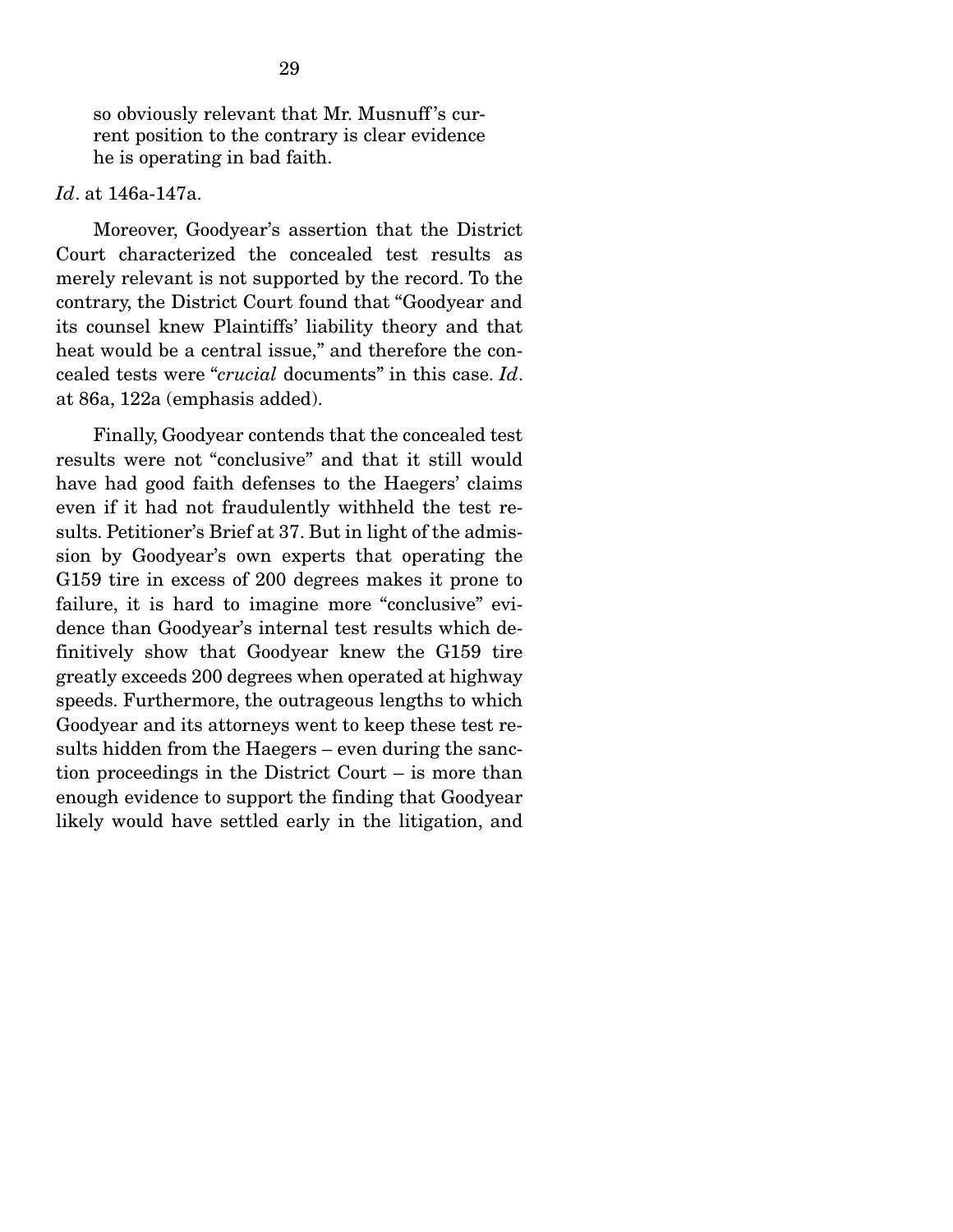thereby not forced the Haegers to waste a large amount of fees and costs in sham litigation.

 Accordingly, the record in this case is sufficient to satisfy the causal-link requirement.

#### III. Goodyear's Arguments that the Haegers' Sanctions Award Was Required to Meet a Higher Causation Standard Have No Merit.

 Goodyear goes beyond arguing that there is a causal-link requirement (a proposition which neither the Haegers nor the Ninth Circuit dispute), and asserts instead that the Court "should now formally recognize . . . that attorney's fee sanctions under inherent power are limited by a *direct* causation requirement." Petitioner's Brief at 11 (emphasis added). Goodyear offers no definition of what it means by "direct" in this context. Instead, Goodyear merely suggests that "[d]irect causation parallels the 'direct effect' test under Rule 11 and the 'but for' test recognized in *Fox* [*v. Vice*, 563 U.S. 826 (2011)], and thus should be familiar to federal courts." Petitioner's Brief at 34.

 If Goodyear were using the term "direct" cause to mean merely that sanctions should be limited to expenses foreseeably incurred as a result of the sanctionable misconduct, akin to the concept of "proximate" cause used in tort law,<sup>7</sup> then the Haegers would have

<sup>7</sup> As Chief Justice Roberts recently explained:

<sup>&</sup>quot; 'In a philosophical sense, the consequences of an act go forward to eternity.' " *Holmes v. Securities Investor Protection Corporation*, 503 U.S. 258, 266, n.10, . . .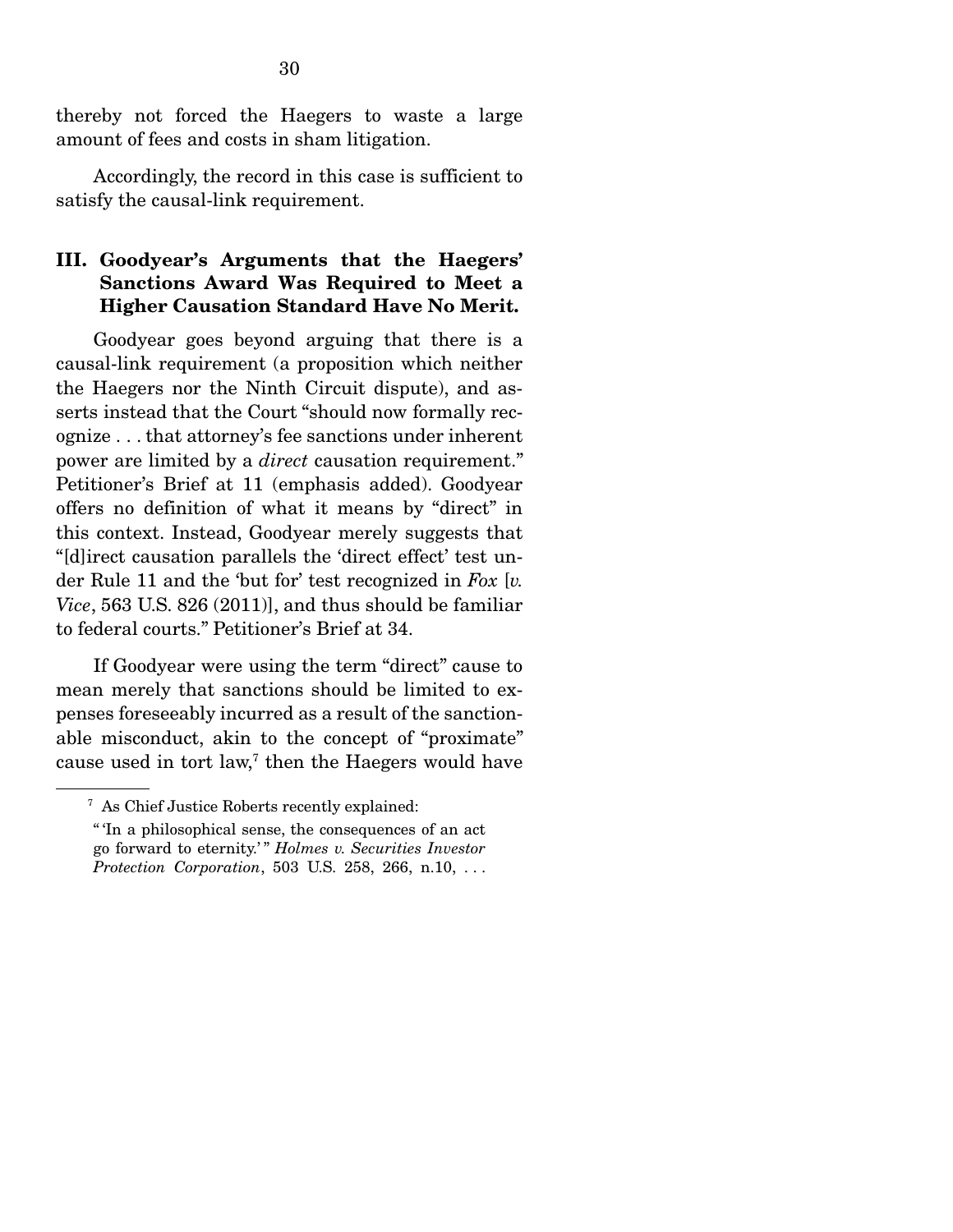no objection. But this would add little because the notion that the causal chain for sanctions cannot "extend" indefinitely" is already incorporated into the Court's sanctions jurisprudence. *See, e.g.*, *Cooter & Gell v. Hartmarx Corp.*, 496 U.S. 384, 406 (1990) (under a prior version of Rule 11 which allowed an award of expenses incurred "because of " a violation, the Court limited sanctions to expenses incurred at the trial court level because the conclusion "that expenses incurred because of a baseless filing extend indefinitely" is overbroad and needs to be limited by concepts akin to proximate cause).

 Moreover, a requirement that the harm be reasonably foreseeable would not affect this case at all. The District Court's finding that Goodyear's misconduct permeated the entire case and therefore caused the Haegers to waste nearly all of their fees and costs on sham litigation would easily qualify as foreseeable and therefore "direct" under this definition. But in any event, the District Court rejected the individualized linkage requirement, not a requirement that the harm be reasonably foreseeable.

<sup>(1992) (</sup>quoting W. Keeton, D. Dobbs, R. Keeton, & D. Owen, Prosser and Keeton on Law of Torts § 41, p. 264 (5th ed. 1984)). Law, however, is not philosophy, and the concept of proximate cause developed at common law in response to the perceived need to distinguish "but for" cause from those more direct causes of injury that can form the basis for liability at law.

*CSX Transp., Inc. v. McBride*, 564 U.S. 685, 706-07 (2011) (Roberts, C.J., dissenting).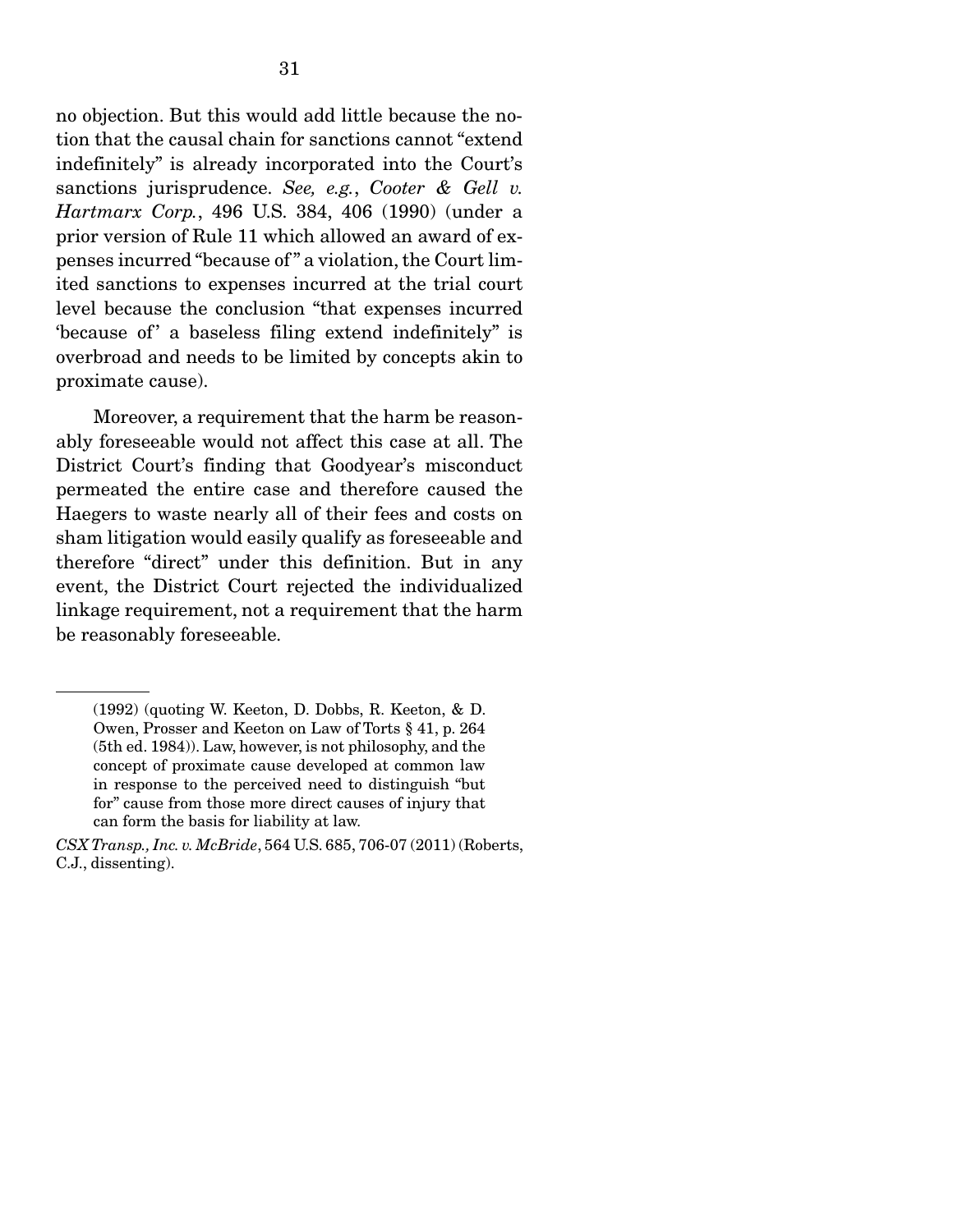This Court's prior decisions related to sanctions under inherent power do not support Goodyear's direct-linkage argument. For example, this Court has long recognized that courts have inherent power to sanction a party who acts in bad faith by making the other party "whole for expenses *caused* by his opponent's" misconduct. *Hutto v. Finney*, 437 U.S. 678, 689, n.14 (1978) (emphasis added). *Hutto* did not further restrict the proper scope of sanctions to those "directly" linked to particular instances of misconduct.

Similarly, in *Chambers* the Court never qualified the causation requirement with a direct-linkage limitation. Instead, it upheld the trial court's award of all litigation costs based on the finding that "costs and expenses expended in this proceeding were *caused*" by Chambers. 501 U.S. at 58. And *Chambers* also relied on *Hutto* for the proposition that compensatory sanctions under a court's inherent power are intended to "mak[e] the prevailing party whole for expenses *caused* by his opponent's obstinacy." *Id*. at 46 (emphasis added) (quoting *Hutto*, 437 U.S. at 689, n.14).

 Moreover, *Chambers* rejected the same directlinkage argument which the District Court rejected here. Chambers argued that "the fact that the entire amount of fees was awarded means that the District Court failed to tailor the sanctions to the particular wrong." *Id*. at 56. The Court rejected that argument, upholding the trial court's finding that "full attorney's fees were warranted due to the frequency and severity of Chambers' abuses" and stating that "[i]t was within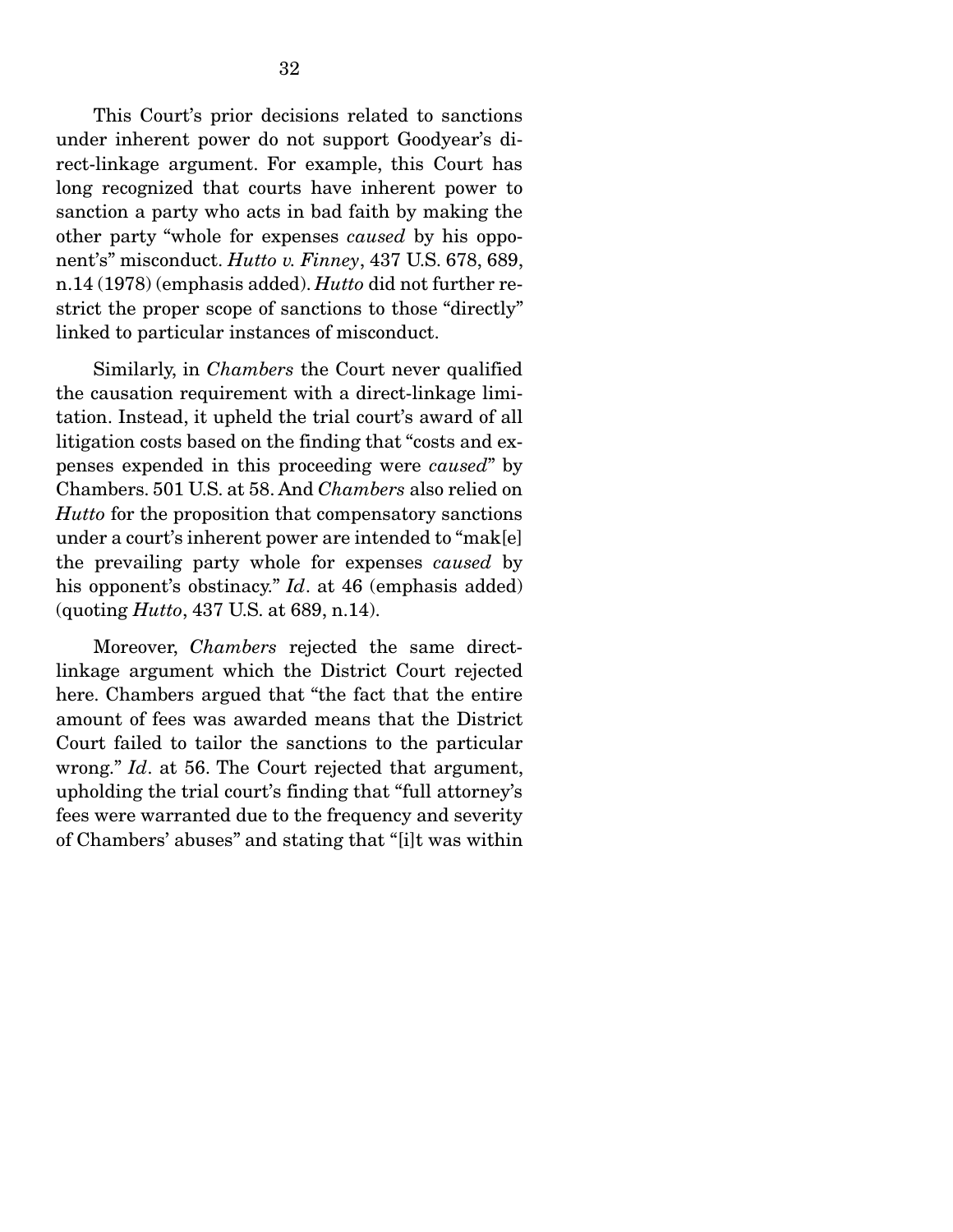the court's discretion to vindicate itself and compensate NASCO by requiring Chambers to pay for all attorney's fees." *Id.* at 56-57.

 Finally, contrary to Goodyear's assertions, nothing in *International Union v. Bagwell*, 512 U.S. 821 (1994), supports Goodyear's argument for a direct-linkage standard. Indeed, *Bagwell* does not address the causation standard for compensatory sanctions at all. The issue in *Bagwell* was "whether contempt fines levied against a union for violations of a labor injunction are coercive civil fines, or are criminal fines that constitutionally could be imposed only through a jury trial." *Id*. at 823. Because no one involved in *Bagwell* had contended that "the challenged fines are compensatory," and the trial court made no "attempt to calibrate the fines to damages caused by the union's contumacious activities or indicate that the fines were 'to compensate the complainant for losses sustained,' " the Court limited its analysis to "whether these fines, despite their noncompensatory character, are coercive civil or criminal sanctions." *Id*. at 834 (quoting *United States v. Mine Workers*, 330 U.S. 258, 303-04 (1947)). Consequently, *Bagwell* expressly left "unaltered the longstanding authority of judges . . . to enter broad *compensatory* awards for all contempts through civil proceedings." *Id*. at 838 (emphasis added).8

<sup>8</sup> Because *Bagwell* dealt with noncompensatory sanctions and expressly left "unaltered" the authority to impose compensatory sanctions as discussed in *Chambers*, there is no "tension" between *Chambers* and *Bagwell* as Goodyear suggests. Petitioner's Brief at 25.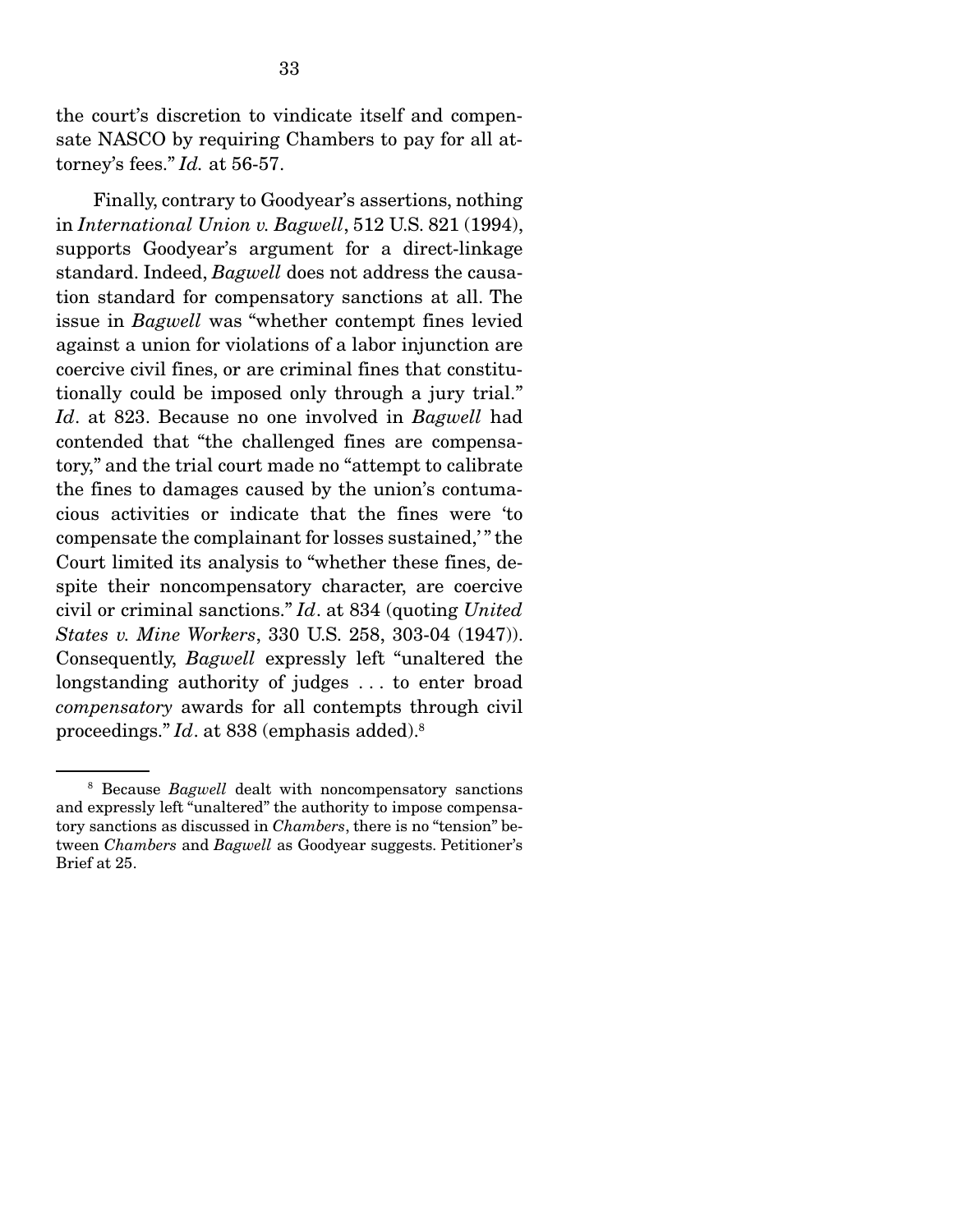The circuit court cases on which Goodyear relies also do not support its direct-linkage argument; indeed, they do not address anything like Goodyear's argument for "direct" causation. Instead, the cases support the conclusion that the sanctions award to the Haegers was compensatory because it was not payable to the court and the amount was intended to make the Haegers whole for losses incurred because of Goodyear's misconduct. *See, e.g.*, *Mackler Prods., Inc. v. Cohen*, 146 F.3d 126, 129 (2d Cir. 1998) (holding that sanction was not compensatory because it was "payable to the court, rather than to the injured party" and "was not intended to be compensatory"); *Bradley v. American Household Inc.*, 378 F.3d 373, 378 (4th Cir. 2004) (holding that fines were not compensatory because they "were made payable to the court, not to the Bradleys" and "the amounts of the fines were not determined by reference to any losses incurred by the Bradleys"); *Crowe v. Smith*, 151 F.3d 217, 227 (5th Cir. 1998) (holding that fines were not compensatory because they "were payable to the court"); *Plaintiffs' Baycol Steering Comm. v. Bayer Corp.*, 419 F.3d 794, 808 (8th Cir. 2005) (holding that sanction was not compensatory because it was payable to the clerk of the court and was not based on the costs the court incurred because of the misconduct); *F.J. Hanshaw Enterprises, Inc. v. Emerald River Dev., Inc.*, 244 F.3d 1128, 1138, 1142 (9th Cir. 2001) (holding that one sanction was not compensatory because it "was not intended to compensate Gordon but rather was made payable to the United States," but another sanction was compensatory because it was "payable to Gordon" and "was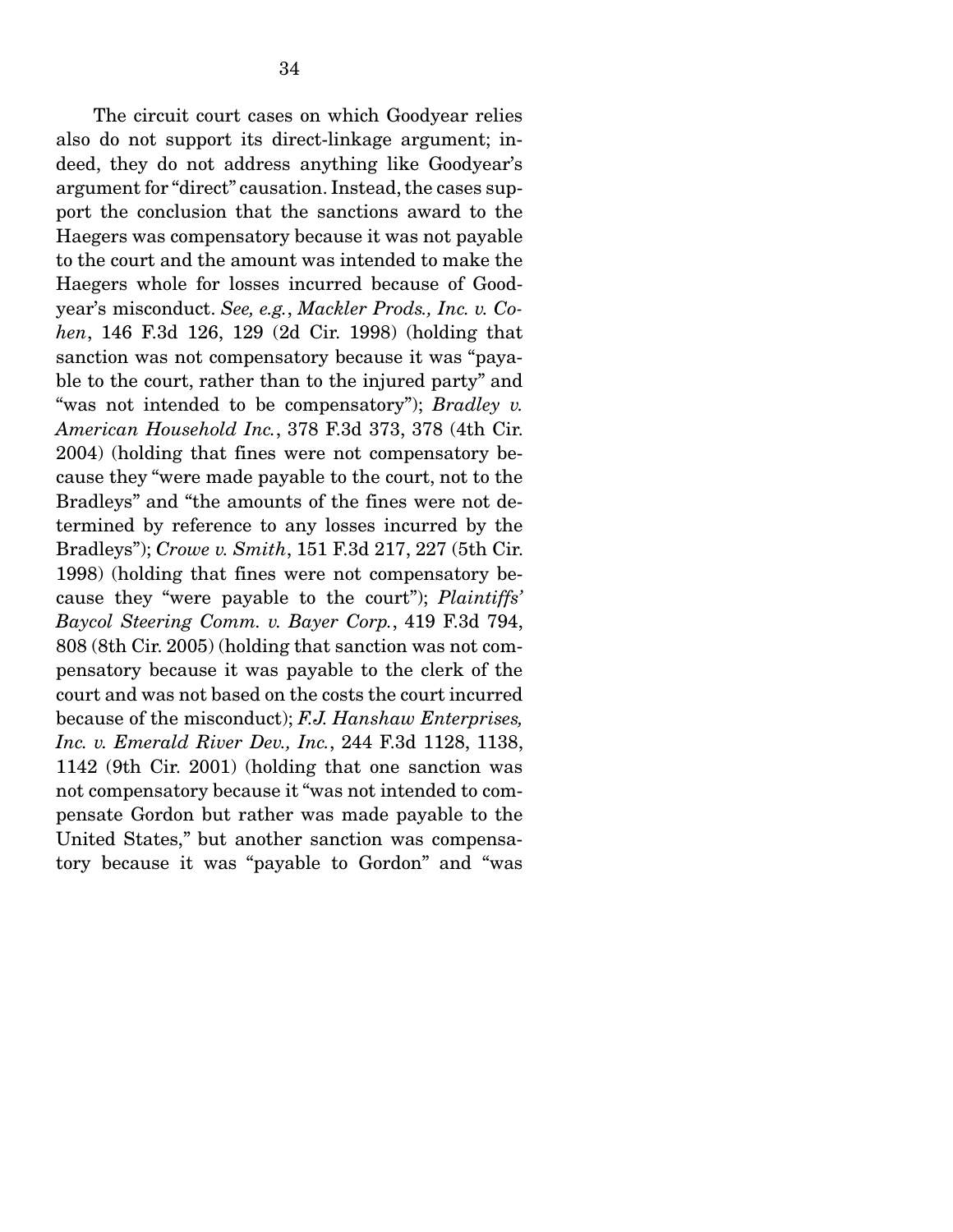meant to offset the expenses incurred because of Frederick's misconduct").

 Some of the cases on which Goodyear relies actually support the sanctions award in this case. For example, in *Maynard v. Nygren*, 332 F.3d 462 (7th Cir. 2003), as the result of the plaintiff 's intentional withholding of a medical report during discovery, the trial court imposed sanctions by dismissing the plaintiff 's complaint and requiring the plaintiff and his counsel to pay the defendant's attorney's fees and costs incurred in bringing the motion to dismiss. The plaintiff and his counsel appealed, but the defendant crossappealed, arguing that he should have been awarded all of his attorney's fees, and not just those related to his motion to dismiss. The Seventh Circuit rejected this argument because there was no reason to believe that the plaintiff 's misconduct rendered "the suit as a whole" frivolous. *Id*. at 471. Similarly, the Fifth Circuit determined in *Browning v. Kramer*, 931 F.2d 340, 345 (5th Cir. 1991), that "[e]xcept when the entire course of proceedings were unwarranted and should neither have been commenced nor persisted in, an award under § 1927 may not shift the entire financial burden of an action's defense."

 In contrast to *Maynard* and *Browning*, the courts below properly found that Goodyear's misconduct affected the entire litigation, and rendered it a sham. The District Court expressly found that Goodyear's misconduct "continued throughout the entire litigation" and "permeated the entirety of this case," and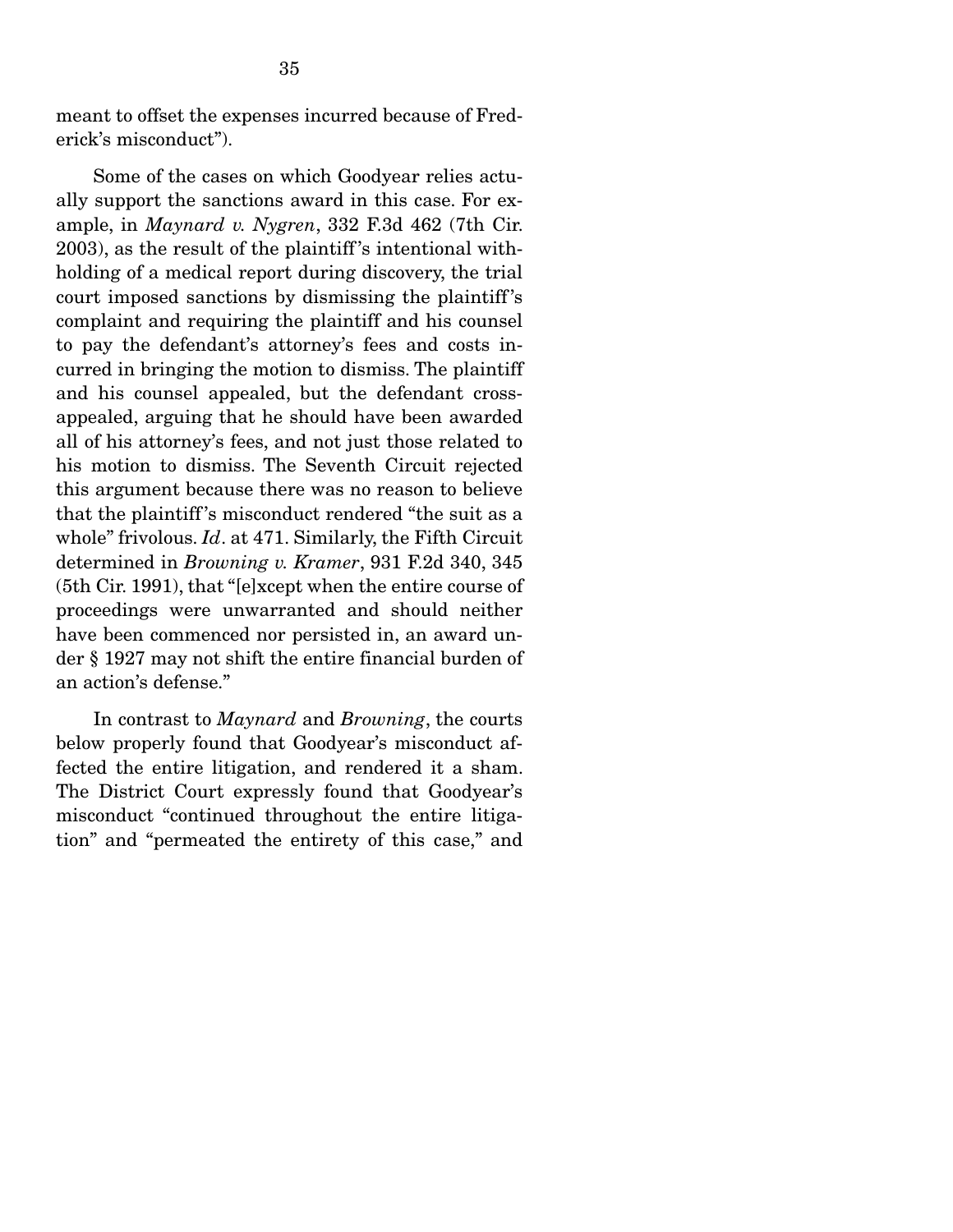substantial evidence in the record supports these findings. Pet. App. 159a, 180a.

 Finally, Goodyear's reference to other types of sanctions mechanisms (Petitioner's Brief at 27-32) does not advance its position. As with sanctions based on a court's inherent power, 28 U.S.C. § 1927 does not qualify its causation requirement with a "direct" limitation. Section 1927 requires only that excess costs, expenses and attorney's fees "incurred because of such conduct" may be ordered – a simple causation statement. Likewise, the discovery rules referred to by Goodyear use the terminology "caused by" or "incurred in" to link the violation to the sanction award. Fed. R. Civ. P. 37 and  $26(g)(3)$ .

 Rule 11 presents a fundamentally different situation because "the purpose of Rule 11 sanctions is to deter rather than to compensate" and monetary sanctions "should ordinarily be paid into court as a penalty." Fed. R. Civ. P. 11 Advisory Committee Note to 1993 amendments. Even when Rule 11 allows a monetary payment "under unusual circumstances" to another party, the purpose is still to make deterrence effective, but by imposing a sanction not "more severe than reasonably necessary to deter repetition of the conduct" by the party or others. *Id*.; Fed. R. Civ. P.  $11(c)(4)$  and  $(5)$ .

 Accordingly, Goodyear's arguments and authorities do not support its contention that the Haegers' sanctions award had to meet a higher causation standard than the District Court applied. To the contrary,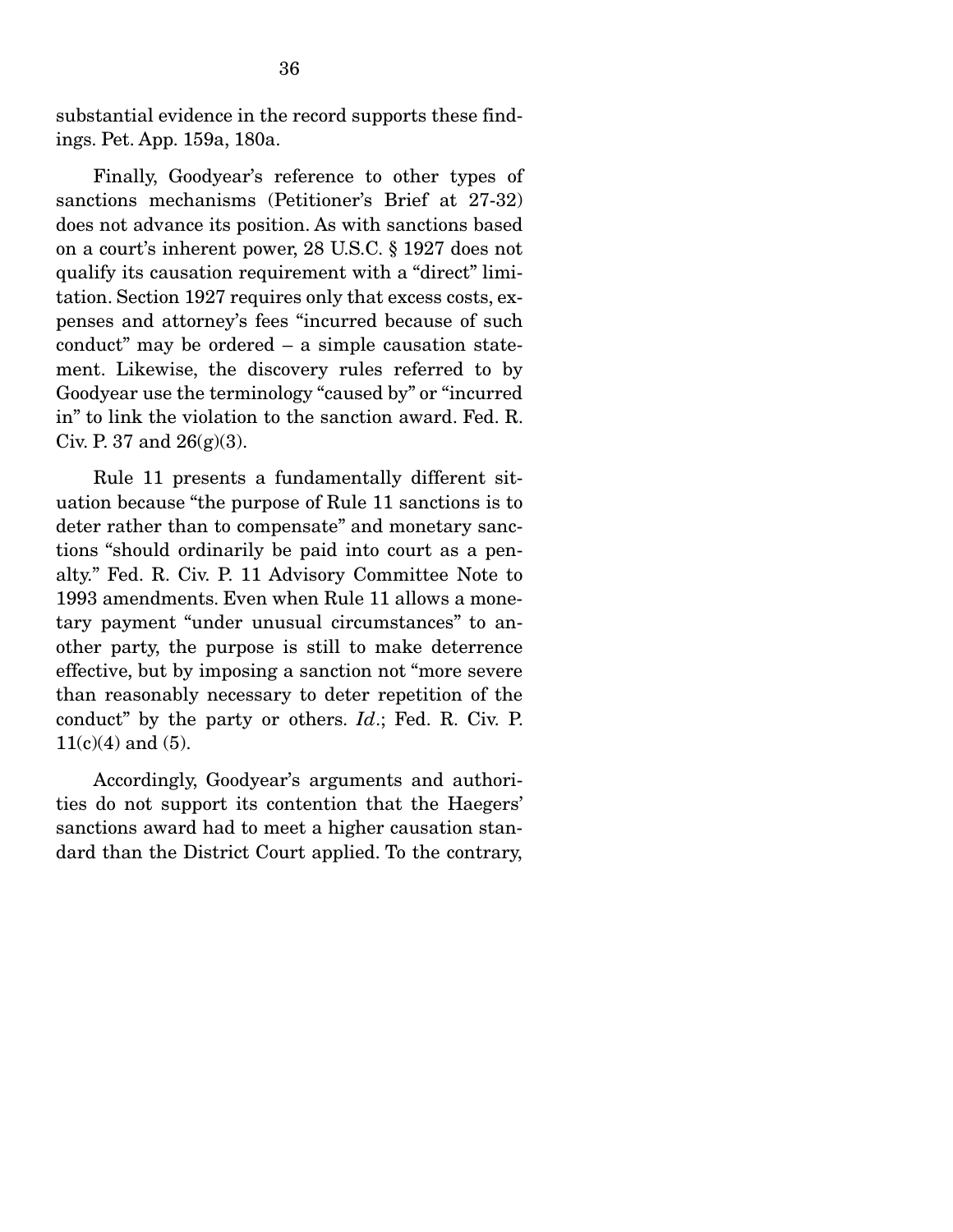"the district court did all it was required to do in this case in determining the appropriate amount of fees to award as sanctions to compensate the Plaintiffs for the damages they suffered as a result of [Goodyear's] bad faith." Pet. App. 28a.

#### IV. Requiring Courts to Pinpoint Which Discrete Acts of Misconduct Caused Each Time Entry and Cost Would Frustrate Important Public Policies and Benefit Only Bad-Faith Litigants.

 To the extent Goodyear contends that something more than the District Court's detailed findings in this case is required to justify an award of most of the attorney's fees and costs incurred in litigation, that contention should be rejected. Requiring a greater causal connection than found in this case would frustrate important public policies and benefit only litigants who act in bad faith.

 When a court appropriately finds that frequent and severe bad-faith conduct permeates the entire litigation, requiring a more exacting causal linkage between the specific instances of misconduct and each individual time entry and expenditure "would serve only to foster extensive and needless satellite litigation." *Chambers*, 501 U.S. at 51. "A request for attorney's fees should not result in a second major litigation." *Hensley v. Eckerhart*, 461 U.S. 424, 437 (1983).

 Additionally, requiring more from trial court judges in cases like this one could have a chilling effect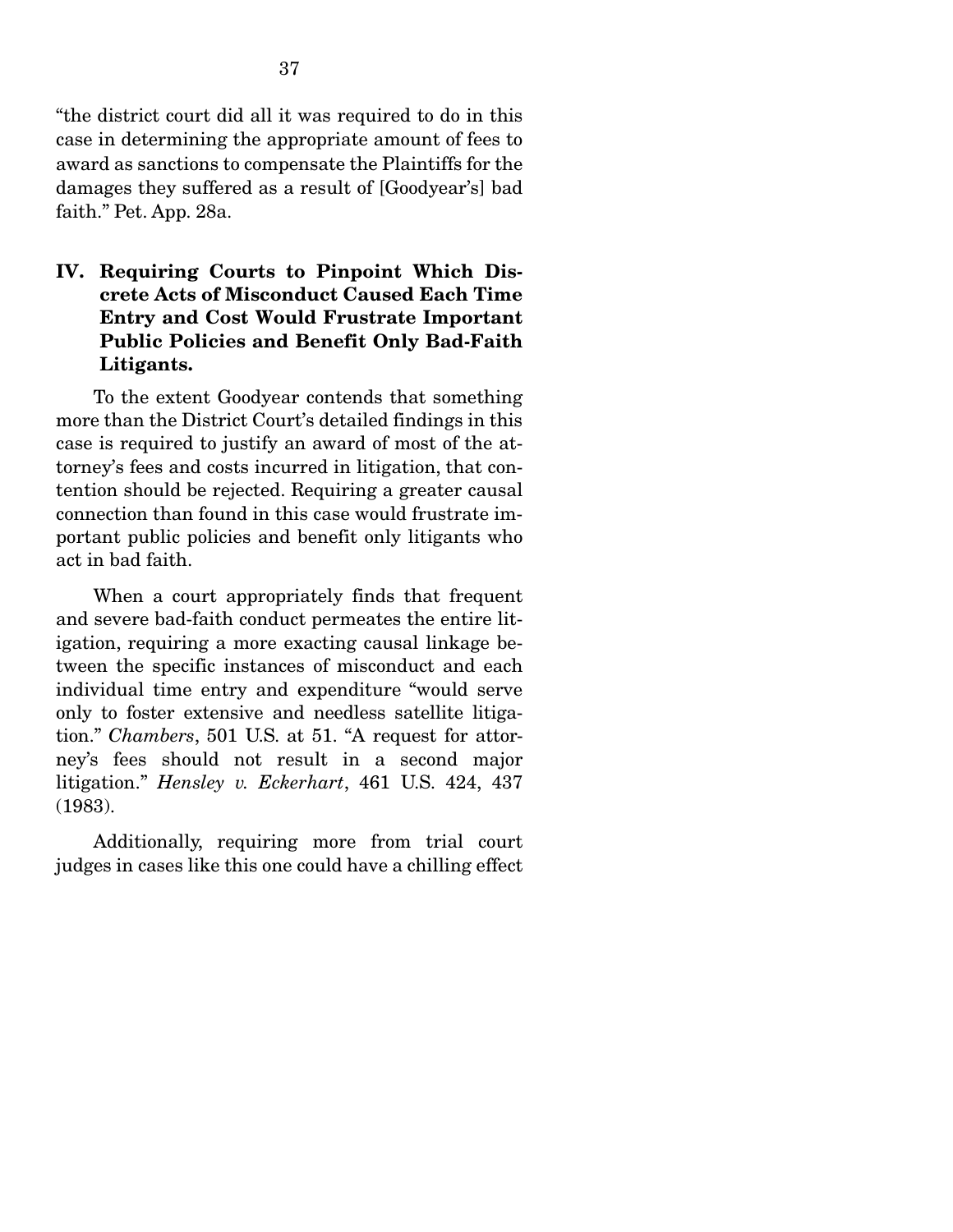on their undertaking the already-difficult and timeconsuming task of investigating and sanctioning badfaith conduct. In this case, the sanctions proceedings in the District Court spanned more than two years, from the filing of the Haegers' motion for sanctions on May 31, 2011, ER707-721, to the entry of the sanctions judgment on August 26, 2013. Pet. App. 173a-196a. During that timeframe, the District Court "approached the task of determining whether the charges were true with great thoroughness and care." *Id*. at 43a. Even after the District Court found that Goodyear had engaged in sanctionable misconduct, the District Court "spent considerable time reviewing *each* time entry and its associated objections in an attempt to ensure the appropriate size of the award." *Id*. at 176a (emphasis in original). While this substantial commitment of time and effort to deal with bad-faith conduct may be unavoidable, adding to this heavy burden is not:

But trial courts need not, and indeed should not, become green-eyeshade accountants. The essential goal in shifting fees (to either party) is to do rough justice, not to achieve auditing perfection. So trial courts may take into account their overall sense of a suit, and may use estimates in calculating and allocating an attorney's time. And appellate courts must give substantial deference to these determinations, in light of "the district court's superior understanding of the litigation." We can hardly think of a sphere of judicial decisionmaking in which appellate micromanagement has less to recommend it.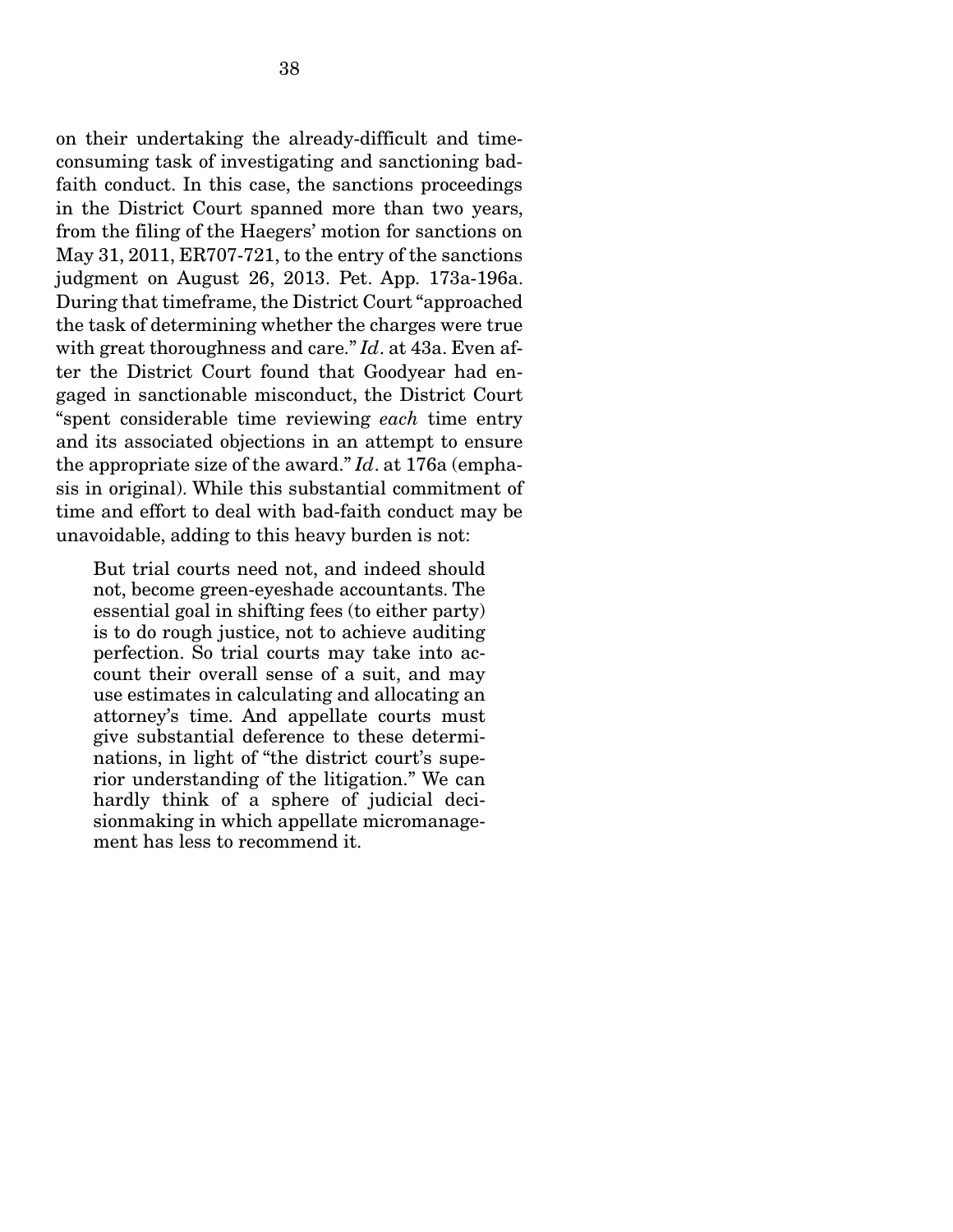*Fox v. Vice*, 563 U.S. 826, 838 (2011) (citations omitted).

 Additionally, the burdens and adverse consequences of requiring a more exacting causal link in cases like this one is not offset by countervailing benefits. The bad-faith actor is already adequately protected. The determination of the amount of sanctions to award pursuant to a court's inherent power occurs only after the very high hurdle of finding that the sanctionee acted in bad faith in the first place. *See Roadway Express, Inc. v. Piper*, 447 U.S. 752, 765-66 (1980) (general rule that "a litigant cannot recover his counsel fees . . . does not apply when the opposing party has acted in bad faith"). Significantly, the requirement that the trial court first find that the sanctionee acted in bad faith is not a protection found in all sanctions mechanisms. *See, e.g.*, *Lew v. Kona Hospital*, 754 F.2d 1420, 1427 (9th Cir. 1985) (affirming sanction under Rule 37 because "[e]ven a negligent failure to allow reasonable discovery may be punished").

 Moreover, contrary to Goodyear's argument, a finding that the misconduct was so frequent and severe as to "permeate" the entire case and permit an award of all or most of the attorney's fees and costs incurred in the litigation is subject to adequate review on appeal. If, for example, a trial court were to award all litigation costs against a party who merely filed a single frivolous motion, a reviewing court would likely have little trouble overturning that holding as clearly erroneous. But on the other hand, in cases such as this one, when a party fraudulently conceals crucial evidence throughout the entire litigation, repeatedly lies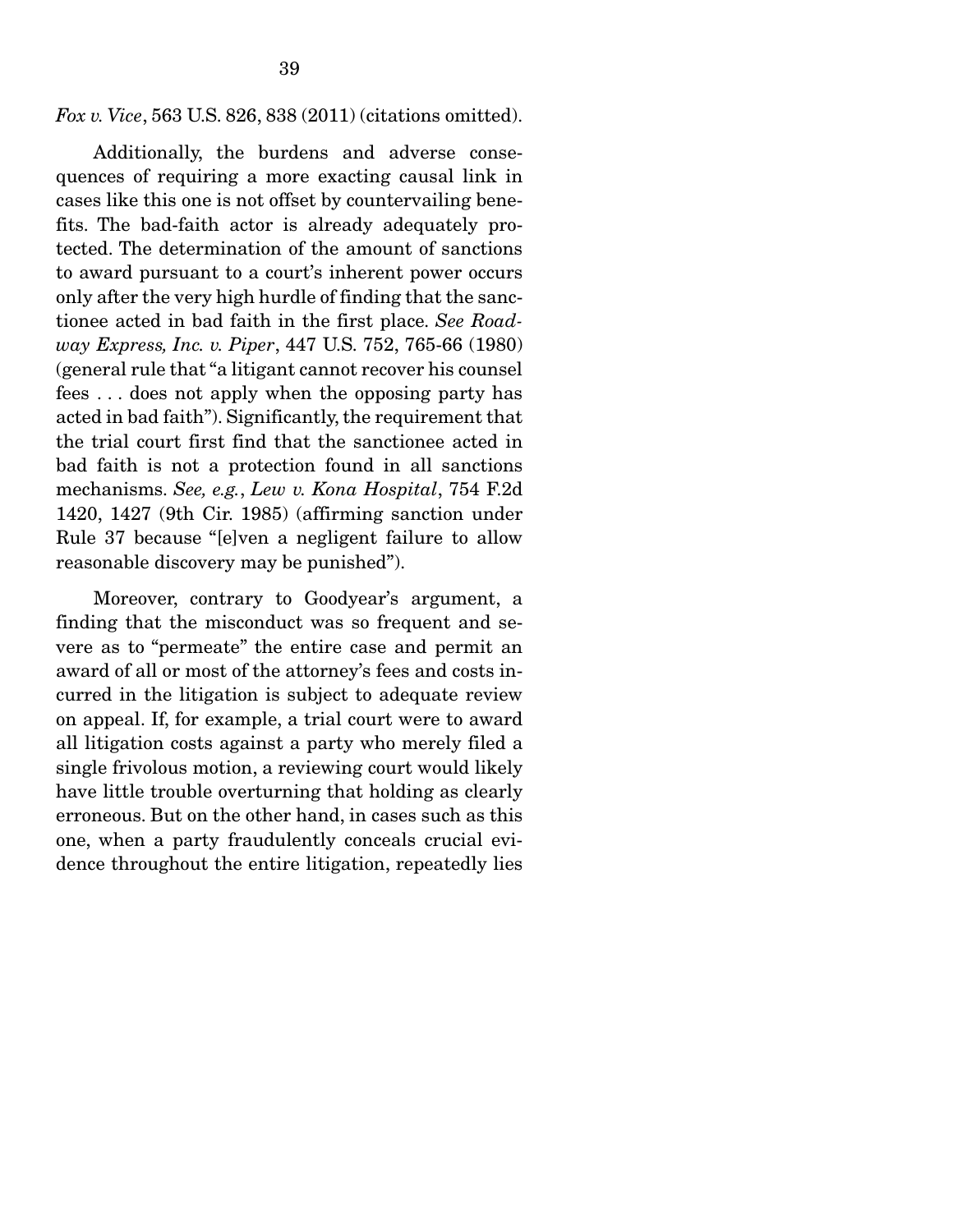about the existence of such evidence and engages in other deceptions, such that the bad-faith conduct reduces the litigation to a meaningless sham, an award of all or most of the attorney's fees and costs is well within the trial court's discretion. *See Chambers*, 501 U.S. at 55 ("[W]e find that the District Court acted within its discretion in assessing as a sanction for Chambers' bad-faith conduct the entire amount of NASCO's attorney's fees.").

 Finally, the bad-faith actors are also protected by their right to object to any attorney's fees and costs which they believe are not caused by the sanctionable conduct. Indeed, in this case, Goodyear argued in the District Court that some of the attorney's fees and costs awarded to the Haegers did not satisfy the causal-link requirement. But Goodyear objected to only \$722,406.52 of the fees and costs based on causation. Therefore, as discussed *infra* at § V, Goodyear should not be heard to raise, for the first time on appeal, a lack-of-causation objection to the fees and costs awarded to which it did not object in the District Court.

 Accordingly, "the district court did all it was required to do in this case in determining the appropriate amount of fees to award as sanctions to compensate the [Haegers] for the damages they suffered as a result of [Goodyear's] bad faith." Pet. App. 28a. Requiring that the District Court do something more is not only contrary to law, but it is also contrary to sound public policy.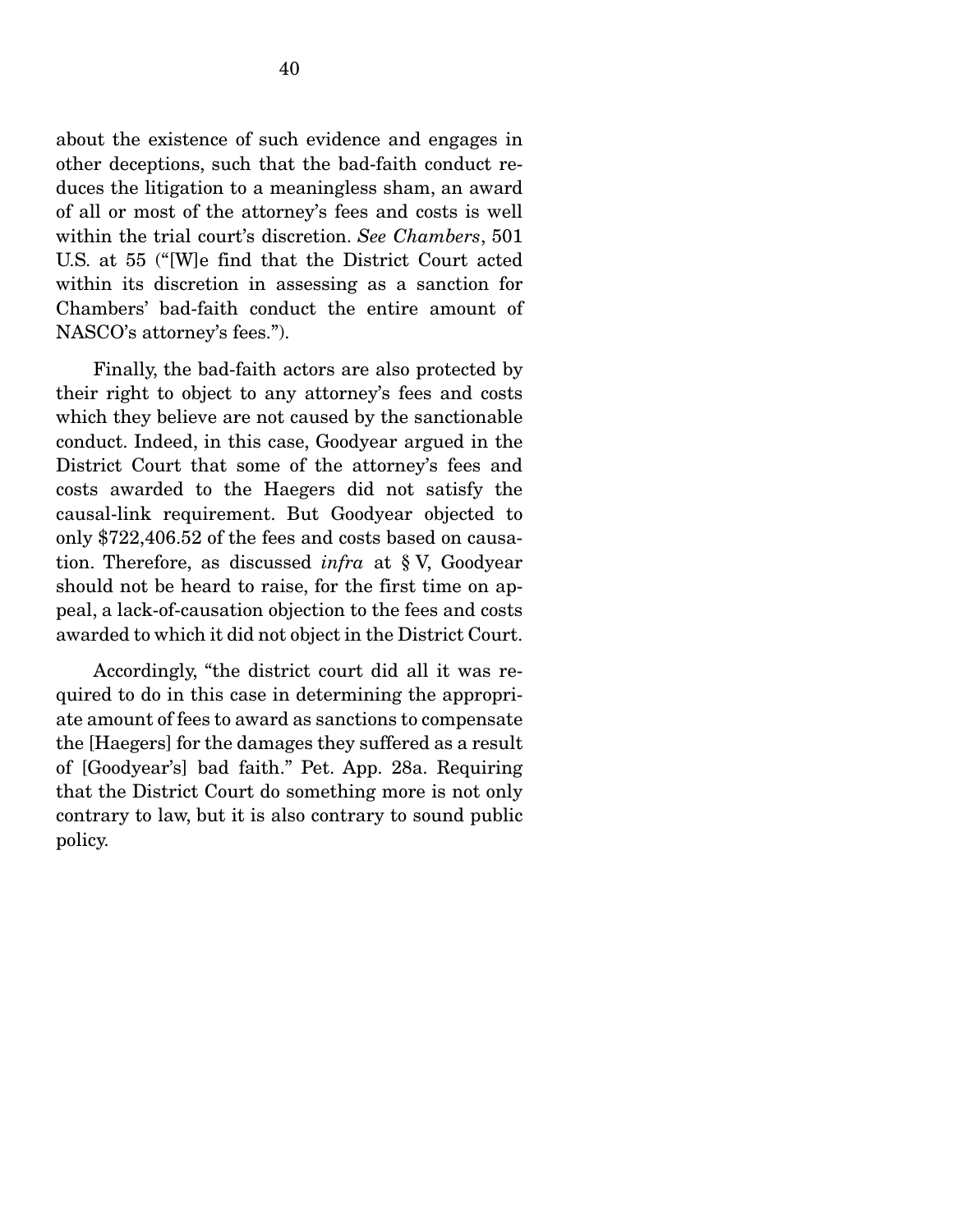### V. Goodyear Waived Any Causation Argument Except as to the \$722,406.52 of Fees and Costs to Which It Objected.

 Even if it were true that the District Court in this case applied the wrong causal-link standard when it awarded almost all of the attorney's fees and costs the Haegers incurred, a remand to the District Court for further proceedings is not required. That is because the District Court made an alternative "contingent award" of sanctions, based on Goodyear's argument in the District Court that only \$722,406.52 of the fees and costs the Haegers sought did not "result[ ] from Goodyear's allegedly sanctionable conduct." J.A. 68.

 In response to the Haegers' application for attorney's fees and costs, Goodyear argued that the Haegers were entitled to recover only those fees and costs "resulting from Goodyear's allegedly sanctionable conduct," *id.*, and Goodyear further argued that some of the fees and costs for which the Haegers sought reimbursement were not causally linked to that misconduct. *Id*. at 59 (arguing that some of "the time entries submitted by plaintiffs . . . fall well outside the legitimate scope of . . . Goodyear's allegedly sanctionable conduct"). However, Goodyear asserted that only \$722,406.52 of the fees and costs the Haegers requested are "unrelated to the alleged harm" caused by Goodyear's misconduct. ER 1393; J.A. 68-71. Importantly, Goodyear did not contend in the District Court that the other fees and costs the Haegers sought are not causally connected to Goodyear's misconduct.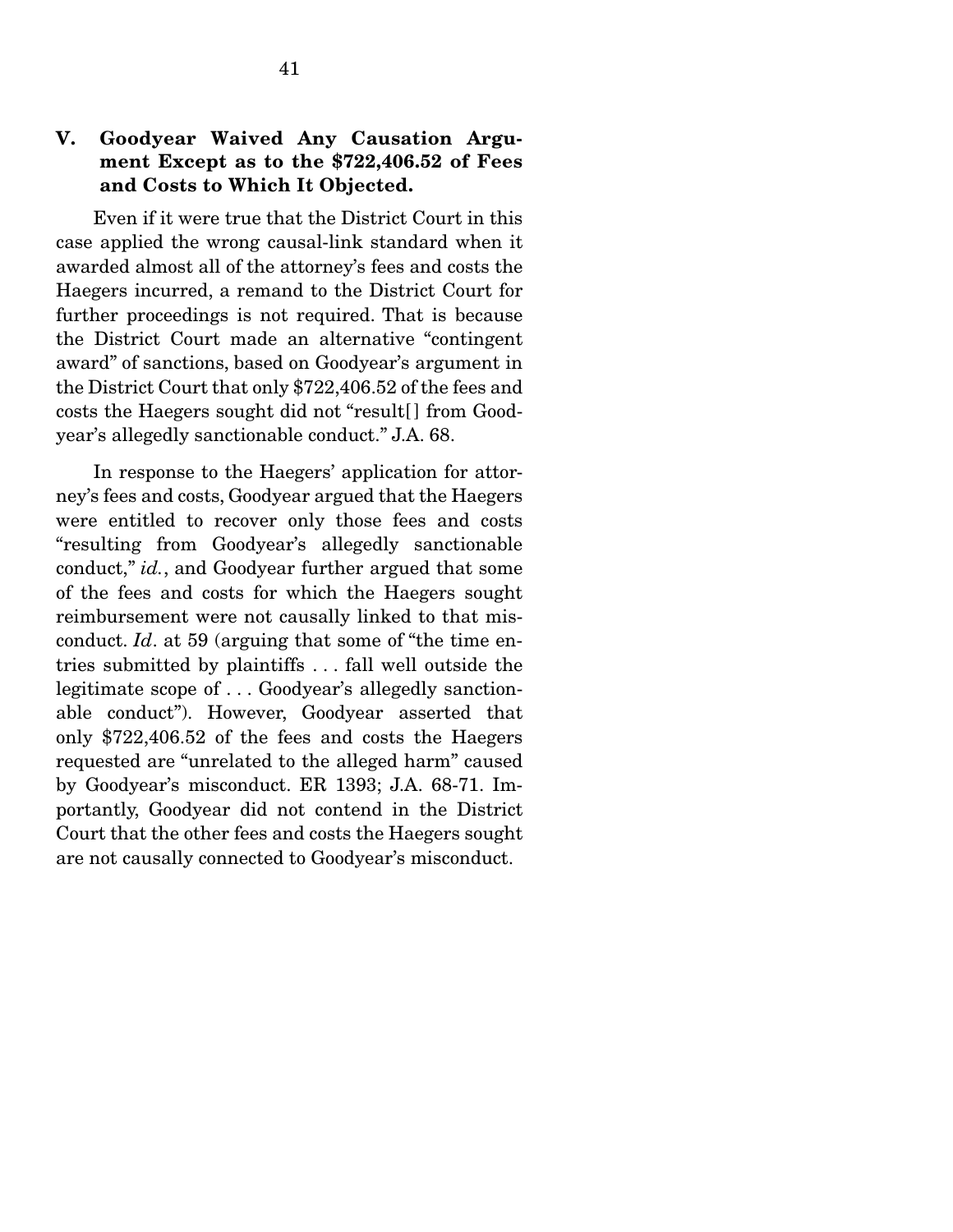Relying on Goodyear's argument, the District Court made an alternative "contingent award." Pet. App. 180a. The contingent award further reduced the amount of attorney's fees and costs awarded to the Haegers by the \$722,406.52 to which Goodyear objected on causation grounds. The District Court intended that the contingent award would apply only if an appellate court overturned the larger amount awarded to the Haegers, thereby "prevent[ing] the need for future proceedings" even if the District Court was wrong on the causation issue. J.A. 107-08.

 Goodyear dismisses the significance of the alternative contingent award on the ground that the lower courts never "adopted" it. Petitioner's Brief at 33. But a contingent award, by definition, does not get adopted unless the contingency occurs. Here, the alternative award was contingent upon an appellate court overturning the District Court's primary award of sanctions against Goodyear, which has not happened. But the point remains that if this Court were to conclude that the District Court should have accepted the only causation argument Goodyear made in the trial court – that \$722,406.52 of the attorney's fees and costs were not causally linked to Goodyear's misconduct – then there is no reason to remand to the District Court to make a new determination because that court has already done so in the form of the contingent award.

 By not raising the argument in the District Court, Goodyear has waived any argument that the attorney's fees and costs awarded to the Haegers, other than the \$722,406.52 Goodyear challenged in the District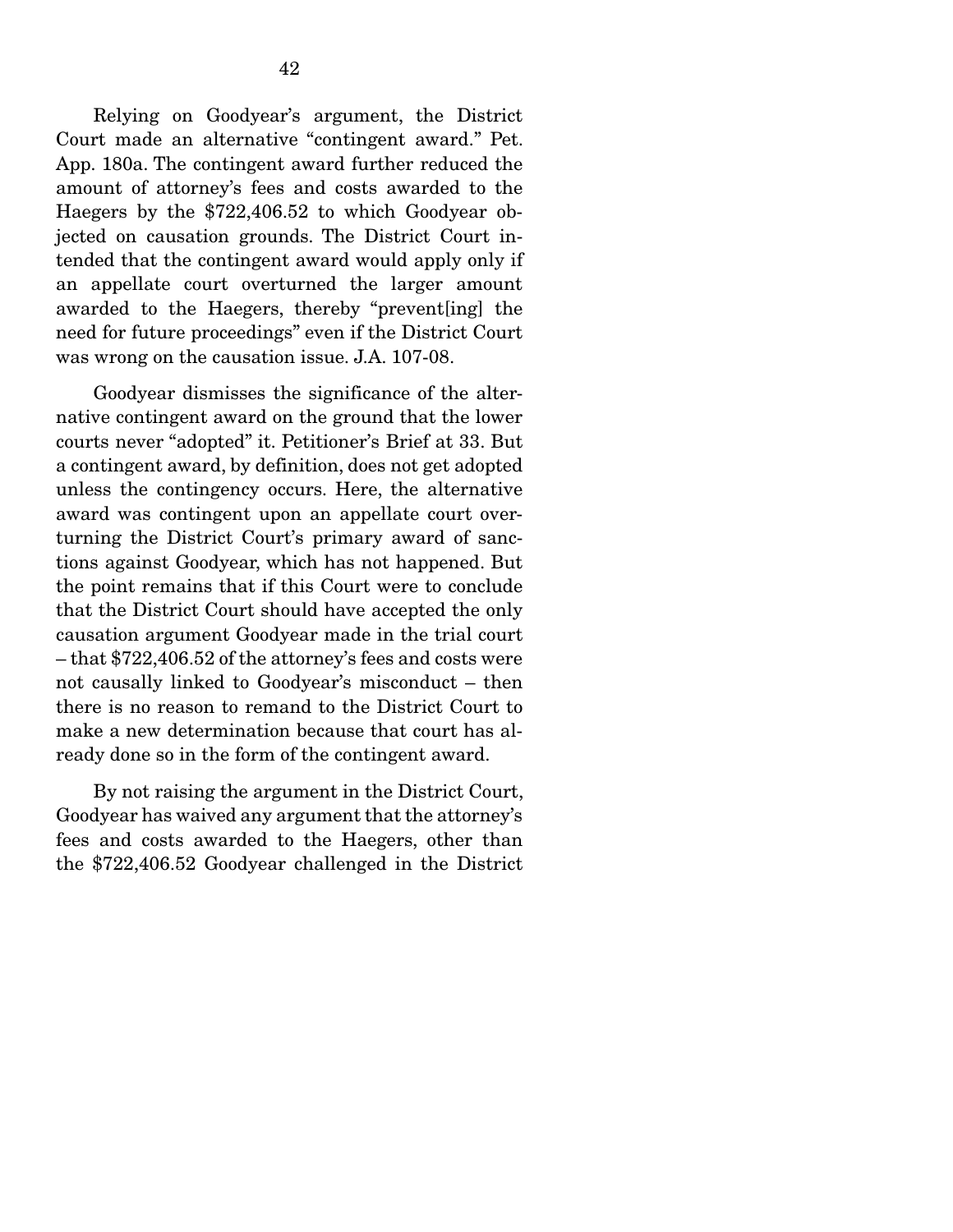Court, are not causally linked to the sanctionable misconduct. This Court has long recognized that "[o]rdinarily an appellate court does not give consideration to issues not raised below." *Hormel v. Helvering*, 312 U.S. 552, 556 (1941); *see also Singleton v. Wulff*, 428 U.S. 106, 120 (1976) ("It is the general rule, of course, that a federal appellate court does not consider an issue not passed upon below.").

 Goodyear's decision not to challenge in the District Court most of the attorney's fees and costs awarded as sanctions on the basis of the causal-link requirement was not an inadvertent oversight. Goodyear expressly raised the causal-link requirement in the District Court, and specifically challenged \$722,406.52 of the fees and costs the Haegers sought on that basis. But Goodyear knowingly chose not to challenge the remainder of the attorney's fees and costs the Haegers sought on that ground. Consequently, Goodyear has waived that argument with respect to the remainder, and should not be permitted to raise it for the first time on appeal:

The very word "review" presupposes that a litigant's arguments have been raised and considered in the tribunal of first instance. To abandon that principle is to encourage the practice of "sandbagging": suggesting or permitting, for strategic reasons, that the trial court pursue a certain course, and later – if the outcome is unfavorable – claiming that the course followed was reversible error.

*Freytag v. C.I.R.*, 501 U.S. 868, 895 (1991) (Scalia, J., concurring in part and concurring in the judgment).